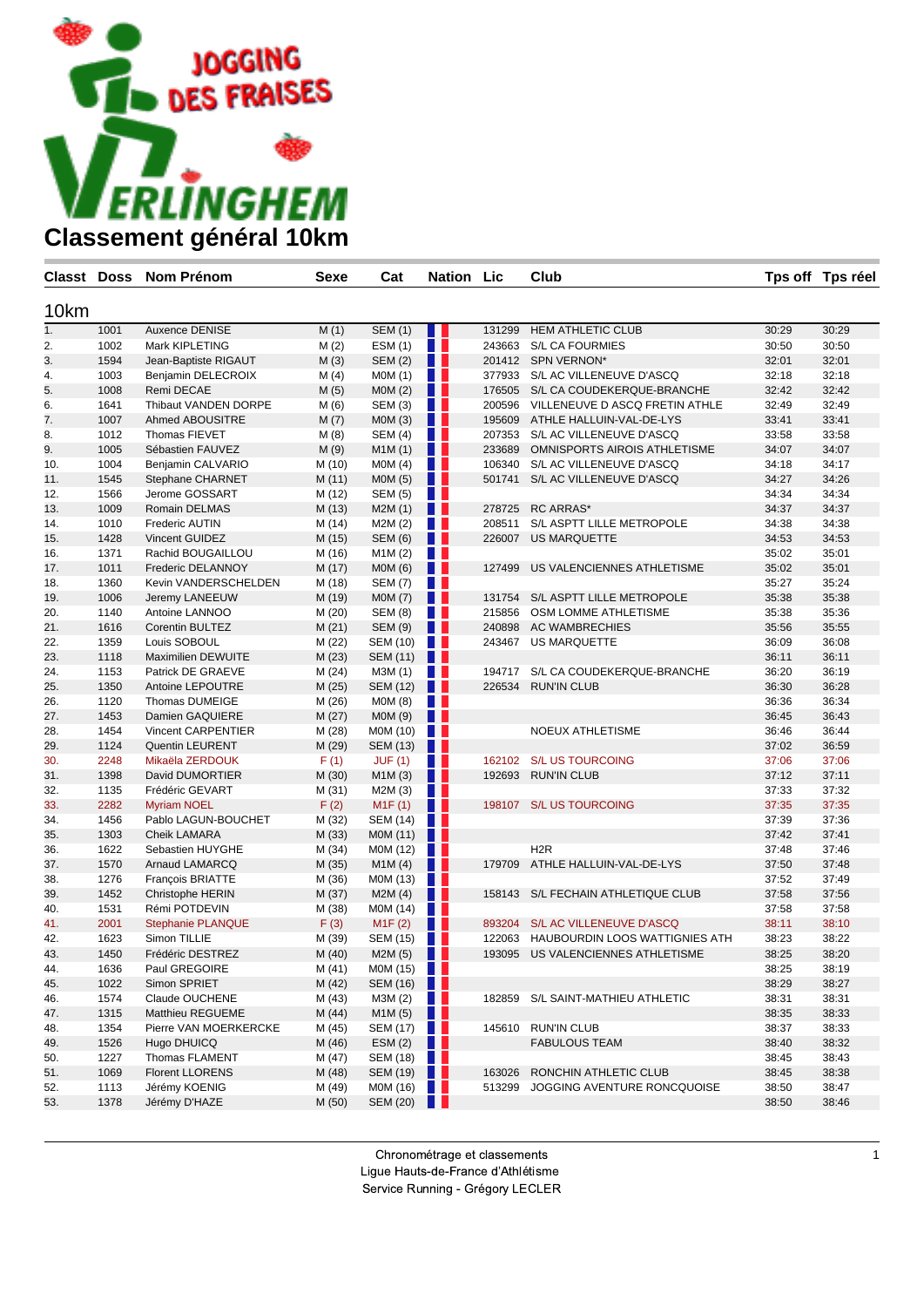

| <b>Classt Doss</b> |      | <b>Nom Prénom</b>        | <b>Sexe</b> | Cat                              | <b>Nation Lic</b> |        | Club                                 |       | Tps off Tps réel |
|--------------------|------|--------------------------|-------------|----------------------------------|-------------------|--------|--------------------------------------|-------|------------------|
| 54.                | 1558 | Jérôme CROGUENNEC        | M(51)       | M0M (17)                         | H                 |        |                                      | 38:51 | 38:50            |
| 55.                | 1483 | Nicolas BRIDOUX          | M (52)      | SEM (21)                         | Ш                 |        |                                      | 38:56 | 38:53            |
| 56.                | 1287 | André PICOT              | M (53)      | M0M (18)                         | $\blacksquare$    |        |                                      | 39:01 | 38:48            |
| 57.                | 1449 | Frédéric LESOIN          | M (54)      | M2M(6)                           | a s               |        | 110806 AC CAMBRAI                    | 39:06 | 39:01            |
| 58.                | 1567 | Pascal DE BAERE          | M (55)      | M2M (7)                          | M.                |        | <b>FLEURBAIX J'Y COURS</b>           | 39:07 | 39:06            |
| 59.                | 2350 | <b>Rosemonde PALUD</b>   | F(4)        | <b>SEF (1)</b>                   | . .               |        |                                      | 39:10 | 39:09            |
| 60.                | 1209 | Paulo DE SOUSA           | M (56)      | M2M (8)                          | H H               |        |                                      | 39:13 | 39:08            |
| 61.                | 1548 | Rudy LELLOU              | M (57)      | M1M (6)                          | . .               |        |                                      | 39:20 | 39:19            |
| 62.                | 1203 | Thibaut DELEBARRE        | M (58)      | SEM (22)                         | n a               | 115383 | US MARQUETTE                         | 39:21 | 39:18            |
| 63.                | 1192 | Guillaume VANDRISSE      | M (59)      | M1M(7)                           | Ш                 |        | <b>ASDN</b>                          | 39:25 | 39:24            |
| 64.                | 1582 | Naël EL MALLAHI          | M (60)      | CAM (1)                          | H.                |        |                                      | 39:26 | 39:23            |
| 65.                | 1234 | Stephane TIMLELT         | M(61)       | M2M (9)                          | . .               |        | 196728 S/L US DUNKERQUE              | 39:41 | 39:39            |
| 66.                | 1358 | Yann DELCROIX            | M (62)      | M1M(8)                           | a sa n            |        | 155143 US MARQUETTE                  | 39:41 | 39:38            |
| 67.                | 2328 | Émilie BODENANT          | F(5)        | MOF(1)                           | <b>. .</b>        |        |                                      | 39:46 | 39:40            |
| 68.                | 1041 | <b>Clement MARY</b>      | M (63)      | M0M (19)                         | n a               |        |                                      | 39:46 | 39:36            |
| 69.                | 1132 | Maxime SAINGIER          | M (64)      | <b>SEM (23)</b>                  | n n               |        |                                      | 39:47 | 39:29            |
| 70.                | 1484 | Philippe MANO            | M (65)      | SEM (24)                         | . .               |        |                                      | 39:54 | 39:28            |
| 71.                | 1521 | Eric GASPAROUX           | M (66)      | M <sub>1</sub> M <sub>(9)</sub>  | . .               |        | 208813 PLANETE RUNNING AND WALKING   | 39:58 | 39:50            |
| 72.                | 1181 | Omar GHARNITI            | M (67)      | M0M (20)                         | H I               |        | 228295 US MARQUETTE                  | 40:04 | 40:00            |
| 73.                | 1491 | <b>Thierry SAUTIERE</b>  | M (68)      | M5M (1)                          | . .               |        |                                      | 40:10 | 40:08            |
| 74.                | 1573 | <b>Gabriel MONVILLE</b>  | M (69)      | M2M (10)                         | H I               | 231850 | S/L AC VILLENEUVE D'ASCQ             | 40:12 | 40:06            |
| 75.                | 1206 | Marc SIVERY              | M (70)      | M0M (21)                         | . .               |        |                                      | 40:21 | 40:18            |
| 76.                | 1441 | Grégory HEQUET           | M (71)      | M2M (11)                         | . .               |        |                                      | 40:22 | 40:19            |
| 77.                | 1266 | <b>Fabien RUFFIN</b>     | M (72)      | M1M (10)                         | n n               |        |                                      | 40:24 | 40:20            |
| 78.                | 1462 | <b>Emmanuel SECQ</b>     | M (73)      | M2M (12)                         | a ka              |        | 217405 S/L US TOURCOING              | 40:26 | 40:23            |
| 79.                | 1305 | Lyes BOUGUEROUCHE        | M (74)      | M1M (11)                         | . .               |        |                                      | 40:30 | 40:28            |
| 80.                | 1273 | Christophe KRZYZANIAK    | M (75)      | M2M (13)                         | a sa s            |        |                                      | 40:40 | 40:33            |
| 81.                | 1413 | Louis REGENT             | M (76)      | CAM (2)                          | . .               |        |                                      | 40:41 | 40:35            |
| 82.                | 1312 | Martin DEBOSQUE          | M (77)      | CAM(3)                           | H.                |        |                                      | 40:41 | 40:35            |
| 83.                | 1580 | <b>William DARTOIS</b>   | M (78)      | M0M (22)                         | . .               |        |                                      | 40:58 | 40:55            |
| 84.                | 1018 | <b>Constant JUSTUMUS</b> | M (79)      | M0M (23)                         | W                 |        |                                      | 40:58 | 40:01            |
| 85.                | 1035 | Laurent CHEVALIER        | M (80)      | M5M (2)                          | w                 | T31618 | PASS'RUNNING                         | 40:59 | 40:52            |
| 86.                | 1147 | <b>Remi MARTINS</b>      | M (81)      | SEM (25)                         | H H               |        | 187494 OSM LOMME ATHLETISME          | 41:02 | 40:57            |
| 87.                | 1044 | David GEORGE             | M(82)       | M0M (24)                         | w                 |        |                                      | 41:06 | 40:40            |
| 88.                | 1617 | Florent ITIN             | M (83)      | M1M (12)                         | . .               |        | 712477 AC WAMBRECHIES                | 41:10 | 41:06            |
| 89.                | 1440 | <b>Cyrille MELCHIOR</b>  | M (84)      | M1M (13)                         | w                 |        | H <sub>2</sub> R                     | 41:14 | 41:12            |
| 90.                | 2261 | Carole FLORANGE          | F(6)        | M3F (1)                          | a sa n            | 962600 | <b>RUN'IN CLUB</b>                   | 41:14 | 41:10            |
| 91.                | 1333 | Matthieu THIBAUT         | M (85)      | SEM (26)                         | . .               |        |                                      | 41:17 | 41:06            |
| 92.                | 1278 | Anthony MOREIRA          | M (86)      | SEM (27)                         | H H               |        | 242962 RACING CLUB ROUBAIX METROPOLE | 41:18 | 41:15            |
| 93.                | 1494 | Rodrigue SMAIL           | M (87)      | M0M (25)                         | w                 |        |                                      | 41:22 | 41:20            |
| 94.                | 1565 | Louis MOTTE              | M (88)      | SEM (28)                         | W                 |        |                                      | 41:23 | 41:14            |
| 95.                | 2308 | <b>Auriane GAUTHIER</b>  | F(7)        | <b>SEF (2)</b>                   | . .               |        | <b>FABULOUS TEAM</b>                 | 41:23 | 41:15            |
| 96.                | 1477 | Sebastien BOUDART        | M (89)      | M2M (14)                         | H H               |        | 194254 ATHLETISME CLUB SECLINOIS     | 41:25 | 41:12            |
| 97.                | 1640 | Nicolas VANCAYZEELE      | M (90)      | M0M (26)                         | . .               |        |                                      | 41:34 | 41:08            |
| 98.                | 1352 | Julien CARRU             | M (91)      | M1M (14)                         | n a               |        | 229015 RUN'IN CLUB                   | 41:38 | 41:22            |
| 99.                | 1506 | <b>Olivier PELISSIER</b> | M (92)      | M2M (15) $\blacksquare$          |                   |        | 150562 OSM LOMME ATHLETISME          | 41:38 | 41:36            |
| 100.               | 1269 | Mounir KHROUF            | M (93)      | M <sub>1</sub> M <sub>(15)</sub> |                   |        | 242892 RACING CLUB ROUBAIX METROPOLE | 41:41 | 41:39            |
| 101.               | 1430 | <b>Clement MOROSINI</b>  | M (94)      | M1M(16)                          |                   |        |                                      | 41:44 | 41:37            |
| 102.               | 2003 | Cécile HILGER            | F(8)        | SEF(3) $\blacksquare$            |                   |        | 185960 US MARQUETTE                  | 41:53 | 41:48            |
| 103.               | 1348 | Simon GAUDIER            | M (95)      | MOM $(27)$                       |                   |        | 226537 RUN'IN CLUB                   | 41:57 | 41:40            |
| 104.               | 1478 | Xavier PREVOST           | M (96)      | M1M (17)                         |                   |        | 238350 ATHLETISME CLUB SECLINOIS     | 41:58 | 41:45            |
| 105.               | 2005 | Alejandra BAUMEISTER     | F(9)        | EST(1)                           | $\sim$            |        |                                      | 41:59 | 41:58            |
| 106.               | 1588 | <b>Olivier LIBERT</b>    | M (97)      | M0M (28)                         | w                 |        | 184053 S/L LILLE UC                  | 42:01 | 41:57            |
| 107.               | 1470 | Johan LECLERCQ           | M (98)      | MOM $(29)$                       |                   |        | RUNNING HEROES LILLE                 | 42:05 | 41:57            |
| 108.               | 1513 | Leo VOERMANS             | M (99)      | M2M(16)                          |                   |        |                                      | 42:09 | 42:06            |

Chronométrage et classements Ligue Hauts-de-France d'Athlétisme

Service Running - Grégory LECLER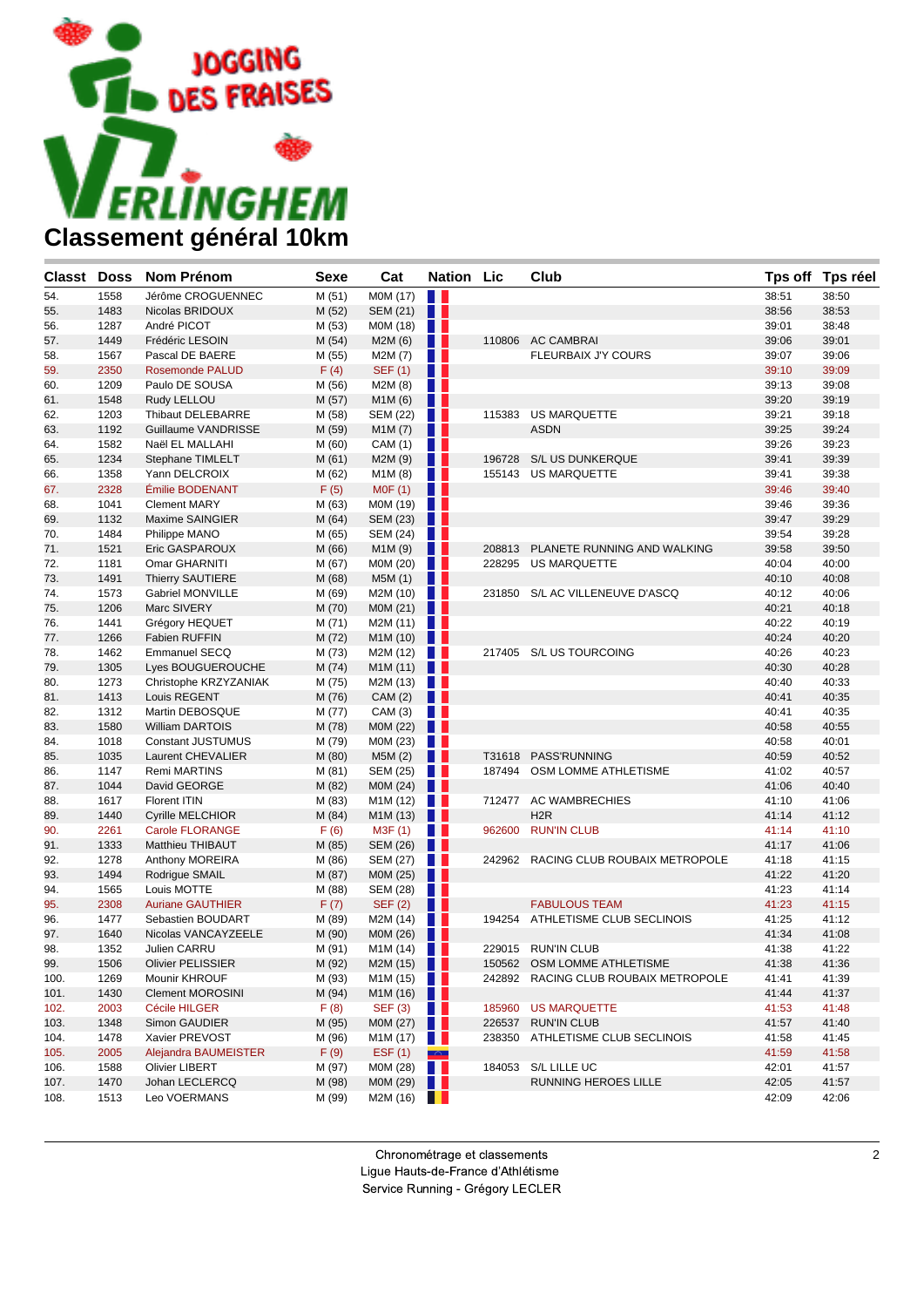

| Classt Doss |      | Nom Prénom               | Sexe    | Cat             | <b>Nation Lic</b> |        | Club                             |       | Tps off Tps réel |
|-------------|------|--------------------------|---------|-----------------|-------------------|--------|----------------------------------|-------|------------------|
| 109.        | 1377 | Regis LEFELLE            | M (100) | M2M (17)        | H                 | 196410 | S/L ASPTT LILLE METROPOLE        | 42:17 | 42:13            |
| 110.        | 1013 | David WILS               | M (101) | M1M (18)        | a ka              | 165847 | JOGGING AVENTURE RONCQUOISE      | 42:20 | 42:14            |
| 111.        | 1415 | Mickael LOTE             | M (102) | M2M (18)        | . .               | 164379 | JOGGING AVENTURE RONCQUOISE      | 42:23 | 42:16            |
| 112.        | 1624 | Sebastien COURMONT       | M (103) | M3M (3)         | H.                |        | H <sub>2</sub> R                 | 42:26 | 42:06            |
| 113.        | 1176 | Arthur MONNIEZ           | M (104) | SEM (29)        | H                 |        |                                  | 42:27 | 42:17            |
| 114.        | 1304 | Ouahid BENAOUDA          | M (105) | M2M (19)        | H.                |        |                                  | 42:28 | 42:26            |
| 115.        | 2002 | <b>Pauline SIX</b>       | F(10)   | <b>SEF (4)</b>  | Ш                 |        | <b>LYS CALAIS TRIATHLON</b>      | 42:30 | 42:28            |
| 116.        | 1337 | Michel DZIWICKI          | M (106) | M1M (19)        | . .               |        |                                  | 42:30 | 42:27            |
| 117.        | 1361 | Sebastien FLAMENT        | M (107) | M0M (30)        | Ш                 |        | 513542 EA DOUCHY                 | 42:32 | 42:00            |
| 118.        | 1648 | Arthur THIBEAU           | M (108) | JUM(1)          | a sa n            |        |                                  | 42:36 | 42:30            |
| 119.        | 1346 | Rachid ZAOUI             | M (109) | M2M (20)        | H I               | 219315 | <b>RUN'IN CLUB</b>               | 42:39 | 42:23            |
| 120.        | 1517 | Pierre BOUDOUX           | M (110) | ESM(3)          | H.                |        |                                  | 42:49 | 42:42            |
| 121.        | 1596 | <b>Mokhtar AMHARSSI</b>  | M (111) | M1M (20)        | ★                 |        |                                  | 42:49 | 42:48            |
| 122.        | 1497 | Cédric FOURMANTROUW      | M (112) | M1M (21)        | H.                | 217666 | JOGGING AVENTURE RONCQUOISE      | 42:51 | 42:45            |
| 123.        | 1630 | Romain LELEU             | M (113) | <b>SEM (30)</b> | w                 |        |                                  | 42:59 | 42:42            |
| 124.        | 1059 | Philippe LELEU           | M (114) | M4M (1)         | HH.               |        |                                  | 43:01 | 42:56            |
| 125.        | 1247 | Hervé DUCROQUET          | M (115) | M4M (2)         | H I               |        | LILLE RUNNING TEAM               | 43:03 | 43:01            |
| 126.        | 1329 | Pierre MACEDO            | M (116) | M1M (22)        | n a               |        |                                  | 43:04 | 42:58            |
| 127.        | 1249 | <b>Clement FAGOO</b>     | M (117) | SEM (31)        | <b>11</b>         |        |                                  | 43:06 | 43:02            |
| 128.        | 1345 | Valentin GENGEMBRE       | M (118) | <b>SEM (32)</b> | H.                |        |                                  | 43:07 | 42:50            |
| 129.        | 1544 | Julien CHEVRIN           | M (119) | SEM (33)        | H I               |        |                                  | 43:10 | 43:00            |
| 130.        | 1299 | Yannick DEGROOTE         | M (120) | M3M(4)          | . .               | 136934 | RC DE LENS ATHLETISME*           | 43:12 | 42:58            |
| 131.        | 1633 | <b>Timothee DEBUICHE</b> | M (121) | <b>SEM (34)</b> | n n               |        | <b>COURIR A LILLE</b>            | 43:12 | 43:07            |
| 132.        | 1628 | Xavier HURET             | M (122) | M0M (31)        | n a               |        |                                  | 43:14 | 42:17            |
| 133.        | 1232 | Nicolas ROCHOUX          | M (123) | M1M (23)        | ш                 |        |                                  | 43:15 | 42:14            |
| 134.        | 1326 | Romain GERARD            | M (124) | M0M (32)        | . .               |        |                                  | 43:18 | 43:10            |
| 135.        | 1177 | <b>Julien FOURNIER</b>   | M (125) | M2M (21)        | u                 |        |                                  | 43:20 | 43:01            |
| 136.        | 1423 | Julien JOSEPH            | M (126) | M1M (24)        | a ka              |        |                                  | 43:27 | 43:23            |
| 137.        | 1465 | <b>Gregory DEKETER</b>   | M (127) | M2M (22)        | . .               |        | 184833 S/L US DUNKERQUE          | 43:27 | 43:10            |
| 138.        | 1174 | Amaury VERWAERDE         | M (128) | M0M (33)        | . .               |        |                                  | 43:28 | 43:21            |
| 139.        | 1615 | Alexandre GUEMART        | M (129) | M0M (34)        | w                 |        |                                  | 43:33 | 43:26            |
| 140.        | 1100 | Eric DESSAINTJEAN        | M (130) | M3M (5)         | $\blacksquare$    |        | <b>UNIRUN</b>                    | 43:38 | 43:22            |
| 141.        | 1540 | Cédric MARTEAU           | M (131) | M0M (35)        | . .               |        |                                  | 43:40 | 43:32            |
| 142.        | 1197 | Victor RODRIGUEZ         | M (132) | M0M (36)        | a sa s            |        |                                  | 43:43 | 43:30            |
| 143.        | 1414 | Christophe BACQUEVILLE   | M (133) | M2M (23)        | a sa              |        | LILLE RUNNING TEAM               | 43:55 | 43:53            |
| 144.        | 1076 | <b>Olivier LENEN</b>     | M (134) | M3M (6)         | H H               |        |                                  | 43:58 | 43:47            |
| 145.        | 1479 | Mickael DELANNAY         | M (135) | M3M (7)         | Ш                 |        | 217411 ATHLETISME CLUB SECLINOIS | 43:59 | 43:45            |
| 146.        | 1592 | Christophe LACOURONNE    | M (136) | M3M (8)         | u                 |        |                                  | 43:59 | 43:31            |
| 147.        | 1564 | Marc CARDOEN             | M (137) | M2M (24)        | Ш                 |        |                                  | 44:00 | 43:57            |
| 148.        | 1301 | Ludovic TANCRE           | M (138) | M2M (25)        | a ka              |        |                                  | 44:00 | 43:56            |
| 149.        | 1403 | Sylvain DESCAMPS         | M (139) | M3M (9)         | Ш                 |        |                                  | 44:02 | 43:54            |
| 150.        | 1475 | Olivier CLIQUET          | M (140) | M2M (26)        | n a               |        |                                  | 44:03 | 43:56            |
| 151.        | 1618 | Martin LANTENOIS         | M (141) | SEM (35)        | Ш                 |        |                                  | 44:05 | 43:33            |
| 152.        | 1598 | Romain LANTENOIS         | M (142) | SEM $(36)$      |                   |        |                                  | 44:05 | 43:33            |
| 153.        | 1646 | <b>Vincent NOIRET</b>    | M (143) | SEM (37)        |                   |        |                                  | 44:05 | 43:56            |
| 154.        | 1593 | <b>Fabrice LE VERGER</b> | M (144) | M2M(27)         |                   |        |                                  | 44:07 | 44:00            |
| 155.        | 1134 | Unai CHARDIN             | M (145) | CAM(4)          | Ш                 |        |                                  | 44:07 | 44:00            |
| 156.        | 1368 | <b>Flavien MATHEY</b>    | M (146) | SEM (38)        | a ka              |        |                                  | 44:08 | 43:59            |
| 157.        | 1199 | Jeremy LEMEINGRE         | M (147) | M0M (37)        | w                 |        |                                  | 44:08 | 44:04            |
| 158.        | 1443 | Sébastien BERTHIER       | M (148) | M1M (25)        | a pr              |        | 218507 S/L US TOURCOING          | 44:09 | 44:01            |
| 159.        | 1383 | Grégoire DHONDT          | M (149) | M0M (38)        | Ш                 |        | WASQUEHAL TRIATHLON              | 44:11 | 43:58            |
| 160.        | 2004 | Patricia COULON          | F(11)   | M4F (1)         | H L               |        | 105036 US MARQUETTE              | 44:13 | 44:10            |
| 161.        | 1577 | Damien HIDDEN            | M (150) | M0M (39)        | <b>TELESCOPE</b>  |        |                                  | 44:15 | 44:02            |
| 162.        | 1535 | Romain HIDDEN            | M (151) | MOM $(40)$      |                   |        |                                  | 44:15 | 44:02            |
| 163.        | 1116 | Pierre LAMBLIN           | M (152) | SEM (39)        | w                 |        |                                  | 44:19 | 44:04            |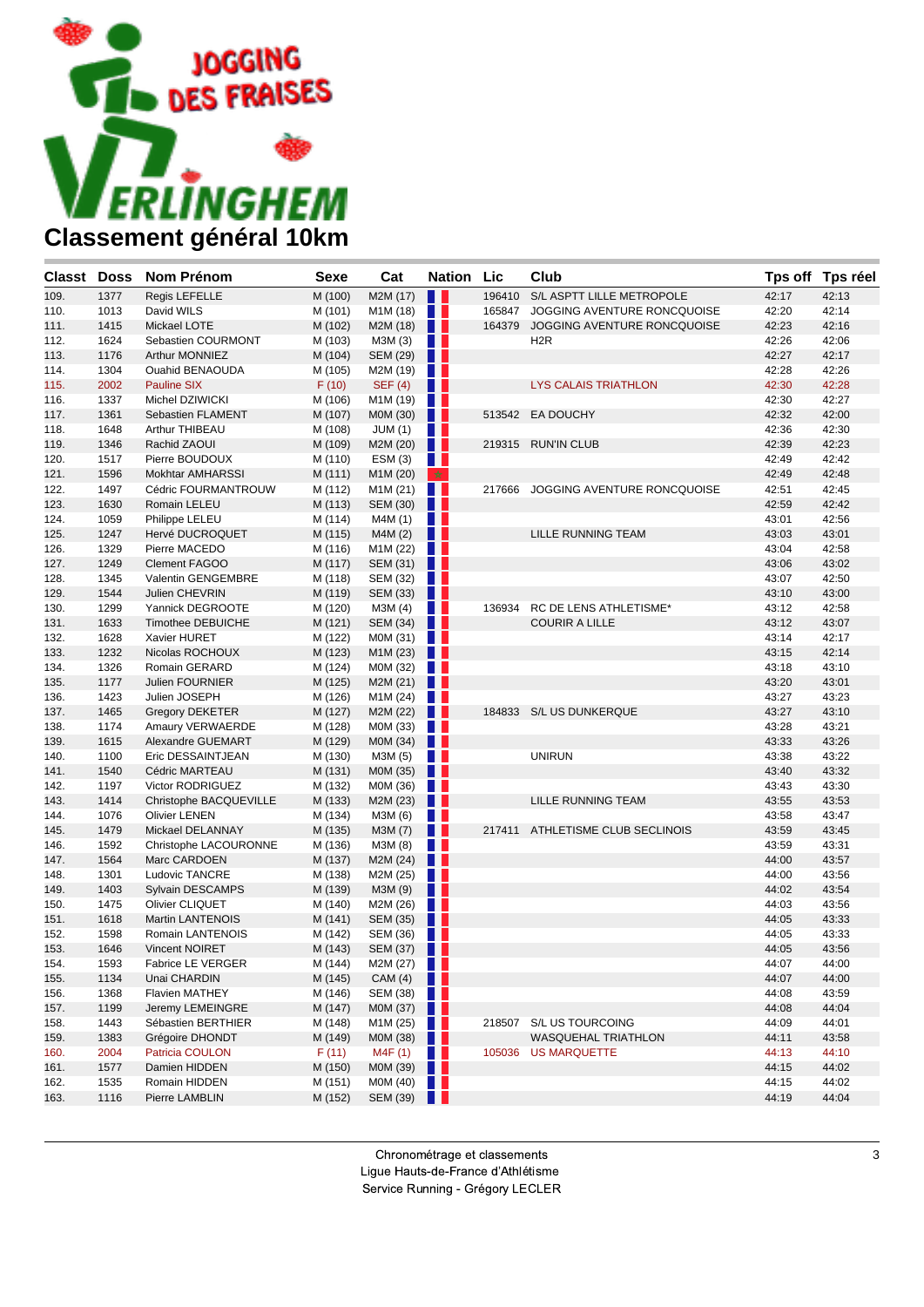

| <b>Classt Doss</b> |      | <b>Nom Prénom</b>       | <b>Sexe</b> | Cat                                       | <b>Nation Lic</b> |        | Club                        |       | Tps off Tps réel |
|--------------------|------|-------------------------|-------------|-------------------------------------------|-------------------|--------|-----------------------------|-------|------------------|
| 164.               | 1285 | Frédéric VIEIRA         | M (153)     | M2M (28)                                  | H I               |        |                             | 44:19 | 44:16            |
| 165.               | 1370 | Zacharia SOULE          | M (154)     | M1M (26)                                  | H                 |        | 933014 S/L US DUNKERQUE     | 44:19 | 44:02            |
| 166.               | 1119 | Julien DAUDIGNY         | M (155)     | ESM(4)                                    | w                 |        |                             | 44:20 | 44:09            |
| 167.               | 1109 | <b>Olivier VILT</b>     | M (156)     | M2M (29)                                  | Ш                 |        |                             | 44:21 | 44:07            |
| 168.               | 1463 | Ludovic LABY            | M (157)     | M3M (10)                                  | n e s             |        | 234616 RUN'IN CLUB          | 44:22 | 44:17            |
| 169.               | 1418 | <b>Dimitry PASTOR</b>   | M (158)     | M2M (30)                                  | n n               | 151791 | ATHLETISME CLUB SECLINOIS   | 44:25 | 43:52            |
| 170.               | 1149 | Laurent POUGET          | M (159)     | M3M (11)                                  | H.                |        | 135112 OSM LOMME ATHLETISME | 44:28 | 44:26            |
| 171.               | 1472 | Pollet STEPHANE         | M (160)     | M3M (12)                                  | . .               |        |                             | 44:38 | 44:31            |
| 172.               | 1647 | Adrien GREGOR           | M (161)     | M1M (27)                                  | H H               |        |                             | 44:40 | 43:56            |
| 173.               | 1584 | Arsène VINCENT          | M (162)     | SEM (40)                                  | . .               |        | <b>WASQUEHAL TRIATHLON</b>  | 44:47 | 44:11            |
| 174.               | 1308 | Christian BOLLENGIER    | M (163)     | M4M (3)                                   | <b>TELESCOPE</b>  | 136901 | <b>US MARQUETTE</b>         | 44:49 | 44:37            |
| 175.               | 1438 | <b>Thierry TITECAT</b>  | M (164)     | M4M(4)                                    | H                 |        | <b>JOGGING DES FRAISES</b>  | 44:49 | 44:38            |
| 176.               | 1550 | Sébastien PAULUS        | M (165)     | SEM (41)                                  | w                 |        |                             | 44:50 | 43:40            |
| 177.               | 1342 | Nicolas HAUSTRATE       | M (166)     | M1M (28)                                  | n n               |        |                             | 44:52 | 44:39            |
| 178.               | 2118 | <b>Flavie DESRUMAUX</b> | F(12)       | MOF(2)                                    | <b>TELESCOPE</b>  | 238441 | OSM LOMME ATHLETISME        | 44:53 | 44:40            |
| 179.               | 1386 | <b>Bernard MOROSINI</b> | M (167)     | M6M (1)                                   | . .               |        | <b>CMDC</b>                 | 44:59 | 44:53            |
| 180.               | 1523 | Matthieu MONTIGNIES     | M (168)     | SEM (42)                                  | n e s             |        |                             | 45:05 | 44:44            |
| 181.               | 1208 | Romain DEPRICK          | M (169)     | SEM (43)                                  | . .               |        |                             | 45:05 | 45:00            |
| 182.               | 1141 | Sébastien BLAISE        | M (170)     | M0M (41)                                  | H                 |        |                             | 45:08 | 44:47            |
| 183.               | 1148 | <b>Jimmy RANSON</b>     | M (171)     | M1M (29)                                  | . .               | 223126 | OSM LOMME ATHLETISME        | 45:09 | 45:04            |
| 184.               | 1444 | Philippe EBERSBERGER    | M (172)     | M6M (2)                                   | w                 | 164318 | PLANETE RUNNING AND WALKING | 45:11 | 45:08            |
| 185.               | 1056 | Gaetan HOCHARD          | M (173)     | SEM (44)                                  | ш                 |        |                             | 45:11 | 44:56            |
| 186.               | 1500 | Philippe MEURISSE       | M (174)     | M5M (3)                                   | a sa              | 236421 | JOGGING AVENTURE RONCQUOISE | 45:12 | 45:04            |
| 187.               | 1363 | Pietro FERRANTELLI      | M (175)     | SEM (45)                                  | H                 |        |                             | 45:15 | 45:14            |
| 188.               | 1248 | Julien DRECQ            | M (176)     | M1M (30)                                  | n n               |        |                             | 45:21 | 45:16            |
| 189.               | 1092 | Samuel BOSSUT           | M (177)     | M1M (31)                                  | w                 |        |                             | 45:23 | 45:10            |
| 190.               | 1486 | <b>Thierry FLACON</b>   | M (178)     | M4M (5)                                   | <b>TELESCOPE</b>  | 146884 | JOGGING AVENTURE RONCQUOISE | 45:26 | 45:19            |
| 191.               | 1211 | Clément DELMARE         | M (179)     | SEM (46)                                  | . .               |        |                             | 45:31 | 44:48            |
| 192.               | 2155 | Virginie BOUDEN         | F(13)       | MOF(3)                                    | <b>The State</b>  |        | <b>SWAT NORD</b>            | 45:34 | 44:27            |
| 193.               | 1030 | Nicolas DELANNOY        | M (180)     | SEM (47)                                  | . .               |        |                             | 45:35 | 44:26            |
| 194.               | 1512 | Vincent DESMON          | M (181)     | SEM (48)                                  | H.                |        |                             | 45:38 | 45:36            |
| 195.               | 1578 | Michel GOBERT           | M (182)     | M4M (6)                                   | . .               |        | <b>MONS TRIATHLON</b>       | 45:39 | 45:08            |
| 196.               | 1455 | Maxime DUTHOIT          | M (183)     | SEM (49)                                  | a ser             |        |                             | 45:42 | 45:30            |
| 197.               | 2007 | <b>Chloe CANFIN</b>     | F(14)       | <b>SEF (5)</b>                            | n                 | 241321 | <b>US MARQUETTE</b>         | 45:45 | 45:39            |
| 198.               | 1642 | Matteo TONEATTO         | M (184)     | SEM (50)                                  | <b>TELESCOPE</b>  |        |                             | 45:45 | 45:40            |
| 199.               | 1349 | <b>Olivier DELHAYE</b>  | M (185)     | M1M (32)                                  | Ш                 | 223902 | <b>RUN'IN CLUB</b>          | 45:45 | 45:30            |
| 200.               | 1356 | Pascal VAN EEGHEM       | M (186)     | M2M (31)                                  | n e s             | 197991 | <b>RUN'IN CLUB</b>          | 45:46 | 45:41            |
| 201.               | 1224 | Julien LEBOEUF          | M (187)     | M1M (33)                                  | . .               |        |                             | 45:48 | 45:39            |
| 202.               | 1635 | Christophe DETAILLEUR   | M (188)     | M3M (13)                                  | ПL                |        |                             | 45:49 | 45:48            |
| 203.               | 1585 | Timothée CHANTIER       | M (189)     | M0M (42)                                  | . .               |        |                             | 45:49 | 45:19            |
| 204.               | 1436 | Antoine PATIN           | M (190)     | SEM (51)                                  | <b>TELESCOPE</b>  |        | 219659 COURIR ENSEMBLE SNCF | 45:52 | 45:38            |
| 205.               | 1297 | Joseph TAGER            | M (191)     | M0M (43)                                  | Ш                 |        |                             | 45:58 | 45:18            |
| 206.               | 1314 | Samuel ROUSSEL          | M (192)     | M2M (32)                                  | H.                |        |                             | 45:59 | 45:34            |
| 207.               | 1412 | Antoine MARION          | M (193)     | SEM (52)                                  | n II              |        |                             | 46:00 | 45:07            |
| 208.               | 2242 | <b>Justine NOEL</b>     | F(15)       | <b>SEF (6)</b>                            | <b>TELESCOPE</b>  |        |                             | 46:00 | 45:56            |
| 209.               | 1026 | Francois LALLEMAN       | M (194)     | M1M $(34)$                                |                   |        |                             | 46:01 | 45:36            |
| 210.               | 1111 | Malik BOURAS            | M (195)     | SEM $(53)$                                |                   |        |                             | 46:05 | 45:41            |
| 211.               | 1576 | Antoine DUMORTIER       | M (196)     | M0M (44)                                  | n n               |        |                             | 46:06 | 45:06            |
| 212.               | 1313 | Hugues VERSAEVEL        | M (197)     | M3M(14)                                   |                   | 206277 | US VALENCIENNES ATHLETISME  | 46:12 | 45:54            |
| 213.               | 1528 | Guillaume CARLIER       | M (198)     | M3M (15)                                  | . .               |        | AJC FRELINGHIEN             | 46:12 | 46:07            |
| 214.               | 1294 | Johan MALAQUIN          | M (199)     | M <sub>1</sub> M (35) $\vert \vert \vert$ |                   | 184559 | CS IBM NORD NORMANDIE       | 46:14 | 45:42            |
| 215.               | 1051 | Alexandre ROY           | M (200)     | SEM (54)                                  | . .               |        | LILLE TRIATHLON             | 46:15 | 45:46            |
| 216.               | 1581 | Mohamed EL MALLAHI      | M (201)     | M2M $(33)$                                |                   |        |                             | 46:16 | 45:59            |
| 217.               | 1476 | Christian DELBAERE      | M (202)     | M4M (7)                                   | . .               |        | 162391 AC WAMBRECHIES       | 46:16 | 46:06            |
| 218.               | 1619 | Pierre Maxime CATTELAIN | M (203)     | M0M (45)                                  | a ser             |        |                             | 46:21 | 46:04            |
|                    |      |                         |             |                                           |                   |        |                             |       |                  |

Chronométrage et classements Ligue Hauts-de-France d'Athlétisme

Service Running - Grégory LECLER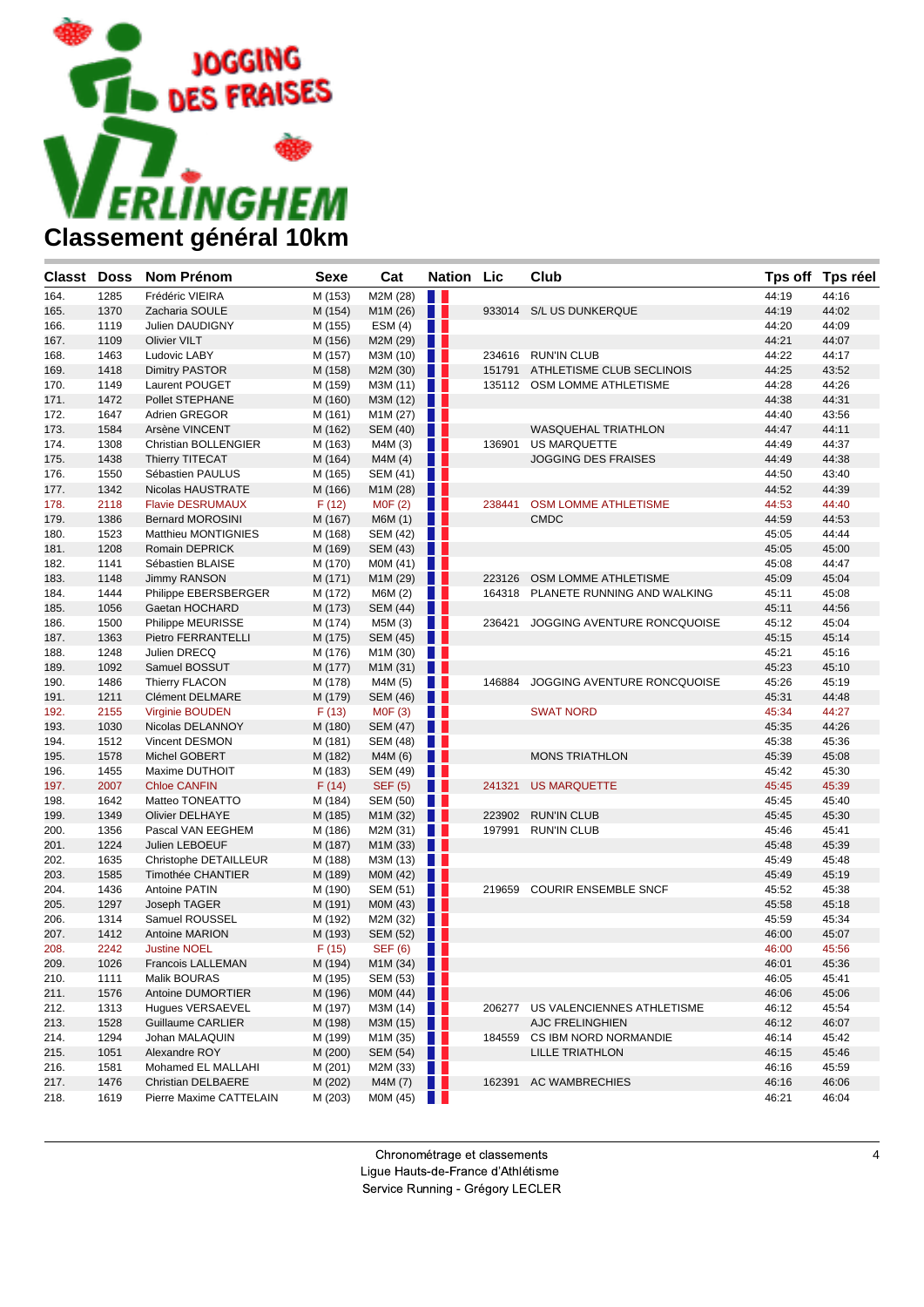

| Classt Doss |      | <b>Nom Prénom</b>         | <b>Sexe</b> | Cat             | <b>Nation Lic</b> |        | Club                               |       | Tps off Tps réel |
|-------------|------|---------------------------|-------------|-----------------|-------------------|--------|------------------------------------|-------|------------------|
| 219.        | 1237 | Romain CAILLET            | M (204)     | M0M (46)        | Ш                 |        |                                    | 46:23 | 46:10            |
| 220.        | 1238 | <b>Kevin FERNANDES</b>    | M (205)     | M1M (36)        | H.                |        |                                    | 46:23 | 46:00            |
| 221.        | 1207 | <b>Flavien GREBERT</b>    | M (206)     | <b>SEM (55)</b> | . .               |        |                                    | 46:23 | 45:23            |
| 222.        | 1295 | Cédric MOUQUET            | M (207)     | M0M (47)        | H.                |        |                                    | 46:26 | 45:52            |
| 223.        | 2136 | <b>Emeline DEMOUVEAUX</b> | F(16)       | M1F(3)          | . .               | 232700 | <b>US MARQUETTE</b>                | 46:31 | 46:19            |
| 224.        | 1251 | Laurent VANNESTE          | M (208)     | M3M (16)        | H.                | 160319 | <b>US MARQUETTE</b>                | 46:31 | 46:21            |
| 225.        | 1365 | Laurent THOUILLIEZ        | M (209)     | M3M (17)        | H L               |        |                                    | 46:32 | 46:23            |
| 226.        | 2232 | <b>Kattell DIERCKENS</b>  | F(17)       | M2F(1)          | W                 |        | 119398 US MARQUETTE                | 46:33 | 46:22            |
| 227.        | 1090 | <b>Olivier LEMOUX</b>     | M (210)     | M2M (34)        | . .               |        |                                    | 46:35 | 46:17            |
| 228.        | 1490 | Sébastien CASSEZ          | M (211)     | M2M (35)        | a sa              |        |                                    | 46:39 | 46:25            |
| 229.        | 1091 | Pascal LANGLET            | M (212)     | M6M (3)         | Ш                 | 142647 | S/L CG HAUBOURDIN                  | 46:42 | 46:34            |
| 230.        | 1632 | Antoine BAK               | M (213)     | SEM (56)        | H.                |        | <b>JOGGING DES FRAISES</b>         | 46:43 | 46:38            |
| 231.        | 1516 | Nicolas BEAUMATIN         | M (214)     | SEM (57)        | . .               |        | 195179 S/L AC VILLENEUVE D'ASCQ    | 46:43 | 46:28            |
| 232.        | 2225 | Sophie LEROY              | F(18)       | <b>SEF (7)</b>  | l p               |        | 463794 RUN'IN CLUB                 | 46:44 | 46:28            |
| 233.        | 1178 | Simon HECQ                | M (215)     | SEM (58)        | . .               |        |                                    | 46:44 | 46:28            |
| 234.        | 1261 | Simon WAILLY              | M (216)     | M0M (48)        | a ka              |        |                                    | 46:46 | 46:36            |
| 235.        | 1175 | Stéphane VISINI           | M (217)     | M3M (18)        | ш                 |        |                                    | 46:47 | 45:58            |
| 236.        | 2272 | Soline HERRERO DE LAS     | F(19)       | <b>SEF (8)</b>  | n n               |        | 217778 JOGGING AVENTURE RONCQUOISE | 46:48 | 46:41            |
| 237.        | 1145 | Laurent DEROO             | M (218)     | M2M (36)        | . .               |        |                                    | 46:48 | 46:40            |
| 238.        | 1324 | <b>Olivier FOURNIER</b>   | M (219)     | M3M (19)        | a ka              |        |                                    | 46:50 | 46:32            |
| 239.        | 1245 | Nicolas DENUNCQ           | M (220)     | M1M (37)        | a s               |        |                                    | 46:50 | 46:34            |
| 240.        | 1621 | Pierre Adrien PARIS       | M (221)     | M0M (49)        | a sa              |        |                                    | 46:51 | 46:24            |
| 241.        | 2299 | <b>Beatrice DEGRAEVE</b>  | F(20)       | MOF(4)          | Ш                 |        | 218328 RUN'IN CLUB                 | 46:51 | 46:42            |
| 242.        | 1424 | Grégoire HAMY             | M (222)     | <b>SEM (59)</b> | n p               |        |                                    | 46:52 | 46:19            |
| 243.        | 1401 | Mael MACREZ               | M (223)     | M1M (38)        | . .               |        |                                    | 46:56 | 45:54            |
| 244.        | 1246 | Matthieu DESCAMPS         | M (224)     | SEM (60)        | a ka              |        |                                    | 46:56 | 46:39            |
| 245.        | 1637 | Eric DESREUMAUX           | M (225)     | M2M (37)        | . .               |        |                                    | 46:56 | 46:38            |
| 246.        | 1165 | Vincent FRULEUX           | M (226)     | M1M (39)        | a ka              |        |                                    | 46:57 | 46:29            |
| 247.        | 1190 | Pascal LE BON             | M (227)     | M2M (38)        | n 1               |        | <b>ASDN</b>                        | 46:58 | 46:24            |
| 248.        | 1409 | Joris LECLERCQ            | M (228)     | SEM (61)        | a sa              |        |                                    | 46:59 | 46:44            |
| 249.        | 1099 | Thomas DESSAINTJEAN       | M (229)     | <b>SEM (62)</b> | . .               |        |                                    | 47:00 | 46:43            |
| 250.        | 1347 | Fabian VERLAINE           | M (230)     | M2M (39)        | . .               |        | 138562 RUN'IN CLUB                 | 47:03 | 47:03            |
| 251.        | 1222 | Etienne DELANNOY          | M (231)     | <b>SEM (63)</b> | a s               |        |                                    | 47:09 | 46:50            |
| 252.        | 1448 | Jean-Baptiste HANICOT     | M (232)     | SEM (64)        | n p               |        |                                    | 47:09 | 46:20            |
| 253.        | 1317 | Loic GRAMMONT             | M (233)     | M1M (40)        | . .               |        |                                    | 47:12 | 46:48            |
| 254.        | 1325 | Pierre LEFEBVRE           | M (234)     | M1M (41)        | a ka              |        |                                    | 47:13 | 47:04            |
| 255.        | 1058 | Jean Henri BUISINE        | M (235)     | M3M (20)        | a s               |        |                                    | 47:17 | 47:04            |
| 256.        | 1105 | Luigi PALMIERO            | M (236)     | SEM (65)        | a ka              |        |                                    | 47:17 | 46:41            |
| 257.        | 1129 | Adrien SAINGIER           | M (237)     | SEM (66)        | H                 |        |                                    | 47:20 | 46:19            |
| 258.        | 1172 | Victor CAMPOS             | M (238)     | CAM (5)         | Ш                 |        | <b>VERLINGHEM FOOT</b>             | 47:20 | 47:03            |
| 259.        | 1393 | <b>Olivier PICOTIN</b>    | M (239)     | M1M (42)        | . .               |        |                                    | 47:22 | 47:09            |
| 260.        | 1093 | Mathieu MICHOT            | M (240)     | M0M (50)        | a sa n            |        |                                    | 47:24 | 46:21            |
| 261.        | 1498 | Xavier DUQUESNOY          | M (241)     | M4M (8)         | Ш                 |        | <b>AJC FRELINGHIEN</b>             | 47:26 | 47:15            |
| 262.        | 1425 | Adriansen MARTIN          | M (242)     | JUM(2)          | w                 |        |                                    | 47:27 | 46:54            |
| 263.        | 1392 | Samuel CZAPRAGA           | M (243)     | M2M (40)        | H                 |        |                                    | 47:28 | 47:17            |
| 264.        | 1420 | Etienne GOBERT            | M (244)     | M3M(21)         |                   |        | 233775 UNION CAUDRY ATHLETISME     | 47:32 | 46:58            |
| 265.        | 1627 | Vincent JAYER             | M (245)     | M1M(43)         |                   |        | <b>ASDL ASND</b>                   | 47:35 | 46:58            |
| 266.        | 1186 | <b>Gregory VANNESTE</b>   | M (246)     | M2M $(41)$      |                   |        |                                    | 47:39 | 47:31            |
| 267.        | 1096 | David POIRET              | M (247)     | MOM $(51)$      |                   |        |                                    | 47:40 | 46:53            |
| 268.        | 1316 | Henry SAUVAGE             | M (248)     | M0M (52)        | a pr              |        |                                    | 47:40 | 47:16            |
| 269.        | 1533 | Anthony HAZEBROUCQ        | M (249)     | SEM (67)        | Ш                 |        |                                    | 47:45 | 46:41            |
| 270.        | 1421 | Laurent BAUDERLIQUE       | M (250)     | M1M (44)        | H.                |        |                                    | 47:50 | 47:14            |
| 271.        | 1327 | Mathieu CAEYSEELE         | M (251)     | M0M (53)        | <b>THE</b>        |        |                                    | 47:54 | 47:06            |
| 272.        | 1597 | <b>Goy CHRISTIAENS</b>    | M (252)     | M0M (54)        | W                 |        |                                    | 47:57 | 47:51            |
| 273.        | 1029 | Rémi HUBERT               | M (253)     | <b>SEM (68)</b> | 11                |        |                                    | 47:57 | 47:24            |
|             |      |                           |             |                 |                   |        |                                    |       |                  |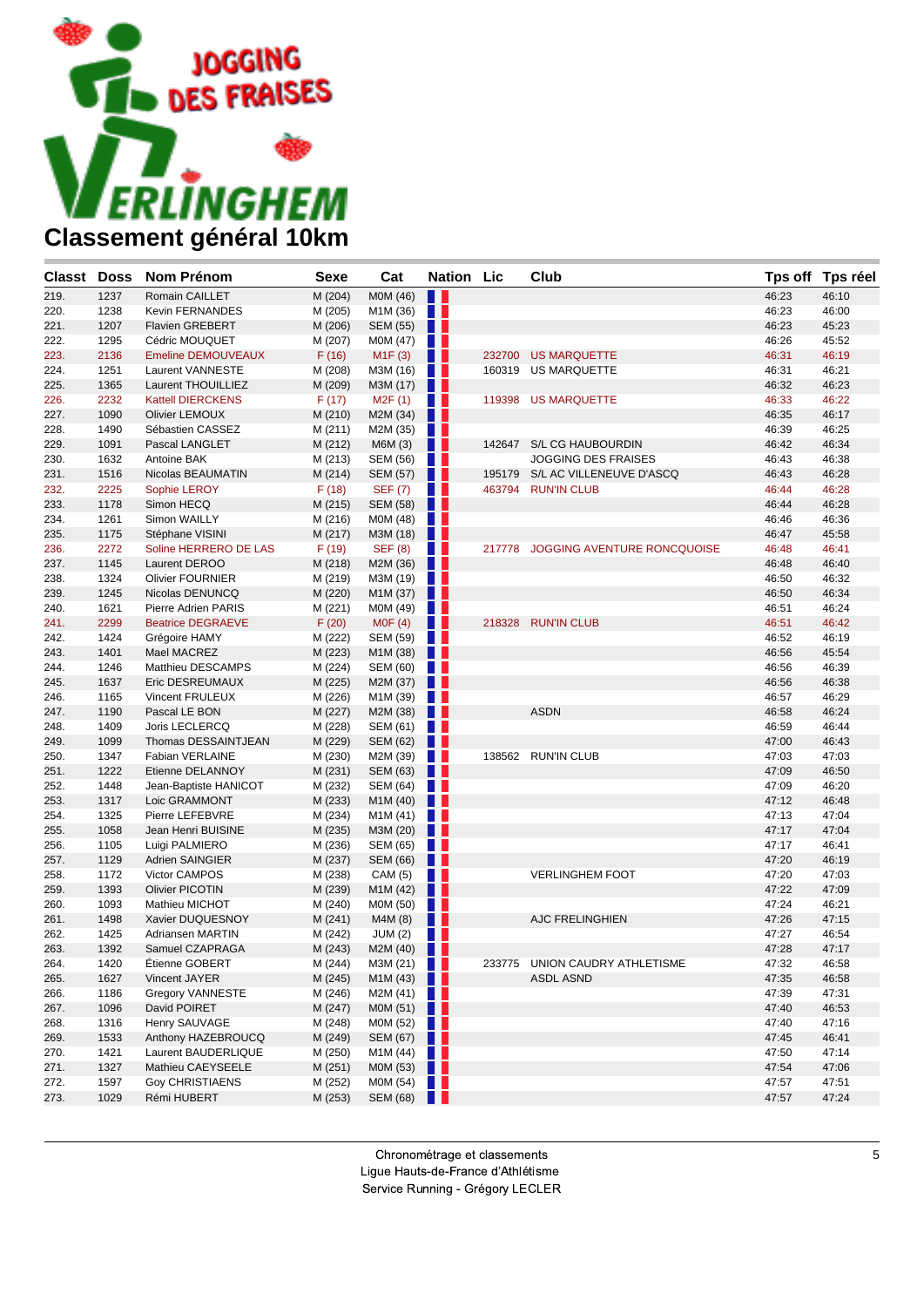

| <b>Classt</b><br><b>Doss</b> | <b>Nom Prénom</b>             | Sexe    | Cat                   | <b>Nation</b>            | Lic    | Club                        |       | Tps off Tps réel |
|------------------------------|-------------------------------|---------|-----------------------|--------------------------|--------|-----------------------------|-------|------------------|
| 274.<br>1131                 | Philippe FAVIER               | M (254) | M5M (4)               | H.                       |        |                             | 47:59 | 47:51            |
| 275.<br>2297                 | <b>Juliette DESMARCHELIER</b> | F(21)   | M2F(2)                | . .                      | 670956 | <b>RUN'IN CLUB</b>          | 48:00 | 47:31            |
| 276.<br>1179                 | Paul LEBRUN                   | M (255) | CAM (6)               | w                        | 142412 | US MARQUETTE                | 48:04 | 47:54            |
| 277.<br>2204                 | <b>Camille FOSSAERT</b>       | F(22)   | EST(2)                | . .                      |        |                             | 48:05 | 47:50            |
| 1198<br>278.                 | Pierrick LE DUC               | M (256) | M0M (55)              | . .                      | 231849 | PLANETE RUNNING AND WALKING | 48:06 | 47:53            |
| 279.<br>1167                 | Matteo BOI                    | M (257) | CAM (7)               | Ш                        |        |                             | 48:12 | 47:46            |
| 280.<br>1575                 | David LAURIE                  | M (258) | M2M (42)              | $\blacksquare$           |        |                             | 48:13 | 47:11            |
| 281.<br>1042                 | Samuel                        | M (259) | CAM (8)               | Ш                        |        |                             | 48:16 | 48:06            |
| 282.<br>1390                 | Guillaume POTTIER             | M (260) | M2M (43)              | . .                      |        | <b>FABULOUS TEAM</b>        | 48:18 | 48:10            |
| 2164<br>283.                 | Mansi DELANNOY SHROFF         | F(23)   | <b>SEF (9)</b>        | $\overline{\phantom{a}}$ |        |                             | 48:19 | 48:07            |
| 284.<br>2187                 | Stéphanie TAMPERE             | F(24)   | M0F (5)               | n T                      |        | <b>US DUNKERQUE</b>         | 48:19 | 47:34            |
| 1388<br>285.                 | Nordine KHAIRI                | M (261) | M2M (44)              | H I                      |        |                             | 48:20 | 48:01            |
| 1195<br>286.                 | <b>Vincent LEFEVRE</b>        | M (262) | M3M (22)              | W                        |        |                             | 48:21 | 48:16            |
| 287.<br>2354                 | <b>Megane ALLAIRE</b>         | F(25)   | SEF (10)              | H.                       |        |                             | 48:21 | 48:21            |
| 1492<br>288.                 | Thomas LABADIE                | M (263) | SEM (69)              | a se                     |        |                             | 48:22 | 47:37            |
| 289.<br>2326                 | <b>Mathilde SAMAILLE</b>      | F(26)   | SEF (11)              | ш                        | 206646 | <b>S/L US TOURCOING</b>     | 48:25 | 48:12            |
| 1231<br>290.                 | Gérard GHESQUIERE             | M (264) | M7M (1)               | <b>TELESCOPE</b>         |        | 316348 AC WAMBRECHIES       | 48:29 | 48:16            |
| 1062<br>291.                 | Luca LE VEN                   | M (265) | ESM(5)                | Ш                        |        |                             | 48:30 | 48:09            |
| 292.<br>2208                 | <b>Constance DEBOSQUE</b>     | F(27)   | JUF(2)                | H.                       |        |                             | 48:31 | 48:21            |
| 293.<br>1040                 | Jérémy BILLIET                | M (266) | M0M (56)              | Ш                        |        |                             | 48:34 | 47:42            |
| 294.<br>2161                 | <b>Christelle DUFOUR</b>      | F(28)   | <b>MOF (6)</b>        | <b>TELESCOPE</b>         | 194997 | <b>S/L US TOURCOING</b>     | 48:34 | 48:25            |
| 295.<br>1372                 | <b>Gabriel SERIEN</b>         | M (267) | <b>SEM (70)</b>       | a sa                     |        |                             | 48:34 | 47:58            |
| 2234<br>296.                 | <b>Emilie FLAMENT</b>         | F(29)   | <b>MOF (7)</b>        | H.                       | 234256 | <b>EA DOUCHY</b>            | 48:36 | 48:03            |
| 297.<br>1514                 | Michel CHESSA                 | M (268) | M3M (23)              | H                        |        |                             | 48:37 | 48:25            |
| 1508<br>298.                 | Anthony PIERMATTEO            | M (269) | M0M (57)              | H.                       | 218328 | <b>RUN'IN CLUB</b>          | 48:38 | 48:13            |
| 1364<br>299.                 | Maxime DEMOUVEAUX             | M (270) | M0M (58)              | Ш                        |        |                             | 48:38 | 48:27            |
| 1201<br>300.                 | Mickael DUSQUESNOY            | M (271) | M1M (45)              | n e s                    |        |                             | 48:39 | 48:07            |
| 1586<br>301.                 | Damien LECLERCQ               | M (272) | SEM (71)              | w                        |        |                             | 48:39 | 47:44            |
| 1306<br>302.                 | Julien VAN DEN BOSCH          | M (273) | M1M (46)              | m                        | 894210 | <b>CLLL ARMENTIERES</b>     | 48:41 | 48:33            |
| 303.<br>1155                 | Vincent VANDENBUSSCHE         | M (274) | M1M (47)              | w                        |        |                             | 48:47 | 48:31            |
| 2130<br>304.                 | <b>Adeline ALLAEYS</b>        | F(30)   | M3F (2)               | w                        |        | 113498 US MARQUETTE         | 48:47 | 48:36            |
| 305.<br>1510                 | <b>Clement CUVELIER</b>       | M (275) | M1M (48)              | Ш                        |        |                             | 48:49 | 48:28            |
| 1082<br>306.                 | Alban BAILLY                  | M (276) | M2M (45)              | . .                      |        |                             | 48:51 | 48:27            |
| 1353<br>307.                 | Jean-François LECOURT         | M (277) | M4M (9)               | n n                      | 216674 | <b>RUN'IN CLUB</b>          | 48:53 | 48:29            |
| 2302<br>308.                 | <b>Pauline VILLETTE</b>       | F(31)   | <b>MOF (8)</b>        | H.                       |        | 163393 OSM LOMME ATHLETISME | 48:53 | 48:41            |
| 309.<br>1060                 | Romain LAISNE                 | M (278) | SEM (72)              | ш                        |        |                             | 48:53 | 47:44            |
| 1288<br>310.                 | Azdine MERZOUK                | M (279) | M5M (5)               | H.                       |        |                             | 48:56 | 48:39            |
| 311.<br>1439                 | Maxime DEBOOM                 | M (280) | M1M (49)              | . .                      |        |                             | 48:59 | 48:18            |
| 312.<br>1101                 | Sylvain OUANGO                | M (281) | M2M (46)              | n e s                    |        |                             | 49:00 | 48:00            |
| 2132<br>313.                 | <b>Hélène LASCAR</b>          | F(32)   | M3F(3)                | Ш                        | 199146 | <b>US MARQUETTE</b>         | 49:00 | 48:48            |
| 314.<br>1366                 | Emmanuel BOURREAU             | M (282) | M2M (47)              | . .                      |        |                             | 49:02 | 47:57            |
| 1083<br>315.                 | Philippe GEGOUX               | M (283) | M3M (24)              | . .                      |        |                             | 49:03 | 47:58            |
| 1212<br>316.                 | Nicolas FAYOLLE               | M (284) | M <sub>1</sub> M (50) | H.                       | 190276 | PLANETE RUNNING AND WALKING | 49:03 | 48:53            |
| 2278<br>317.                 | Morgane COSTE                 | F(33)   | SEF (12)              | n n                      |        | <b>HALLUIN TRIATHLON</b>    | 49:05 | 48:35            |
| 1274<br>318.                 | Matthieu DEBOSQUE             | M (285) | M2M (48)              | W                        |        |                             | 49:08 | 48:56            |
| 1447<br>319.                 | Antoine RAMERY                | M (286) | <b>SEM (73)</b>       | . .                      |        |                             | 49:08 | 48:20            |
| 320.<br>1551                 | Loïc THERY                    | M (287) | MOM $(59)$            |                          |        |                             | 49:10 | 48:32            |
| 1652<br>321.                 | Patrick ALFANO                | M (288) | M2M (49)              | . .                      |        | <b>RUN'IN CLUB</b>          | 49:12 | 47:57            |
| 1487<br>322.                 | Alexandre CUVELIER            | M (289) | M0M (60)              | H.                       |        |                             | 49:14 | 48:44            |
| 323.<br>1520                 | David NEMRI                   | M (290) | M1M (51)              | ш                        |        | ACC LA CHAPELLE             | 49:14 | 48:22            |
| 324.<br>1387                 | Stephane NIVESSE              | M (291) | M2M (50)              | a sa                     |        |                             | 49:15 | 48:36            |
| 2265<br>325.                 | <b>Emilie VANHOVE</b>         | F(34)   | M0F (9)               | U U                      |        |                             | 49:16 | 48:20            |
| 326.<br>1275                 | Ludovic MURRAY                | M (292) | M2M (51)              | a sa                     |        |                             | 49:17 | 48:08            |
| 1217<br>327.                 | Laurent GUESTIN               | M (293) | M0M (61)              | <b>TELESCOPE</b>         |        |                             | 49:18 | 48:23            |
| 328.<br>1595                 | Fabien DEGRYSE                | M (294) | M6M (4)               | <u> Ha</u>               |        |                             | 49:22 | 49:22            |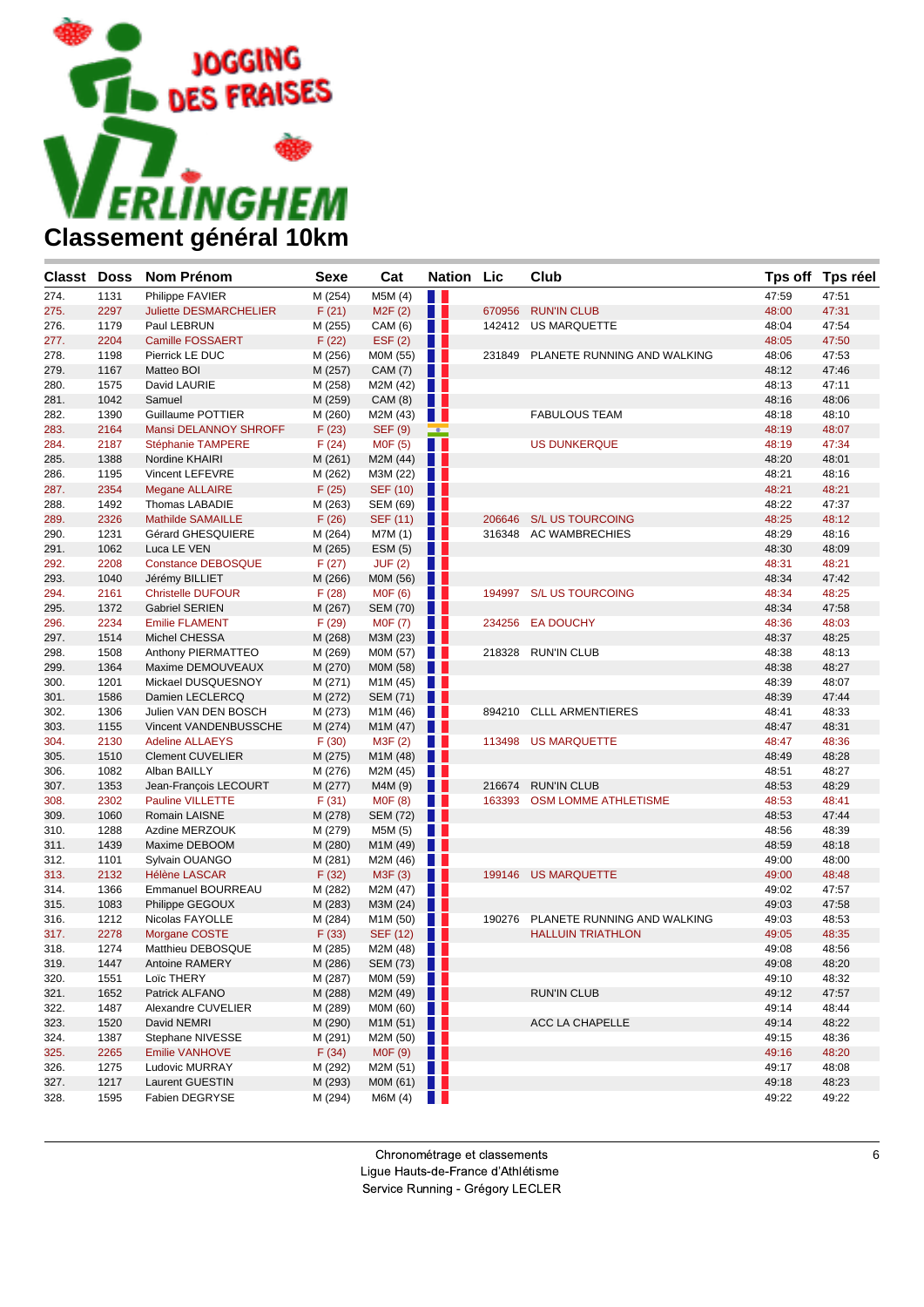

| <b>Classt Doss</b> |      | <b>Nom Prénom</b>              | <b>Sexe</b> | Cat                  | <b>Nation Lic</b> |        | Club                               |       | Tps off Tps réel |
|--------------------|------|--------------------------------|-------------|----------------------|-------------------|--------|------------------------------------|-------|------------------|
| 329.               | 1038 | <b>Julien MARTEEL</b>          | M (295)     | M1M (52)             | n n               |        |                                    | 49:25 | 49:01            |
| 330.               | 2163 | <b>Margaux CATRY</b>           | F(35)       | <b>SEF (13)</b>      | H.                |        |                                    | 49:26 | 49:09            |
| 331.               | 1493 | <b>Benoit BELLEGUEULLE</b>     | M (296)     | M0M (62)             | n n               |        |                                    | 49:27 | 48:42            |
| 332.               | 2294 | Sandrine FOURMANTROUW          | F(36)       | M <sub>2</sub> F(3)  | H.                | 233987 | <b>JOGGING AVENTURE RONCQUOISE</b> | 49:28 | 49:21            |
| 333.               | 1442 | Alexis DEFENIN                 | M (297)     | <b>SEM (74)</b>      | a sa              |        | <b>US PERENCHIES</b>               | 49:31 | 49:15            |
| 334.               | 1126 | David PLANCQ                   | M (298)     | M1M (53)             | H.                |        |                                    | 49:32 | 48:34            |
| 335.               | 1631 | Nicolas NOEL                   | M (299)     | SEM (75)             | . .               |        |                                    | 49:32 | 49:08            |
| 336.               | 1320 | Sylvain LEQUENNNE              | M (300)     | M0M (63)             | <b>TELESCOPE</b>  |        |                                    | 49:33 | 49:11            |
| 337.               | 1240 | Nicolas CERCUS                 | M (301)     | M3M (25)             | u u               |        |                                    | 49:34 | 48:27            |
| 338.               | 2346 | Cecile COUSSEMENT              | F(37)       | M2F(4)               | <b>TELESCOPE</b>  |        | <b>JOGGING DES FRAISES</b>         | 49:34 | 49:29            |
| 339.               | 1142 | Laurent NICOLAS                | M (302)     | M3M (26)             | w                 |        |                                    | 49:35 | 49:17            |
| 340.               | 1322 | Julien JOHNSTON                | M (303)     | M0M (64)             | a se              |        |                                    | 49:35 | 49:13            |
| 341.               | 1087 | Vincent GOMBERT                | M (304)     | M4M (10)             | a sa              |        | 203058 OSM LOMME ATHLETISME        | 49:38 | 49:21            |
| 342.               | 1260 | <b>Clement VIDALLET</b>        | M (305)     | M0M (65)             | H.                |        |                                    | 49:39 | 48:43            |
| 343.               | 1163 | Sylvain MENARD                 | M (306)     | M4M (11)             | a sa              |        |                                    | 49:39 | 48:52            |
| 344.               | 1434 | Eric BORIE                     | M (307)     | M3M (27)             | H.                |        |                                    | 49:47 | 49:02            |
| 345.               | 2290 | Janique MOUTON                 | F(38)       | M4F(2)               | Ш                 |        |                                    | 49:47 | 49:22            |
| 346.               | 1411 | Thomas HUYGHE                  | M (308)     | M1M (54)             | <b>TELESCOPE</b>  |        | 152373 ATHLETISME CLUB SECLINOIS   | 49:48 | 49:05            |
| 347.               | 2289 | <b>Nathalie JOLY</b>           | F(39)       | M3F(4)               | . .               |        | 203744 ATHLETISME CLUB SECLINOIS   | 49:48 | 49:04            |
| 348.               | 1374 | Victor GABRIELS                | M (309)     | SEM (76)             | $\blacksquare$    |        |                                    | 49:48 | 49:04            |
| 349.               | 2041 | <b>Pauline MARY</b>            | F(40)       | M0F (10)             | w                 |        |                                    | 49:49 | 49:29            |
| 350.               | 1218 | Nicolas LOCUFIER               | M (310)     | M1M (55)             |                   |        |                                    | 49:55 | 49:03            |
| 351.               | 1048 | Alban GERNIGON                 | M (311)     | M2M (52)             | . .               |        |                                    | 49:56 | 49:17            |
| 352.               | 2160 | Milene GUILLOT                 | F(41)       | M0F (11)             | n e s             |        |                                    | 50:03 | 49:48            |
| 353.               | 1583 | Julien DEKEUKELAERE            | M (312)     | M1M (56)             | a sa              |        | H <sub>2</sub> R                   | 50:04 | 49:44            |
| 354.               | 1319 | Nicolas MAHIEU                 | M (313)     | M0M (66)             | a ka              |        |                                    | 50:07 | 49:01            |
| 355.               | 1244 | <b>Stephane DUPIRE</b>         | M (314)     | M2M (53)             | a sa              |        |                                    | 50:09 | 49:37            |
| 356.               | 2341 | Sabine MILLAMON LEFEBVRE       | F(42)       | M3F (5)              | <b>TELESCOPE</b>  | 453210 | <b>AC WAMBRECHIES</b>              | 50:10 | 48:58            |
| 357.               | 2235 | <b>Laurine PIQUE</b>           | F(43)       | <b>SEF (14)</b>      | H.                |        |                                    | 50:10 | 49:41            |
| 358.               | 1136 | Gerard HEDOIRE                 | M (315)     | M4M (12)             | H.                |        | 437748 CLLL ARMENTIERES            | 50:15 | 50:07            |
| 359.               | 1519 | <b>Oscar SERIEN</b>            | M (316)     | JUM(3)               | Ш                 |        |                                    | 50:15 | 49:40            |
| 360.               | 2100 | <b>Claire MASSIAS</b>          | F(44)       | SEF (15)             | n e s             |        |                                    | 50:21 | 50:15            |
| 361.               | 2270 | Mathilde VAN MOERKERCKE        | F(45)       | SEF (16)             | u                 |        | 145613 S/L AC VILLENEUVE D'ASCQ    | 50:23 | 49:46            |
| 362.               | 2206 | <b>Clotilde VAN MOERKERCKE</b> | F(46)       | SEF (17)             | n e s             |        |                                    | 50:23 | 49:47            |
| 363.               | 2337 | Séverine COURMONT              | F(47)       | M <sub>2</sub> F (5) | . .               |        |                                    | 50:25 | 50:05            |
| 364.               | 1466 | Camille LIMBOURG               | M (317)     | M3M (28)             | H.                |        |                                    | 50:26 | 49:58            |
| 365.               | 1063 | <b>Jose RODRIGUES</b>          | M (318)     | M4M (13)             | u                 |        |                                    | 50:28 | 50:06            |
| 366.               | 1204 | Hassan IMOULOUDENE             | M (319)     | M3M (29)             | a ka              |        |                                    | 50:32 | 49:42            |
| 367.               | 1267 | Johnny BASTIEN                 | M (320)     | M0M (67)             | . .               |        |                                    | 50:32 | 49:52            |
| 368.               | 1468 | Guillaume DESTOMBES            | M (321)     | M2M (54)             | n e s             |        |                                    | 50:34 | 49:19            |
| 369.               | 1028 | Aurelien BOUCLY                | M (322)     | M1M (57)             | w                 |        | NIEPPE RC                          | 50:35 | 49:43            |
| 370.               | 1045 | <b>Clement PIOT</b>            | M (323)     | M0M (68)             |                   |        |                                    | 50:37 | 49:35            |
| 371.               | 1431 | Guillaume DESIMPELAERE         | M (324)     | M3M (30)             | w                 | 124256 | ATHLE HALLUIN-VAL-DE-LYS           | 50:38 | 49:50            |
| 372.               | 2305 | <b>Catherine DEPERSIN</b>      | F(48)       | M5F (1)              | <b>TELESCOPE</b>  |        | <b>ACC LA CHAPELLE</b>             | 50:43 | 49:56            |
| 373.               | 1216 | Benoît LEPORQ                  | M (325)     | M2M (55)             | . .               |        |                                    | 50:43 | 50:05            |
| 374.               | 1397 | Ludovic MASSENOT               | M (326)     | M1M(58)              |                   |        | 203204 RUN'IN CLUB                 | 50:48 | 50:22            |
| 375.               | 1115 | Rémi POUTRAIN                  | M (327)     | M1M(59)              |                   |        | NIEPPE RC                          | 50:50 | 49:57            |
| 376.               | 1226 | Mathieu JEHAES                 | M (328)     | M1M(60)              |                   |        |                                    | 50:50 | 50:33            |
| 377.               | 1480 | Olivier JOLY                   | M (329)     | M4M (14)             | . .               |        | 203744 ATHLETISME CLUB SECLINOIS   | 50:50 | 50:07            |
| 378.               | 1611 | Hugo RASSE                     | M (330)     | ESM(6)               | n n               |        |                                    | 50:53 | 50:53            |
| 379.               | 2101 | Nadege RASSE VANHOLME          | F(49)       | M3F (6)              | Ш                 |        |                                    | 50:54 | 50:54            |
| 380.               | 1601 | Vincent BERTIN                 | M (331)     | M3M(31)              |                   |        |                                    | 50:55 | 50:55            |
| 381.               | 1614 | Laurent LUDWIG                 | M (332)     | M2M(56)              |                   |        |                                    | 50:55 | 50:55            |
| 382.               | 1605 | Maxime BOCHET                  | M (333)     | MOM $(69)$           |                   |        |                                    | 50:55 | 50:55            |
| 383.               | 1604 | Thomas DEBERGH                 | M (334)     | JUM(4)               | ш                 |        |                                    | 50:55 | 50:55            |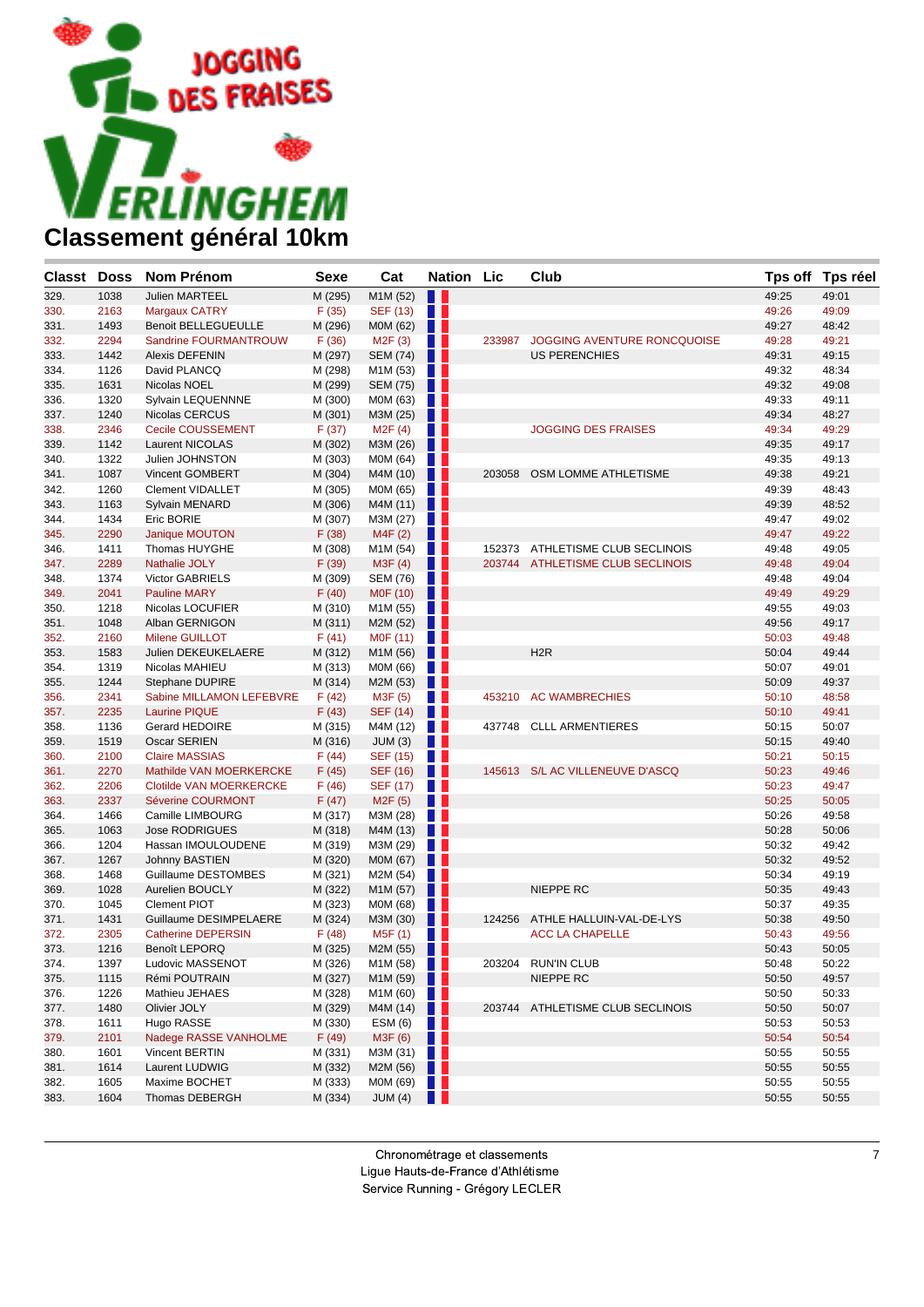

| <b>Classt Doss</b> |              | <b>Nom Prénom</b>                            | <b>Sexe</b>        | Cat                  | <b>Nation Lic</b> |        | Club                               |                | Tps off Tps réel |
|--------------------|--------------|----------------------------------------------|--------------------|----------------------|-------------------|--------|------------------------------------|----------------|------------------|
| 384.               | 1603         | Julien TERNOY                                | M (335)            | <b>SEM (77)</b>      | H I               |        |                                    | 50:56          | 50:56            |
| 385.               | 1602         | <b>Thomas GLORIEUX</b>                       | M (336)            | <b>SEM (78)</b>      | w                 |        |                                    | 50:56          | 50:56            |
| 386.               | 1606         | Maxime CHOPIN                                | M (337)            | M1M (61)             | a ka              |        |                                    | 50:57          | 50:57            |
| 387.               | 1613         | <b>Marc Antoine TRAISNEL</b>                 | M (338)            | <b>SEM (79)</b>      | w                 |        |                                    | 50:57          | 50:57            |
| 388.               | 2338         | <b>Melissa COPIN</b>                         | F(50)              | EST(3)               | a ka              |        |                                    | 50:57          | 50:57            |
| 389.               | 1608         | Xavier VAN VYNCK                             | M (339)            | SEM (80)             | a s               |        |                                    | 50:57          | 50:57            |
| 390.               | 2340         | <b>Celine GUERIAUD</b>                       | F(51)              | M3F (7)              | n n               |        |                                    | 50:57          | 50:57            |
| 391.               | 1609         | <b>Yves GUERIAUD</b>                         | M (340)            | M3M (32)             | a s               |        |                                    | 50:57          | 50:57            |
| 392.               | 1610         | Guillaume DELBART                            | M (341)            | M0M (70)             | a ka              |        |                                    | 50:58          | 50:58            |
| 393.               | 1612         | Emilien HANUS                                | M (342)            | M1M (62)             | . .               |        |                                    | 50:59          | 50:59            |
| 394.               | 1362         | Didier VANDEVOORDE                           | M (343)            | M3M (33)             | n a               |        |                                    | 51:06          | 50:29            |
| 395.               | 2134         | Lydie MAJCHERCZYK                            | F(52)              | M1F(4)               | Ш                 | 227509 | <b>US MARQUETTE</b>                | 51:06          | 50:56            |
| 396.               | 1651         | Xavier SUBTS                                 | M (344)            | M3M (34)             | . .               |        | 222864 RUN'IN CLUB                 | 51:10          | 50:46            |
| 397.               | 2026         | <b>Marie PRAT</b>                            | F(53)              | <b>SEF (18)</b>      | w                 | 242859 | S/L ASPTT LILLE METROPOLE          | 51:10          | 50:21            |
| 398.               | 1499         | Samuel GILLOEN                               | M (345)            | M3M (35)             | a ka              |        |                                    | 51:12          | 51:04            |
| 399.               | 2295         | Dorothée MERLOT                              | F(54)              | M2F(6)               | w                 |        |                                    | 51:12          | 51:05            |
| 400.               | 1067         | Dominique DUSART                             | M (346)            | M4M (15)             |                   |        | OSM LOMME ATHLETISME               | 51:13          | 50:57            |
| 401.               | 1068         | Jérémie COURTOIS                             | M (347)            | M0M (71)             | n n               |        |                                    | 51:14          | 50:48            |
| 402.               | 2205         | Magali PLANQUELLE                            | F(55)              | M2F (7)              | a ka              |        |                                    | 51:14          | 51:00            |
| 403.               | 1505         | Pierre-Henry MIQUEL                          | M (348)            | M2M (57)             |                   |        |                                    | 51:16          | 50:18            |
| 404.               | 1511         | Guillaume NIARQUIN                           | M (349)            | SEM (81)             | a ka              |        |                                    | 51:17          | 50:33            |
| 405.               | 1307         | Corentin LEPLUS                              | M (350)            | <b>SEM (82)</b>      | . .               |        |                                    | 51:17          | 50:54            |
| 406.               | 1257         | Julien ROUSSEAU                              | M (351)            | M1M (63)             | . .               |        |                                    | 51:18          | 50:49            |
| 407.               | 1094         | Yann CHEVALLIER                              | M (352)            | M3M (36)             | n n               |        |                                    | 51:19          | 50:56            |
| 408.               | 1032         | Patrick FIEVET                               | M (353)            | M4M (16)             | a ka              |        |                                    | 51:20          | 50:57            |
| 409.               | 1281         | Marc HUMBERT                                 | M (354)            | M5M (6)              | w                 |        |                                    | 51:24          | 51:05            |
| 410.               | 1543         | Sébastien RAMERY                             | M (355)            | M2M (58)             | a ka              |        | 145486 PLANETE RUNNING AND WALKING | 51:24          | 50:35            |
| 411.               | 1539         | Jean-Yves CASSEZ                             | M (356)            | M4M (17)             | n n               |        |                                    | 51:25          | 50:17            |
| 412.               | 1268         | Rémy DEHAESE                                 | M (357)            | M0M (72)             | . .               |        | 204610 US DUNKERQUE                | 51:26          | 50:40            |
| 413.               | 1433         | Xavier SAINGIER                              | M (358)            | M3M (37)             | ш                 |        |                                    | 51:27          | 51:20            |
| 414.               | 2173         | <b>Juliette LLINARES</b>                     | F(56)              | M2F(8)               | $\blacksquare$    |        | 218175 AS ANZINOISE ATHLETISME     | 51:29          | 51:04            |
| 415.               | 1591         | Victor LORIDAN                               | M (359)            | ESM(7)               | Ш                 |        |                                    | 51:29          | 50:51            |
| 416.               | 2037         | Capucine COMPAGNION                          | F(57)              | M0F (12)             | a ka              |        |                                    | 51:30          | 51:08            |
| 417.               | 1046         | Kevin VERHAEGHE                              | M (360)            | SEM (83)             | . .               |        |                                    | 51:30          | 50:30            |
| 418.               | 1524         | Arnaud ROUE                                  | M (361)            | M1M (64)             | a ka              |        |                                    | 51:31          | 50:59            |
| 419.               | 1395         | Leonardo VIRGONE                             | M (362)            | M2M (59)             | ш                 |        |                                    | 51:32          | 51:03            |
| 420.               | 1427         | Johnston MOKADDEM                            | M (363)            | M2M (60)             | a ka              |        |                                    | 51:32          | 51:11            |
| 421.               | 1527         | <b>Hakim KHITER</b>                          | M (364)            | M1M (65)             | . .               |        |                                    | 51:32          | 51:09            |
| 422.               | 2015<br>2056 | Lucie LECAILLIEZ<br><b>Elisabeth VASSEUR</b> | F(58)              | M <sub>1</sub> F(5)  | n n               |        |                                    | 51:33<br>51:33 | 50:41            |
| 423.<br>424.       |              | Jerome BOUDINEAU                             | F (59)             | M3F (8)              | H                 |        |                                    | 51:35          | 50:45<br>50:45   |
|                    | 1015<br>1410 |                                              | M (365)<br>M (366) | M3M (38)             | . .               |        |                                    | 51:35          | 51:18            |
| 425.<br>426.       | 2131         | Samuel HARBONNIER<br><b>Adeline HAPIOT</b>   | F(60)              | M1M (66)             | a ka              |        | 221438 US MARQUETTE                | 51:35          | 51:24            |
| 427.               | 1095         | Jean-Hugues FRIEDERICH                       | M (367)            | M0F (13)<br>M2M (61) | . .               |        |                                    | 51:38          | 51:27            |
| 428.               | 2287         | Lucie DELBAERE                               | F(61)              | EST(4)               | a sa              |        |                                    | 51:38          | 51:28            |
| 429.               | 2093         | Camille LESCHEVIN                            |                    |                      |                   |        |                                    | 51:39          | 51:27            |
| 430.               | 1189         | Benjamin TACK                                | F(62)<br>M (368)   | SEF (19)<br>M1M(67)  |                   |        |                                    | 51:40          | 51:15            |
| 431.               | 1507         | Romain RASSE                                 | M (369)            | ESM(8)               | u u               |        |                                    | 51:41          | 51:41            |
| 432.               | 1236         | Thierry HEMEIDAN                             | M (370)            | M3M (39)             | w                 |        |                                    | 51:42          | 50:35            |
| 433.               | 1104         | Sébastien SAMSON                             | M (371)            | M1M (68)             | . .               |        |                                    | 51:44          | 51:31            |
| 434.               | 1290         | Thomas RYCKAERT                              | M (372)            | M0M (73)             | a ka              |        |                                    | 51:44          | 51:30            |
| 435.               | 2273         | <b>Fanny KRUPA</b>                           | F(63)              | SEF (20)             | $\blacksquare$    |        | 243493 S/L US TOURCOING            | 51:44          | 51:35            |
| 436.               | 1066         | Gauthier D'HU                                | M (373)            | MOM $(74)$           |                   |        |                                    | 51:46          | 51:20            |
| 437.               | 1553         | Virgile PRONIER                              | M (374)            | M1M(69)              |                   |        |                                    | 51:48          | 51:08            |
| 438.               | 1402         | David RAULT                                  | M (375)            | SEM (84)             |                   |        |                                    | 51:48          | 50:40            |
|                    |              |                                              |                    |                      |                   |        |                                    |                |                  |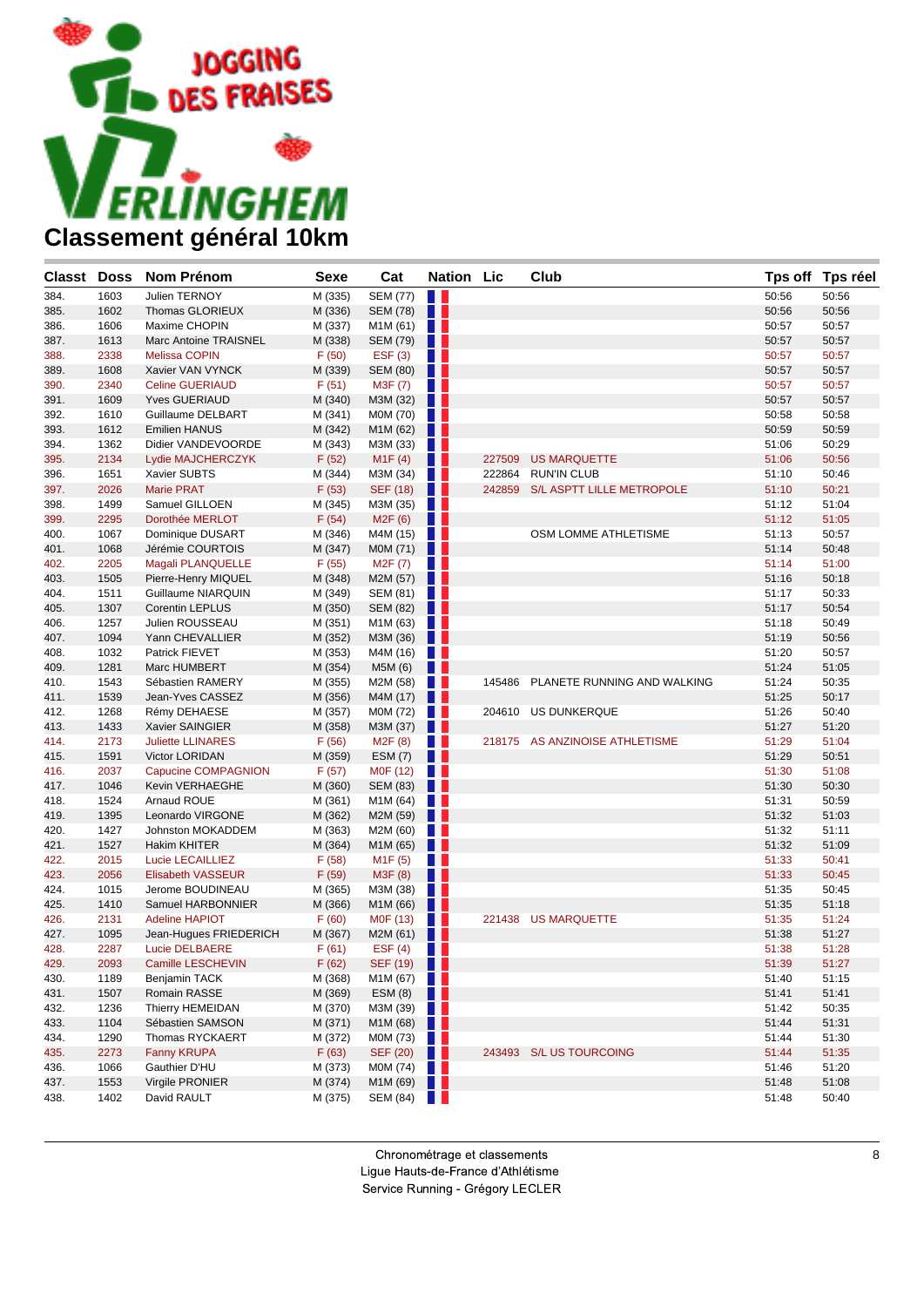

| <b>Classt</b> Doss |      | <b>Nom Prénom</b>            | <b>Sexe</b> | Cat                   | <b>Nation Lic</b> |        | Club                             |       | Tps off Tps réel |
|--------------------|------|------------------------------|-------------|-----------------------|-------------------|--------|----------------------------------|-------|------------------|
| 439.               | 1532 | <b>Franck RUCKEBUSCH</b>     | M (376)     | M1M (70)              | Ш                 |        |                                  | 51:52 | 51:08            |
| 440.               | 2345 | <b>Emilie DECALLONNE</b>     | F(64)       | M0F (14)              | w                 |        | 197657 ATHLETISME CLUB SECLINOIS | 51:55 | 51:10            |
| 441.               | 1579 | Mickael LANTOINE             | M (377)     | <b>SEM (85)</b>       | n                 |        |                                  | 51:55 | 50:49            |
| 442.               | 1495 | Said SMAIL                   | M (378)     | M5M (7)               | w                 |        |                                  | 51:57 | 51:37            |
| 443.               | 1016 | Xavier COLIN                 | M (379)     | M1M (71)              | H                 |        |                                  | 51:57 | 51:12            |
| 444.               | 1437 | Jacques GAYMAY               | M (380)     | M6M (5)               | H.                | 171093 | <b>COURIR ENSEMBLE SNCF</b>      | 52:00 | 51:48            |
| 445.               | 1549 | Paul SERGENT                 | M (381)     | CAM (9)               | H.                |        |                                  | 52:01 | 51:35            |
| 446.               | 1230 | Stéphane ROBERT              | M (382)     | M2M (62)              | . .               |        |                                  | 52:01 | 51:13            |
| 447.               | 1481 | <b>Frederic SEGERS</b>       | M (383)     | M3M (40)              | ш                 |        | 238352 ATHLETISME CLUB SECLINOIS | 52:02 | 51:20            |
| 448.               | 2168 | <b>Julie WATINE</b>          | F(65)       | SEF (21)              | H.                |        |                                  | 52:03 | 51:38            |
| 449.               | 2249 | Thi Kim Da DO                | F(66)       | <b>SEF (22)</b>       | Ш                 |        |                                  | 52:08 | 51:40            |
| 450.               | 1243 | Nicolas WEBER                | M (384)     | M1M (72)              | n e s             |        | <b>CAPOGREEN</b>                 | 52:09 | 51:02            |
| 451.               | 1460 | Dominique MAES               | M (385)     | M4M (18)              | n n               | 174670 | SAINT VENANT ATHLETISME          | 52:12 | 51:58            |
| 452.               | 1071 | Antoine BLANQUART            | M (386)     | M3M (41)              | <b>TELESCOPE</b>  |        |                                  | 52:12 | 51:25            |
| 453.               | 1271 | Philippe DEMARET             | M (387)     | M5M (8)               | . .               |        |                                  | 52:14 | 51:34            |
| 454.               | 1321 | Vincent HUGOT                | M (388)     | M2M (63)              | <b>TILL</b>       |        |                                  | 52:15 | 51:35            |
| 455.               | 1300 | Alain CAUDRELIER             | M (389)     | M3M (42)              | . .               |        |                                  | 52:16 | 51:23            |
| 456.               | 1187 | Emmanuel VANTOUROUT          | M (390)     | M3M (43)              | W                 |        |                                  | 52:16 | 51:23            |
| 457.               | 1451 | Hugo BRACQ                   | M (391)     | SEM (86)              | . .               |        |                                  | 52:17 | 51:34            |
| 458.               | 1561 | Frederic LOUVET              | M (392)     | M2M (64)              | <b>STAR</b>       |        |                                  | 52:17 | 51:17            |
| 459.               | 1158 | Jean Marc JONCQUEL           | M (393)     | M4M (19)              | H                 |        |                                  | 52:22 | 51:36            |
| 460.               | 1191 | Nicolas DORLET               | M (394)     | M3M (44)              | n e s             |        | <b>ASDN</b>                      | 52:24 | 51:43            |
| 461.               | 1381 | Jean-Charles MINET           | M (395)     | M6M (6)               | H.                |        | JOGGING CLUB LAPUGNOY            | 52:25 | 52:04            |
| 462.               | 2197 | <b>Constance LORIDAN</b>     | F(67)       | M0F (15)              | <b>TELESCOPE</b>  | 205906 | JOGGING AVENTURE RONCQUOISE      | 52:29 | 51:29            |
| 463.               | 1150 | Nicolas FIEVEZ               | M (396)     | M5M (9)               | . .               | 173893 | OSM LOMME ATHLETISME             | 52:30 | 52:20            |
| 464.               | 2070 | Margaux FIEVEZ               | F(68)       | JUF(3)                | H.                |        |                                  | 52:30 | 52:20            |
| 465.               | 2177 | <b>Julie MOUTIER</b>         | F(69)       | M1F(6)                | . .               |        |                                  | 52:32 | 51:39            |
| 466.               | 1256 | Pascal CAPON                 | M (397)     | M5M (10)              | W                 |        | T31663 PASS'RUNNING              | 52:34 | 52:20            |
| 467.               | 2009 | Élodie BAR                   | F(70)       | M1F(7)                | Ш                 |        |                                  | 52:35 | 52:16            |
| 468.               | 1435 | Eric ZAVODSZKI               | M (398)     | M3M (45)              | a ser             |        |                                  | 52:37 | 51:37            |
| 469.               | 1210 | Philippe SYNAVE              | M (399)     | M6M (7)               | . .               | 106248 | SPORTING CHAUSSON SECAN          | 52:40 | 52:01            |
| 470.               | 1419 | Daniel DEFIVES               | M (400)     | M0M (75)              | W                 |        |                                  | 52:42 | 51:45            |
| 471.               | 1336 | Cyril FOLLOT                 | M (401)     | M1M (73)              | Ш                 |        |                                  | 52:47 | 52:26            |
| 472.               | 1391 | Thibaut BUCHARD              | M (402)     | SEM (87)              | W                 |        |                                  | 52:49 | 52:09            |
| 473.               | 1075 | Maxime LEFEBVRE              | M (403)     | <b>SEM (88)</b>       | n n               |        |                                  | 52:54 | 52:11            |
| 474.               | 2018 | Imane ALLOUCH                | F(71)       | SEF (23)              | <b>TELESCOPE</b>  |        |                                  | 52:57 | 52:39            |
| 475.               | 2193 | <b>Rebecca BEAGUE</b>        | F(72)       | <b>SEF (24)</b>       | . .               |        |                                  | 52:57 | 52:18            |
| 476.               | 1650 | Jean Francois LEIGNEL        | M (404)     | M4M (20)              | $\blacksquare$    |        |                                  | 52:58 | 52:08            |
| 477.               | 1357 | Stephane DESCAMPS            | M (405)     | M1M (74)              | n n               | 207659 | <b>RUN'IN CLUB</b>               | 52:59 | 52:34            |
| 478.               | 1394 | Gautier HOUCK                | M (406)     | M0M (76)              | a ser             |        |                                  | 53:00 | 52:32            |
| 479.               | 1536 | <b>Fabien BRUNET</b>         | M (407)     | M4M (21)              | Ш                 |        |                                  | 53:01 | 52:31            |
| 480.               | 2017 | Laurence ALLOUCH             | F(73)       | M4F (3)               | n e               | 175536 | S/L ASPTT LILLE METROPOLE        | 53:03 | 52:44            |
| 481.               | 1482 | Fabrice DUHEZ                | M (408)     | M3M (46)              | Ш                 |        |                                  | 53:06 | 52:18            |
| 482.               | 1122 | Fabien LOISEL                | M (409)     | M3M (47)              | $\blacksquare$    |        |                                  | 53:06 | 52:18            |
| 483.               | 2343 | <b>Elodie NAVELLIER</b>      | F(74)       | M <sub>2</sub> F (9)  | u                 |        | H <sub>2</sub> R                 | 53:07 | 52:47            |
| 484.               | 1330 | <b>Christopher DEMAZURES</b> | M (410)     | M0M (77)              | a se              |        |                                  | 53:07 | 52:45            |
| 485.               | 2336 | <b>Sylvie DAMEZ</b>          | F(75)       | M <sub>2</sub> F (10) | <b>TELE</b>       |        | H <sub>2</sub> R                 | 53:07 | 52:47            |
| 486.               | 1215 | Stephan KRZYZANIAK           | M (411)     | SEM (89)              | H L               |        |                                  | 53:07 | 52:32            |
| 487.               | 1221 | Cedric LABASTROU             | M (412)     | M0M (78)              | ш                 |        |                                  | 53:09 | 52:52            |
| 488.               | 2271 | <b>Fanny GOBERT</b>          | F(76)       | M3F (9)               | W                 |        | 203573 UNION CAUDRY ATHLETISME   | 53:10 | 52:34            |
| 489.               | 2122 | Camille DEMKO                | F(77)       | CAF(1)                | . .               |        |                                  | 53:10 | 52:37            |
| 490.               | 1422 | Sebastien MAESEELE           | M (413)     | M3M (48)              | H.                |        |                                  | 53:12 | 52:43            |
| 491.               | 1400 | Maximilien SEGUIN            | M (414)     | SEM (90)              | <b>TELESCOPE</b>  |        |                                  | 53:16 | 52:45            |
| 492.               | 2140 | Charlotte DEBOSQUE           | F(78)       | M2F (11)              | a ka              |        | <b>ASDN</b>                      | 53:18 | 53:08            |
| 493.               | 1078 | Jerome THOMAS                | M (415)     | M3M (49)              | ш                 |        |                                  | 53:20 | 52:15            |
|                    |      |                              |             |                       |                   |        |                                  |       |                  |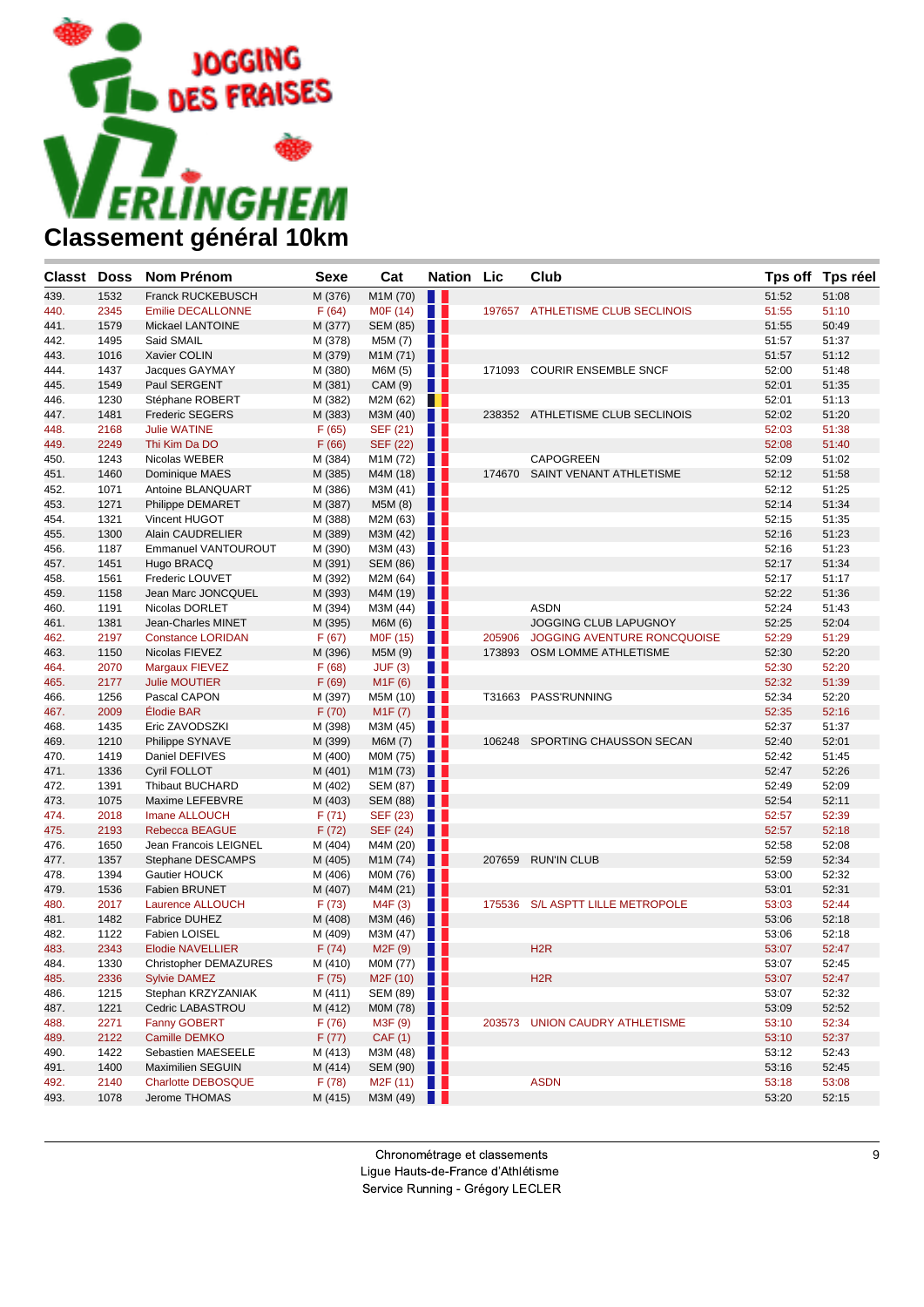

| Classt Doss  |              | Nom Prénom                                       | <b>Sexe</b>      | Cat                     | <b>Nation Lic</b> |        | Club                               |                | Tps off Tps réel |
|--------------|--------------|--------------------------------------------------|------------------|-------------------------|-------------------|--------|------------------------------------|----------------|------------------|
| 494.         | 2113         | <b>Fatima HAMDI</b>                              | F(79)            | M1F(8)                  | $\blacksquare$    |        |                                    | 53:23          | 52:12            |
| 495.         | 1563         | Sébastien RAGER                                  | M (416)          | M2M (65)                | w                 |        | FA WASQUEHAL                       | 53:24          | 52:59            |
| 496.         | 2217         | <b>Elodie STIENNE</b>                            | F(80)            | M0F (16)                | . .               |        |                                    | 53:31          | 53:10            |
| 497.         | 1291         | <b>Thierry BAX</b>                               | M (417)          | M4M (22)                | w                 |        | 478742 CS IBM NORD NORMANDIE       | 53:32          | 52:42            |
| 498.         | 2291         | Mathilde OLIVIER                                 | F(81)            | M0F (17)                | a ka              |        |                                    | 53:33          | 53:02            |
| 499.         | 2066         | Sidonie PATTYN                                   | F(82)            | SEF (25)                | w                 |        |                                    | 53:33          | 53:14            |
| 500.         | 1469         | Didier PREUVOT                                   | M (418)          | M4M (23)                |                   |        |                                    | 53:37          | 52:49            |
| 501.         | 1282         | Alexandre FOURLEGNIE                             | M (419)          | M2M (66)                | a sa              |        |                                    | 53:39          | 52:50            |
| 502.         | 1117         | Thomas MAUNOURY                                  | M (420)          | M0M (79)                | a ka              |        |                                    | 53:40          | 52:43            |
| 503.         | 1429         | Joel BERQUEZ                                     | M (421)          | M5M (11)                | . .               |        | <b>COURSES ET PASSION</b>          | 53:42          | 53:24            |
| 504.         | 1250         | <b>Thierry PAUL</b>                              | M (422)          | M4M (24)                | a ka              |        |                                    | 53:42          | 53:13            |
| 505.         | 1229         | Thomas JEAN                                      | M (423)          | M0M (80)                | w                 |        |                                    | 53:44          | 52:43            |
| 506.         | 2137         | <b>Laurence DELATTRE</b>                         | F(83)            | M3F (10)                | . .               |        | 191471 US MARQUETTE                | 53:44          | 53:32            |
| 507.         | 1133         | Jeanpaul MOMONT                                  | M (424)          | M4M (25)                | ш                 |        |                                    | 53:48          | 53:01            |
| 508.         | 1406         | Thomas CASTELAIN                                 | M (425)          | ESM(9)                  | . .               |        |                                    | 53:50          | 53:15            |
| 509.         | 2312         | Marjorie CATTEAU                                 | F(84)            | M1F(9)                  | Ш                 | 205906 | JOGGING AVENTURE RONCQUOISE        | 53:50          | 53:12            |
| 510.         | 1220         | Denis MURAWA                                     | M (426)          | M4M (26)                | a ka              |        |                                    | 53:53          | 53:26            |
| 511.         | 1049         | Frédéric LECONTE                                 | M (427)          | M1M (75)                | . .               |        |                                    | 53:54          | 53:24            |
| 512.         | 1457         | Edmond DUCROCQ                                   | M (428)          | M5M (12)                | . .               | 236898 | S/L BETHUNE ATHLETISME             | 53:55          | 53:27            |
| 513.         | 1416         | Ludovic DUPONT                                   | M (429)          | M1M (76)                | . .               |        |                                    | 53:58          | 53:22            |
| 514.         | 1369         | Germán BERNAL ESCALANTE                          | M (430)          | M0M (81)                | <b>TELESCOPE</b>  |        |                                    | 54:01          | 53:04            |
| 515.         | 2169         | <b>Caroline PISTEJ</b>                           | F(85)            | <b>SEF (26)</b>         | . .               |        |                                    | 54:05          | 52:53            |
| 516.         | 1537         | Christian DHERBOMEZ                              | M (431)          | M3M (50)                | . .               |        |                                    | 54:07          | 53:15            |
| 517.         | 1079         | Grégory DUROT                                    | M (432)          | M3M (51)                | . .               |        |                                    | 54:08          | 53:57            |
| 518.         | 2057         | <b>Sarah MARGERIN</b>                            | F(86)            | SEF (27)                | . .               |        | <b>VILLENEUVE D'ASCQ TRIATHLON</b> | 54:09          | 53:54            |
| 519.         | 1559         | Benjamin WELSCH                                  | M (433)          | M1M (77)                | . .               |        |                                    | 54:10          | 53:51            |
| 520.         | 1560         | Leopold CHARLET                                  | M (434)          | SEM $(91)$              |                   |        |                                    | 54:16          | 53:39            |
| 521.         | 1108         | Dominique LOEWENGUTH                             | M (435)          | M2M (67)                | . .               |        |                                    | 54:20          | 53:49            |
| 522.         | 1485         | Marc DEROO                                       | M (436)          | M3M (52)                | <b>TELEVISION</b> |        |                                    | 54:21          | 53:32            |
| 523.         | 1634         | Dorian GHEKIERE                                  | M (437)          | M1M (78)                | ш                 |        |                                    | 54:21          | 53:55            |
| 524.         | 1335         | <b>Olivier WAECHTER</b>                          | M (438)          | M1M (79)                | a ka              |        |                                    | 54:24          | 54:00            |
| 525.         | 1193         | Alan HELLIOT                                     | M (439)          | M0M (82)                | u p               |        |                                    | 54:27          | 53:50            |
| 526.         | 1283         | Vivien RAMON                                     | M (440)          | M0M (83)                | . .               |        | ASSO DU RAVENSBERG                 | 54:29          | 53:18            |
| 527.         | 1467         | David DEBUF                                      | M (441)          | M3M (53)                | . .               |        |                                    | 54:32          | 54:16            |
| 528.         | 1542         | Renaud TOUSSAINT                                 | M (442)          | M3M (54)                |                   |        | 174845 PLANETE RUNNING AND WALKING | 54:34          | 54:13            |
| 529.         | 1292         | Léon SZYMONIAK                                   | M (443)          | M6M (8)                 | a s               | 120649 | CS IBM NORD NORMANDIE              | 54:34          | 54:01            |
| 530.         | 2321         | Anne LOUVET                                      | F(87)            | M2F (12)                | a ka              |        |                                    | 54:36          | 53:36            |
| 531.         | 1252         | Eric DUFLO                                       | M (444)          | M3M (55)                | . .               |        |                                    | 54:39          | 53:41            |
| 532.         | 2145         | <b>Harmonie DUPUIS</b>                           | F(88)            | SEF (28)                |                   |        |                                    | 54:40          | 53:56            |
| 533.         | 2044         | Anne-Sophie TOSSIER                              | F(89)            | M <sub>1</sub> F (10)   | a sa              |        |                                    | 54:42          | 54:06            |
| 534.         | 2266         | <b>Maiwenn DUPONT</b>                            | F(90)            | M <sub>1</sub> F(11)    | a ka              |        |                                    | 54:42          | 54:06            |
| 535.         | 1323         | <b>Quentin RASSE</b>                             | M (445)          | JUM(5)                  | U                 |        |                                    | 54:47          | 54:47            |
| 536.         | 2355         | <b>Orlane GHESTEM</b>                            | F(91)            | SEF (29)                | a ka              |        | <b>ACC LA CHAPELLE</b>             | 54:49          | 54:02            |
| 537.         | 1589         | Joseph CHARLET<br>Vincent DECAESTECKER           | M (446)          | ESM (10)                | . .               |        |                                    | 54:50          | 54:11            |
| 538.<br>539. | 1375         |                                                  | M (447)          | M4M (27)                |                   |        |                                    | 54:51          | 53:57            |
|              | 1272         | Jean-François BRUNEAU                            | M (448)          | M3M(56)                 |                   |        |                                    | 54:51          | 53:57            |
| 540.         | 2167         | <b>Helene VAILLANT</b><br><b>Hermine HAESSLE</b> | F(92)            | MOF (18) $\blacksquare$ |                   |        |                                    | 54:52          | 54:16            |
| 541.         | 2182         | Anne-Sophie DESSAINTJEAN                         | F(93)            | SEF (30)                | w                 |        |                                    | 54:54          | 54:11            |
| 542.<br>543. | 2090         | Xavier MALANDAIN                                 | F(94)<br>M (449) | M3F $(11)$              |                   |        | JEUNESSE CAPPELLOISE ATHLETISME    | 54:56<br>54:57 | 54:18<br>54:53   |
|              | 1157         |                                                  | F(95)            | M4M(28)<br>M0F (19)     | <b>TELESCOPE</b>  |        | <b>ASDN</b>                        |                |                  |
| 544.<br>545. | 2143<br>2135 | Malorie LOYEZ<br><b>Caroline POULLIER</b>        | F (96)           | MOF $(20)$              |                   |        | 233918 US MARQUETTE                | 54:57<br>54:58 | 54:41<br>54:48   |
|              | 1205         | Marcantoine MASSELOT                             | M (450)          |                         |                   |        |                                    | 55:06          | 53:51            |
| 546.<br>547. | 1373         | Léo DHERBOMEZ                                    | M (451)          | SEM $(92)$<br>SEM (93)  |                   |        |                                    | 55:09          | 54:18            |
| 548.         | 1054         | Valentin DECOUT                                  | M (452)          |                         |                   |        |                                    | 55:10          | 53:54            |
|              |              |                                                  |                  | SEM $(94)$              |                   |        |                                    |                |                  |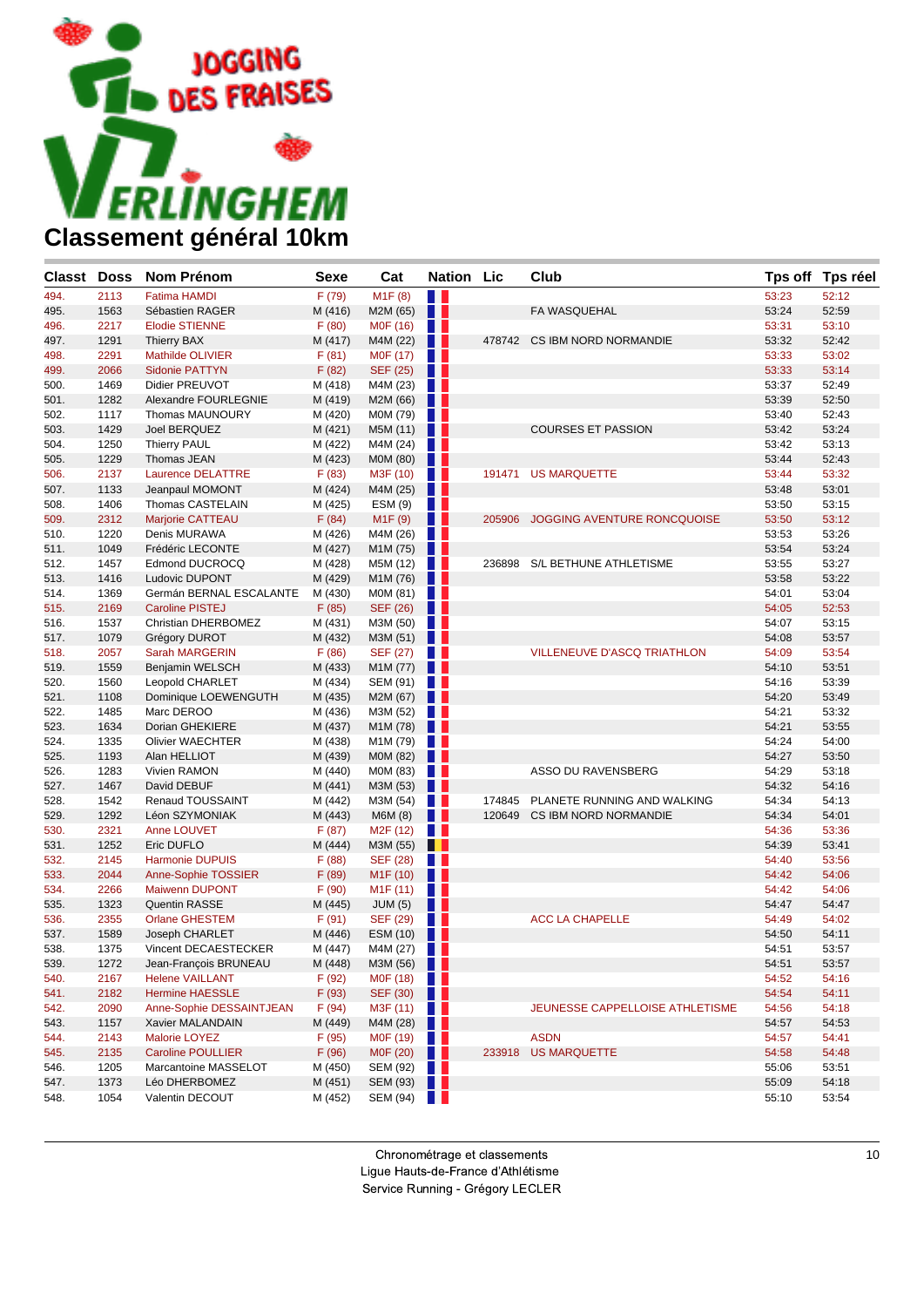

| <b>Classt Doss</b> |      | <b>Nom Prénom</b>          | <b>Sexe</b> | Cat                   | <b>Nation Lic</b> |        | Club                             |       | Tps off Tps réel |
|--------------------|------|----------------------------|-------------|-----------------------|-------------------|--------|----------------------------------|-------|------------------|
| 549.               | 2322 | <b>Charlotte TRANNIN</b>   | F (97)      | M <sub>1</sub> F (12) | <b>H</b> 1        |        |                                  | 55:11 | 54:49            |
| 550.               | 1047 | Frederic LEUPE             | M (453)     | M6M (9)               | H.                |        |                                  | 55:17 | 54:51            |
| 551.               | 1426 | <b>Laurent DAVRAIN</b>     | M (454)     | <b>SEM (95)</b>       | $\blacksquare$    |        |                                  | 55:17 | 54:28            |
| 552.               | 2333 | <b>Louise CHANTIER</b>     | F(98)       | SEF (31)              | W                 |        |                                  | 55:18 | 54:48            |
| 553.               | 1446 | Gaspard DELZANT            | M (455)     | M1M (80)              | . .               |        |                                  | 55:21 | 55:13            |
| 554.               | 2223 | Anne-Laure ASTIER          | F (99)      | M <sub>2</sub> F (13) | . .               |        |                                  | 55:22 | 54:52            |
| 555.               | 1341 | Ludovic ASTIER             | M (456)     | M3M (57)              | w                 |        |                                  | 55:22 | 54:52            |
| 556.               | 1279 | Samuel SOROKA              | M (457)     | M0M (84)              | . .               |        |                                  | 55:23 | 54:42            |
| 557.               | 1302 | Anthony ANDRE              | M (458)     | M1M (81)              |                   |        |                                  | 55:28 | 55:16            |
| 558.               | 1143 | Dominique MONTEUUIS        | M (459)     | M5M (13)              | a sa s            |        | ALUMINIUM DUNKERQUE              | 55:30 | 54:58            |
| 559.               | 1404 | Emmanuel VLAEMYNCK         | M (460)     | M5M (14)              | . .               |        |                                  | 55:33 | 55:17            |
| 560.               | 2275 | <b>Caroline BREBION</b>    | F(100)      | SEF (32)              | . .               |        |                                  | 55:34 | 55:18            |
| 561.               | 1223 | <b>Guillaume BREBION</b>   | M (461)     | M0M (85)              | w                 |        |                                  | 55:34 | 55:27            |
| 562.               | 1525 | Michael RICHE              | M (462)     | M2M (68)              | a ka              |        |                                  | 55:36 | 55:03            |
| 563.               | 1033 | <b>Thibaut MARKA</b>       | M (463)     | SEM (96)              | . .               |        |                                  | 55:37 | 54:50            |
| 564.               | 2351 | Sophie LHOEST              | F(101)      | M1F (13)              | W                 |        | <b>NO MACADAM STARS</b>          | 55:38 | 54:37            |
| 565.               | 2353 | <b>Lea FRANCOIS</b>        | F (102)     | SEF (33)              | . .               |        |                                  | 55:40 | 54:38            |
| 566.               | 1417 | Fabien DUCROQUET           | M (464)     | M0M (86)              | n n               |        |                                  | 55:42 | 54:30            |
| 567.               | 1255 | Michel CHEVANCE            | M (465)     | M7M (2)               | . .               | 496412 | PLANETE RUNNING AND WALKING      | 55:45 | 55:02            |
| 568.               | 2176 | Sandrine DEPREZ            | F(103)      | M2F (14)              | . .               | 186658 | PLANETE RUNNING AND WALKING      | 55:46 | 55:04            |
| 569.               | 2300 | Cécile                     | F(104)      | SEF (34)              | H                 |        | 241157 S/L CG HAUBOURDIN         | 55:46 | 54:48            |
| 570.               | 1339 | Maurice-Henri LEROY        | M (466)     | M4M (29)              | a sa s            |        |                                  | 55:48 | 54:50            |
| 571.               | 2147 | <b>Helene DOOGHE</b>       | F (105)     | M0F (21)              | w                 |        |                                  | 55:53 | 55:19            |
| 572.               | 1546 | <b>Florent BERTOLOTTI</b>  | M (467)     | M0M (87)              | . .               |        |                                  | 55:57 | 54:43            |
| 573.               | 1098 | Cédric RIGAUX              | M (468)     | M2M (69)              |                   |        |                                  | 55:57 | 55:21            |
| 574.               | 2112 | Eva LEFEBVRE               | F(106)      | SEF (35)              | a ka              |        |                                  | 56:00 | 55:14            |
| 575.               | 1137 | Frederic LEFEBVRE          | M (469)     | M4M (30)              | . .               |        | <b>FOULEES SAINGHINOISES</b>     | 56:00 | 55:14            |
| 576.               | 1123 | Geoffrey BAUDUMONT         | M (470)     | M2M (70)              | . .               |        |                                  | 56:04 | 55:17            |
| 577.               | 1534 | Guillaume DEJONCKERE       | M (471)     | SEM (97)              | n n               |        |                                  | 56:04 | 54:58            |
| 578.               | 1643 | <b>Richard STAERCK</b>     | M (472)     | M3M (58)              | a ka              |        | NO MACADAM STARS                 | 56:14 | 55:49            |
| 579.               | 1649 | Ugo MOUSSA                 | M (473)     | ESM (11)              |                   |        |                                  | 56:15 | 55:55            |
| 580.               | 1144 | <b>Bertrand FABRE</b>      | M (474)     | M5M (15)              | a sa s            |        | ALUMINIUM DUNKERQUE              | 56:16 | 55:44            |
| 581.               | 1562 | Jerome DUTHOYS             | M (475)     | M0M (88)              | . .               |        |                                  | 56:17 | 55:41            |
| 582.               | 2104 | <b>Florence HAUTECOEUR</b> | F(107)      | M3F (12)              | . .               |        |                                  | 56:17 | 55:19            |
| 583.               | 1432 | Philippe COSTE             | M (476)     | M4M (31)              | . .               |        | <b>HALLUIN TRIATHLON</b>         | 56:21 | 55:50            |
| 584.               | 2335 | <b>Corine MENIN</b>        | F(108)      | SEF (36)              | a ka              |        | 132794 S/L LILLE UC              | 56:22 | 55:51            |
| 585.               | 2212 | <b>Coralie ACCETTONE</b>   | F (109)     | M3F (13)              | Ш                 |        |                                  | 56:24 | 55:54            |
| 586.               | 1547 | Antoine CLAEYMAN           | M (477)     | M0M (89)              | n a               |        |                                  | 56:28 | 55:13            |
| 587.               | 1241 | Simon DAYEZ                | M (478)     | ESM (12)              | n n               |        |                                  | 56:28 | 55:23            |
| 588.               | 1367 | Julien BAILLIE             | M (479)     | <b>SEM (98)</b>       | a ka              |        |                                  | 56:30 | 55:59            |
| 589.               | 2189 | <b>Caroline BOYET</b>      | F(110)      | SEF (37)              | w                 |        |                                  | 56:30 | 55:53            |
| 590.               | 2024 | <b>Anais LALLEMAN</b>      | F(111)      | M <sub>1</sub> F (14) | a sa s            |        |                                  | 56:37 | 56:16            |
| 591.               | 2243 | <b>Marion DEMANTE</b>      | F(112)      | M <sub>1</sub> F (15) | w                 |        |                                  | 56:40 | 56:25            |
| 592.               | 2011 | <b>Valerie DANAT</b>       | F(113)      | M1F (16)              | . .               |        |                                  | 56:42 | 55:53            |
| 593.               | 1200 | Yoann DELON                | M (480)     | M1M (82)              | . .               |        |                                  | 56:43 | 56:09            |
| 594.               | 2087 | Laudine LE BERRIGAUD       | F (114)     | SEF (38)              |                   |        |                                  | 56:45 | 56:07            |
| 595.               | 1405 | Lucas SIX                  | M (481)     | SEM (99)              |                   |        |                                  | 56:45 | 56:07            |
| 596.               | 2033 | <b>Catherine PEREIRA</b>   | F(115)      | M3F (14)              | a sa s            |        |                                  | 56:45 | 56:16            |
| 597.               | 1242 | Cédric LE GROUMELLEC       | M (482)     | M1M(83)               |                   |        |                                  | 56:48 | 55:29            |
| 598.               | 1464 | <b>Laurent PERIN</b>       | M (483)     | M2M $(71)$            |                   |        |                                  | 56:49 | 55:46            |
| 599.               | 1461 | Octave DELEPIERE           | M (484)     | SEM (100)             |                   |        |                                  | 56:49 | 55:46            |
| 600.               | 1128 | Thomas MARTIN              | M (485)     | MOM(90)               |                   |        | 205449 S/L LOOS WATTIGNIES AC 90 | 56:49 | 56:23            |
| 601.               | 2280 | Elise LAGUN-BOUCHET        | F(116)      | SEF $(39)$            |                   |        |                                  | 56:51 | 56:39            |
| 602.               | 2153 | Margot RIQUET              | F (117)     | SEF(40)               |                   |        |                                  | 56:51 | 56:21            |
| 603.               | 1653 | Martin DELE"PLANQUE        | M (486)     | SEM (101)             |                   |        |                                  | 56:55 | 56:24            |
|                    |      |                            |             |                       |                   |        |                                  |       |                  |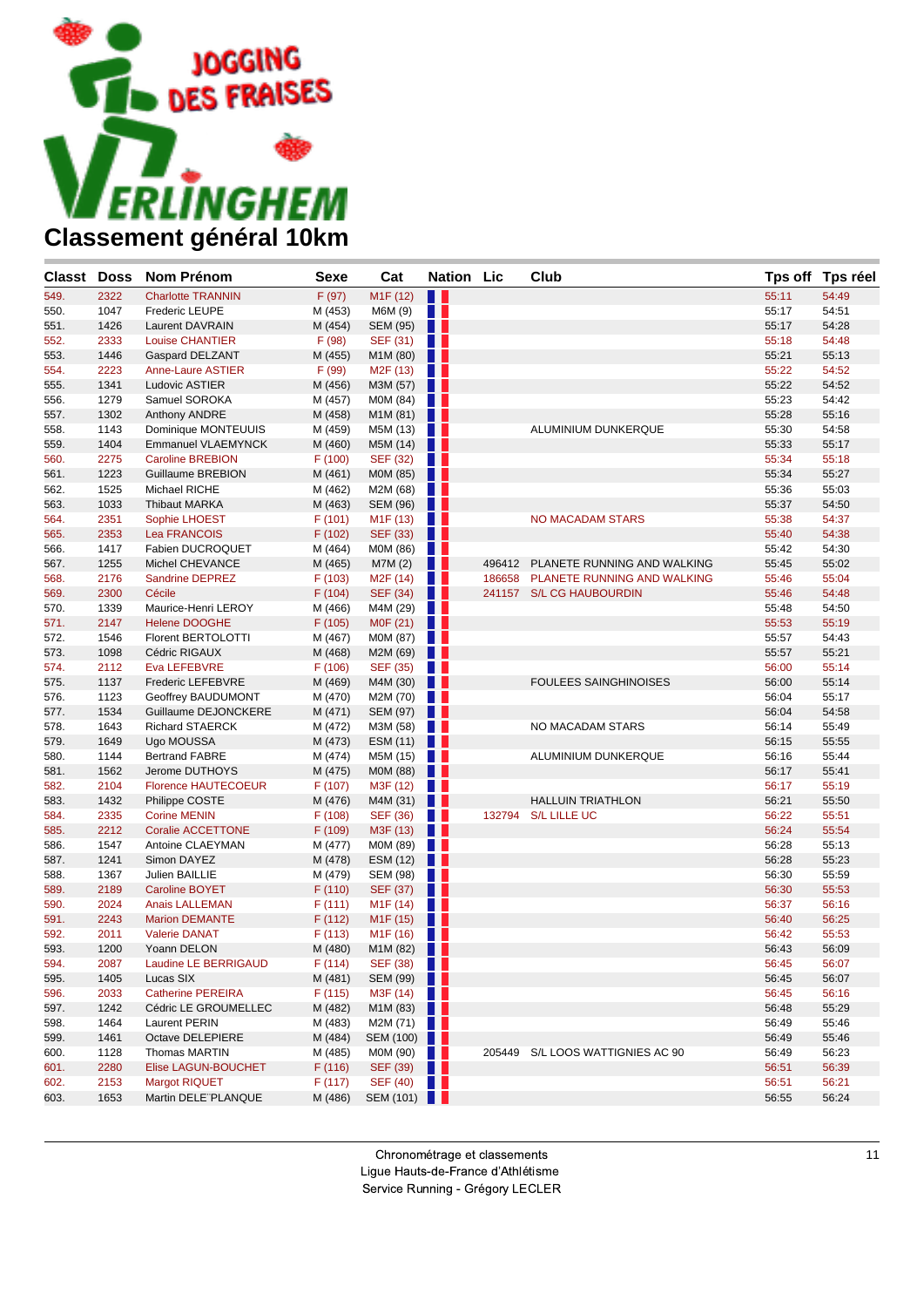

| <b>Classt Doss</b> |      | <b>Nom Prénom</b>          | <b>Sexe</b> | Cat                     | <b>Nation Lic</b> |        | Club                             |       | Tps off Tps réel |
|--------------------|------|----------------------------|-------------|-------------------------|-------------------|--------|----------------------------------|-------|------------------|
| 604.               | 1502 | <b>Herve MARCHAND</b>      | M (487)     | M3M (59)                | H.                |        |                                  | 56:56 | 56:16            |
| 605.               | 1626 | <b>Christian PATTYN</b>    | M (488)     | M5M (16)                | Ш                 |        |                                  | 56:59 | 56:48            |
| 606.               | 2151 | <b>Clotilde OUTREBON</b>   | F (118)     | M <sub>2</sub> F (15)   | a ka              |        |                                  | 57:00 | 55:46            |
| 607.               | 1620 | Georges Eric MOULIN        | M (489)     | M1M (84)                | . .               |        |                                  | 57:01 | 56:42            |
| 608.               | 2171 | <b>Eloïse HUBERT</b>       | F (119)     | SEF (41)                | n a               |        |                                  | 57:04 | 56:29            |
| 609.               | 2103 | Sophie LOISEL              | F (120)     | M <sub>2</sub> F (16)   | w                 |        |                                  | 57:07 | 56:21            |
| 610.               | 2339 | Gaelle DELBECQUE           | F(121)      | <b>SEF (42)</b>         | . .               |        |                                  | 57:09 | 57:09            |
| 611.               | 1031 | <b>Fabrice DELATTRE</b>    | M (490)     | M4M (32)                | Ш                 |        |                                  | 57:10 | 56:59            |
| 612.               | 2180 | <b>Julie MONTAGNE</b>      | F (122)     | M0F (22)                | n a               |        |                                  | 57:12 | 56:08            |
| 613.               | 2319 | <b>Virginie HUYGE</b>      | F (123)     | M <sub>1</sub> F (17)   | . .               |        |                                  | 57:13 | 56:46            |
| 614.               | 2088 | <b>Chantal MACGREGOR</b>   | F(124)      | M6F (1)                 | w                 | 131776 | <b>US MARQUETTE</b>              | 57:14 | 57:11            |
| 615.               | 2166 | Océane MAHIEUX             | F (125)     | EST(5)                  | H                 |        | <b>CROSSFIT INITIUM</b>          | 57:17 | 56:52            |
| 616.               | 1154 | David VANCAYZEELE          | M (491)     | M1M (85)                | H.                |        |                                  | 57:19 | 56:40            |
| 617.               | 2045 | <b>Frederique FAIVRE</b>   | F(126)      | M <sub>1</sub> F (18)   | Ш                 |        |                                  | 57:19 | 56:44            |
| 618.               | 2142 | <b>Blandine DEMKO</b>      | F (127)     | M3F (15)                | . .               |        | <b>ASDN</b>                      | 57:20 | 56:45            |
| 619.               | 2357 | <b>Ophelie LOTIGIE</b>     | F (128)     | EST(6)                  | Ш                 |        |                                  | 57:22 | 57:02            |
| 620.               | 2076 | Amélie LARTIZIEN DUBREUIL  | F (129)     | M0F (23)                | n a               |        | 186632 OSM LOMME ATHLETISME      | 57:24 | 57:01            |
| 621.               | 1496 | Gery LOTIGIE               | M (492)     | M4M (33)                | Ш                 |        |                                  | 57:24 | 57:04            |
| 622.               | 2149 | <b>Nathalie BONDU</b>      | F(130)      | M3F (16)                | . .               |        |                                  | 57:26 | 56:35            |
| 623.               | 1445 | <b>Fabien BERRUYER</b>     | M (493)     | M1M (86)                | u                 |        |                                  | 57:27 | 57:04            |
| 624.               | 2150 | Sonia BAERT                | F(131)      | M2F (17)                | a ka              |        |                                  | 57:30 | 56:40            |
| 625.               | 2158 | <b>Louise CHARLET</b>      | F(132)      | M0F (24)                | . .               |        |                                  | 57:31 | 56:59            |
| 626.               | 1019 | Clément BILLAUD            | M (494)     | CAM (10)                | . .               |        |                                  | 57:31 | 56:49            |
| 627.               | 2209 | <b>Anne DUFOUR</b>         | F (133)     | SEF (43)                | Ш                 |        |                                  | 57:35 | 57:02            |
| 628.               | 2309 | <b>Carole LANDY</b>        | F(134)      | M4F (4)                 | n n               |        | VILLENEUVE D'ASCQ TRIATHLON      | 57:36 | 56:53            |
| 629.               | 1034 | <b>Frederic MARMET</b>     | M (495)     | M2M (72)                |                   |        | NIEPPE RC                        | 57:38 | 56:46            |
| 630.               | 1213 | Guillaume MARLIOT          | M (496)     | M0M (91)                | n a               |        |                                  | 57:39 | 56:58            |
| 631.               | 2047 | Marie-Laure BUISINE        | F(135)      | M2F (18)                | a sa              |        |                                  | 57:41 | 56:47            |
| 632.               | 2194 | <b>Edith BAX</b>           | F(136)      | M4F (5)                 | a sa              |        | 278507 CS IBM NORD NORMANDIE     | 57:44 | 56:54            |
| 633.               | 1086 | Philippe DELAWARDE         | M (497)     | M5M (17)                |                   |        | 543522 OSM LOMME ATHLETISME      | 57:45 | 57:21            |
| 634.               | 1202 | Yvon PILLE                 | M (498)     | M6M (10)                | H.                |        |                                  | 57:45 | 57:31            |
| 635.               | 1389 | Guillaume LAVOLLE          | M (499)     | M2M (73)                | . .               |        |                                  | 57:45 | 56:56            |
| 636.               | 1338 | Martin HUBERT              | M (500)     | ESM (13)                | a ka              |        |                                  | 57:50 | 57:12            |
| 637.               | 2081 | Peggy FOURNIER ROHART      | F (137)     | M <sub>1</sub> F (19)   | n n               |        |                                  | 57:50 | 56:52            |
| 638.               | 2025 | <b>Pauline TERRIER</b>     | F (138)     | M0F (25)                | H H               |        |                                  | 57:52 | 57:02            |
| 639.               | 2307 | <b>Pauline GUILBERT</b>    | F (139)     | M0F (26)                | H I               |        |                                  | 57:54 | 57:38            |
| 640.               | 2108 | Agathe COFFYN              | F (140)     | M <sub>1</sub> F (20)   | . .               |        |                                  | 57:55 | 57:08            |
| 641.               | 2114 | <b>Thiphaine DESCHAMPS</b> | F(141)      | M <sub>1</sub> F (21)   | w                 |        |                                  | 57:55 | 57:08            |
| 642.               | 2240 | <b>Aurelie GUSTAVE</b>     | F(142)      | M0F (27)                | . .               |        |                                  | 57:55 | 57:09            |
| 643.               | 1515 | Sebastien HERENG           | M (501)     | M0M (92)                | w                 |        |                                  | 57:55 | 57:22            |
| 644.               | 2038 | <b>Marie LYOEN</b>         | F(143)      | M0F (28)                | n a               |        |                                  | 57:56 | 56:42            |
| 645.               | 2250 | <b>Hélène DELANNOY</b>     | F(144)      | M <sub>1</sub> F (22)   | n n               |        | <b>COURIR A COMINES</b>          | 57:57 | 57:00            |
| 646.               | 1168 | Davy VANDERHEYDEN          | M (502)     | M2M (74)                | n a               | 234147 | PLANETE RUNNING AND WALKING      | 57:58 | 56:58            |
| 647.               | 2129 | Izabela FOURNIER           | F (145)     | M2F (19)                | n n               |        |                                  | 57:58 | 57:02            |
| 648.               | 1127 | <b>Benoît DE REVIERE</b>   | M (503)     | M1M (87)                | L T               |        | PLANETE RUNNING AND WALKING      | 58:01 | 57:00            |
| 649.               | 1085 | Philippe SAINT PE          | M (504)     | M2M $(75)$              |                   |        |                                  | 58:02 | 56:58            |
| 650.               | 1644 | Gregoire DEHURTEVENT       | M (505)     | MOM (93) $\blacksquare$ |                   |        |                                  | 58:03 | 57:07            |
| 651.               | 2159 | <b>Hélène GIGUET</b>       | F(146)      | M2F $(20)$              |                   |        |                                  | 58:04 | 57:00            |
| 652.               | 1572 | Quentin MEENS              | M (506)     | SEM (102)               |                   |        |                                  | 58:06 | 57:01            |
| 653.               | 1569 | Jean-François CAPPOEN      | M (507)     | SEM (103)               |                   |        |                                  | 58:07 | 57:40            |
| 654.               | 2327 | <b>Emmanuelle CAPPOEN</b>  | F(147)      | MOF $(29)$              |                   |        |                                  | 58:07 | 57:40            |
| 655.               | 2032 | <b>Christelle ROUSERE</b>  | F (148)     | M3F(17)                 |                   |        |                                  | 58:08 | 57:39            |
| 656.               | 1529 | Vincent PHILIPPOTEAUX      | M (508)     | M7M (3)                 | <b>TILL</b>       |        |                                  | 58:10 | 57:51            |
| 657.               | 1625 | <b>Guy VENDEVILLE</b>      | M (509)     | M3M(60)                 |                   |        |                                  | 58:11 | 57:27            |
| 658.               | 2288 | Patricia DUTOIT            | F (149)     | M4F (6)                 |                   |        | 115921 ATHLETISME CLUB SECLINOIS | 58:11 | 57:19            |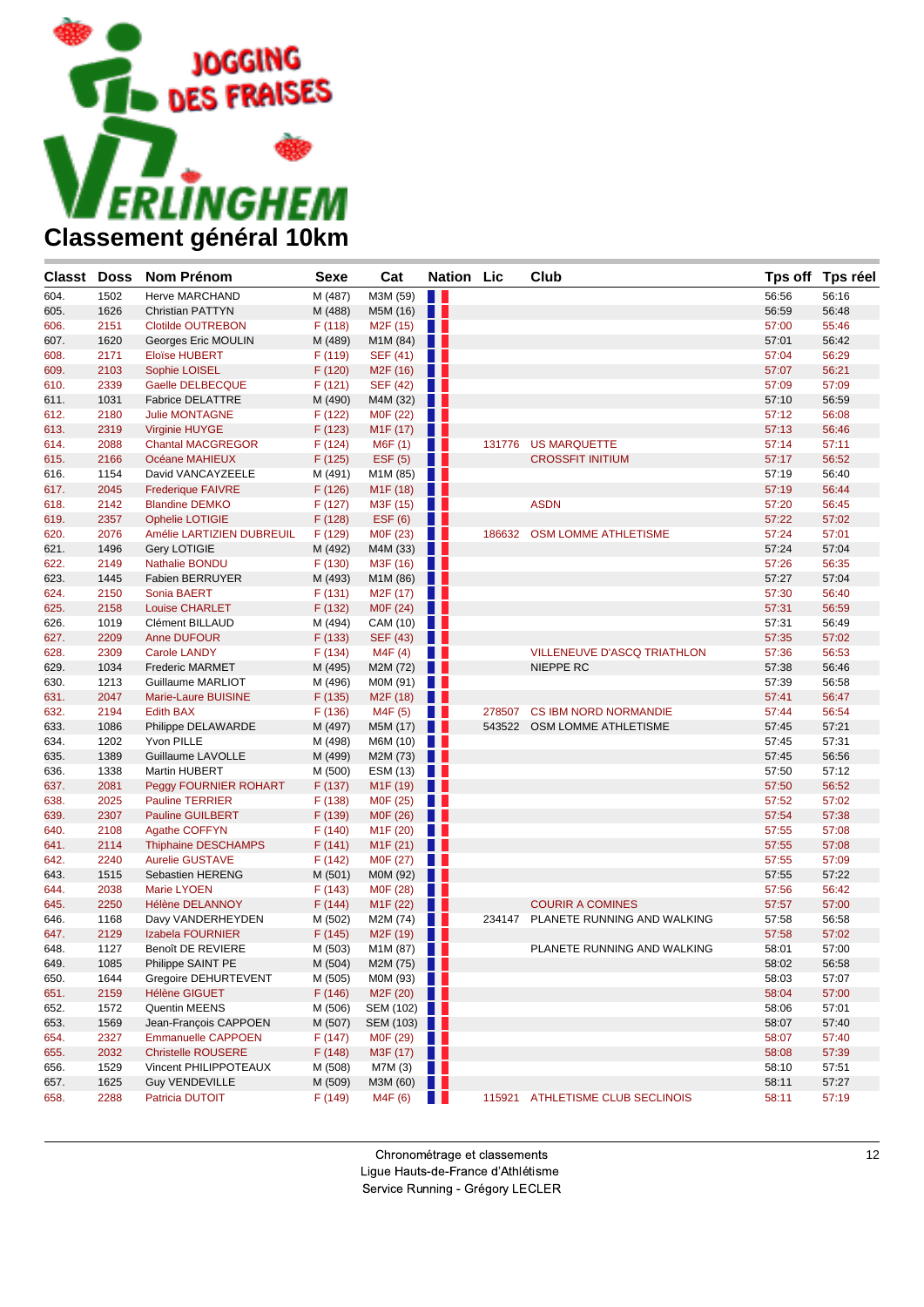

| <b>Classt</b> Doss |      | <b>Nom Prénom</b>         | <b>Sexe</b> | Cat                   | <b>Nation</b> Lic |        | Club                                      |         | Tps off Tps réel |
|--------------------|------|---------------------------|-------------|-----------------------|-------------------|--------|-------------------------------------------|---------|------------------|
| 659.               | 1509 | Michel CUVELIER           | M (510)     | M7M(4)                | N T               |        | AJC FRELINGHIEN                           | 58:13   | 57:50            |
| 660.               | 2065 | <b>Caroline DEBREU</b>    | F (150)     | <b>SEF (44)</b>       | H H               |        |                                           | 58:16   | 57:32            |
| 661.               | 1328 | Corentin PASQUIER         | M (511)     | SEM (104)             |                   |        |                                           | 58:22   | 58:02            |
| 662.               | 1541 | Michel NAYE               | M (512)     | M6M (11)              | $\blacksquare$    |        |                                           | 58:24   | 57:25            |
| 663.               | 2215 | Celine DESMARECAUX        | F(151)      | SEF (45)              | a s               |        |                                           | 58:25   | 57:11            |
| 664.               | 1645 | Thomas SERROEN            | M (513)     | M0M (94)              | HH.               |        |                                           | 58:26   | 57:11            |
| 665.               | 1280 | <b>Eric THERET</b>        | M (514)     | M5M (18)              | w                 |        |                                           | 58:27   | 57:15            |
| 666.               | 2006 | <b>Odile CHARLET</b>      | F (152)     | M5F (2)               | . .               |        |                                           | 58:30   | 57:58            |
| 667.               | 2043 | Émilie GEORGE             | F (153)     | M0F (30)              | H I               |        |                                           | 58:40   | 58:19            |
| 668.               | 1258 | <b>Tony GILLET</b>        | M (515)     | M4M (34)              | . .               |        |                                           | 58:46   | 57:55            |
| 669.               | 2054 | <b>Kathy FIOLET</b>       | F(154)      | M <sub>2</sub> F (21) | w                 |        |                                           | 58:48   | 58:18            |
| 670.               | 1555 | Antonio LEONE             | M (516)     | SEM (105)             |                   |        |                                           | 58:48   | 57:37            |
| 671.               | 2356 | <b>Nathalie GHESTEM</b>   | F (155)     | M3F (18)              | w                 |        | <b>ACC LA CHAPELLE</b>                    | 58:49   | 58:02            |
| 672.               | 2283 | Sophie UYTTERHAEGEN       | F(156)      | M <sub>2</sub> F (22) | a ka              |        |                                           | 58:52   | 58:06            |
| 673.               | 2067 | <b>Corine THOMAS</b>      | F (157)     | M3F (19)              | u                 |        |                                           | 58:53   | 57:49            |
| 674.               | 2080 | <b>Francoise GAVEL</b>    | F(158)      | M4F (7)               | W                 |        |                                           | 58:58   | 58:03            |
| 675.               | 1065 | Antoine DOMINGOS          | M (517)     | SEM (106)             |                   |        |                                           | 59:00   | 58:07            |
| 676.               | 1156 | Vincent COUSIN            | M (518)     | M3M (61)              | . .               |        |                                           | 59:01   | 58:49            |
| 677.               | 1121 | Antoine LEVEQUE           | M (519)     | M0M (95)              | w                 |        |                                           | 59:02   | 58:17            |
| 678.               | 2115 | <b>Helene DUFORET</b>     | F (159)     | M2F (23)              | . .               |        |                                           | 59:03   | 57:56            |
| 679.               | 2110 | <b>Sandrine DETREZ</b>    | F(160)      | M <sub>2</sub> F (24) | H                 |        |                                           | 59:04   | 58:34            |
| 680.               | 1254 | Armand JONVILLE           | M (520)     | M4M (35)              | a sa s            |        |                                           | 59:04   | 58:50            |
| 681.               | 1233 | <b>Michel DELEBARRE</b>   | M (521)     | M7M (5)               | . .               |        |                                           | 59:09   | 58:55            |
| 682.               | 2241 | Clémence DELSALLE         | F(161)      | <b>SEF (46)</b>       | . .               |        |                                           | 59:17   | 58:26            |
| 683.               | 1114 | <b>Bertrand DEVAUX</b>    | M (522)     | M3M (62)              | u                 |        |                                           | 59:20   | 58:26            |
| 684.               | 2191 | Séverine GEY              | F (162)     | M3F (20)              | a ka              |        |                                           | 59:21   | 58:18            |
| 685.               | 1166 | Christophe                | M (523)     | M2M (76)              | H                 |        |                                           | 59:21   | 58:59            |
| 686.               | 1074 | Patrick DEFURNE           | M (524)     | M4M (36)              | a ka              |        |                                           | 59:23   | 59:01            |
| 687.               | 1382 | Patrick LEZZANI           | M (525)     | M6M (12)              | Ш                 |        |                                           | 59:27   | 58:59            |
| 688.               | 1638 | <b>Bertrand NOE</b>       | M (526)     | M1M (88)              | a ka              |        |                                           | 59:28   | 58:42            |
| 689.               | 2064 | <b>Sybille DEFURNE</b>    | F(163)      | M3F (21)              | a s               |        |                                           | 59:29   | 59:07            |
| 690.               | 2348 | <b>Carole PAGET</b>       | F(164)      | M0F (31)              | n a               |        |                                           | 59:29   | 58:44            |
| 691.               | 2301 | Emma LERNOULD             | F(165)      | SEF (47)              | Ш                 |        |                                           | 59:31   | 58:21            |
| 692.               | 2224 | <b>Constance SAWICKI</b>  | F(166)      | M0F (32)              | n n               |        |                                           | 59:34   | 59:16            |
| 693.               | 2174 | Noémie PASQUIER           | F (167)     | M0F (33)              | . .               |        |                                           | 59:34   | 59:14            |
| 694.               | 2276 | Bénédicte PIETRZAK        | F(168)      | M0F (34)              | n a               |        |                                           | 59:35   | 58:46            |
| 695.               | 2229 | <b>Elodie FRANCOIS</b>    | F (169)     | <b>SEF (48)</b>       | . .               | 234615 | <b>RUN'IN CLUB</b>                        | 59:35   | 59:00            |
| 696.               | 2264 | <b>Christelle LOTE</b>    | F (170)     | M <sub>1</sub> F (23) | n a               | 239197 | JOGGING AVENTURE RONCQUOISE               | 59:36   | 59:29            |
| 697.               | 2105 | <b>Estelle SANGUINE</b>   | F(171)      | M0F (35)              | Ш                 |        |                                           | 59:42   | 58:42            |
| 698.               | 2111 | <b>Odile HEDOIRE</b>      | F (172)     | M4F (8)               | a sa              |        | 135924 S/L ATHLE SANTE LOISIRS LENS AGGLO | 59:44   | 59:07            |
| 699.               | 2119 | <b>Vanessa DARRAS</b>     | F(173)      | M <sub>1</sub> F (24) | w                 |        |                                           | 59:44   | 59:05            |
| 700.               | 2078 | <b>Dominique FELIX</b>    | F(174)      | M3F (22)              |                   |        |                                           | 59:46   | 58:46            |
| 701.               | 2079 | <b>Laetitia KUHN</b>      | F (175)     | M <sub>1</sub> F (25) | n n               |        |                                           | 59:46   | 58:46            |
| 702.               | 2342 | <b>Elise VARGAS</b>       | F (176)     | M0F (36)              | . .               |        | 234451 AC WAMBRECHIES                     | 59:51   | 58:38            |
| 703.               | 1552 | <b>Olivier DEJONCKERE</b> | M (527)     | M4M (37)              | . .               |        |                                           | 59:53   | 58:47            |
| 704.               | 2190 | <b>Isabelle CLAEYSEN</b>  | F (177)     | M1F(26)               |                   |        |                                           | 59:54   | 59:12            |
| 705.               | 1107 | Yannick SERRE             | M (528)     | M4M(38)               |                   |        |                                           | 59:54   | 59:00            |
| 706.               | 2154 | <b>Francoise BOUCHEZ</b>  | F (178)     | M6F (2)               | W                 |        |                                           | 59:55   | 59:34            |
| 707.               | 2222 | <b>Estelle DHALLUIN</b>   | F (179)     | <b>SEF (49)</b>       | w                 |        |                                           | 59:59   | 59:21            |
| 708.               | 2239 | <b>Marion COMPTDAER</b>   | F(180)      | <b>SEF (50)</b>       | a ka              |        |                                           | 1:00:00 | 59:39            |
| 709.               | 2121 | Jacqueline NUYTTEN        | F(181)      | M6F (3)               | Ш                 |        |                                           | 1:00:02 | 58:45            |
| 710.               | 2244 | Marie-Hélène MINET        | F (182)     | M5F (3)               | <u>a k</u>        |        | JOGGING CLUB LAPUGNOY                     | 1:00:04 | 59:43            |
| 711.               | 1214 | Jeremy VANDENBUSSCHE      | M (529)     | M0M (96)              | w                 |        |                                           | 1:00:05 | 58:46            |
| 712.               | 1340 | <b>Benoit DHALLUIN</b>    | M (530)     | M3M(63)               |                   |        |                                           | 1:00:08 | 59:30            |
| 713.               | 1053 | Philippe LEBLEU           | M (531)     | M2M (77)              | w                 |        |                                           | 1:00:12 | 59:09            |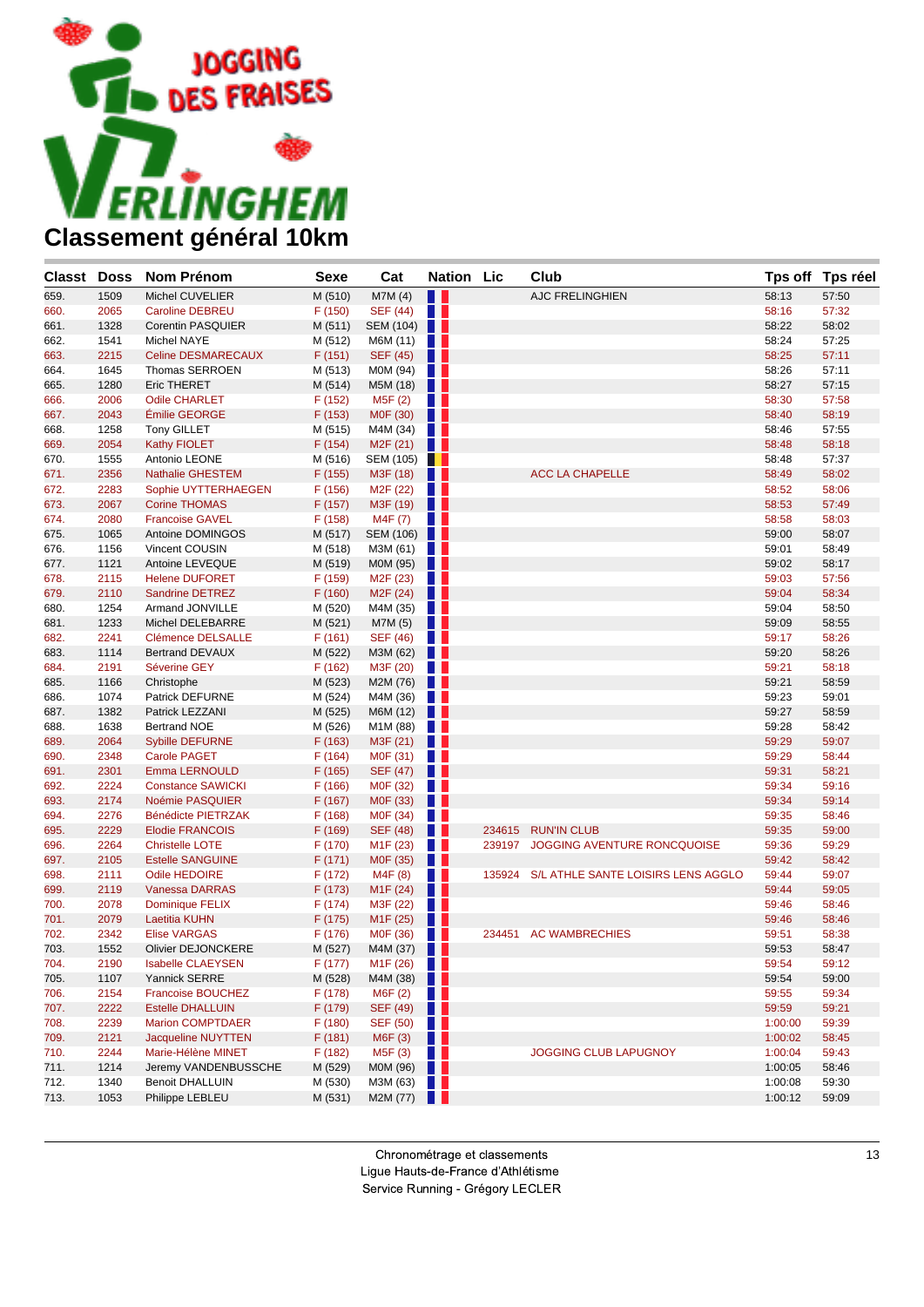

| <b>Classt</b> Doss |      | Nom Prénom                | Sexe    | Cat                                  | <b>Nation Lic</b> |        | Club                          | Tps off | <b>Tps réel</b> |
|--------------------|------|---------------------------|---------|--------------------------------------|-------------------|--------|-------------------------------|---------|-----------------|
| 714.               | 2311 | <b>Lesley MILLATT</b>     | F (183) | M3F (23)                             | <b>NK</b>         |        |                               | 1:00:13 | 59:48           |
| 715.               | 2211 | <b>Axelle MARCHAND</b>    | F(184)  | SEF (51)                             | H                 |        |                               | 1:00:13 | 59:33           |
| 716.               | 2144 | <b>Iselande LICOUR</b>    | F (185) | M0F (37)                             | a sa n            |        | <b>ASDN</b>                   | 1:00:13 | 59:01           |
| 717.               | 2156 | <b>Gaelle BOQUELET</b>    | F (186) | M0F (38)                             | . .               |        |                               | 1:00:13 | 58:54           |
| 718.               | 2331 | Nadia KANAJI              | F (187) | M <sub>2</sub> F (25)                | a sa n            | 242962 | RACING CLUB ROUBAIX METROPOLE | 1:00:15 | 59:55           |
| 719.               | 1629 | Jean François LELEU       | M (532) | M1M (89)                             | Ш                 |        |                               | 1:00:23 | 59:12           |
| 720.               | 2127 | Céline HAUSPIE            | F (188) | M <sub>1</sub> F (27)                | a sa s            |        | <b>JOGGING DES FRAISES</b>    | 1:00:24 | 1:00:07         |
| 721.               | 1171 | <b>Emmanel SINNAEVE</b>   | M (533) | M3M (64)                             | Ш                 |        |                               | 1:00:28 | 59:59           |
| 722.               | 2207 | <b>Perrine BASTAERT</b>   | F (189) | M0F (39)                             | n H               |        |                               | 1:00:29 | 59:45           |
| 723.               | 1311 | Sylvain BASTAERT          | M (534) | M1M (90)                             | Ш                 |        |                               | 1:00:30 | 59:45           |
| 724.               | 2314 | Véronique BACQUET         | F (190) | M3F (24)                             | H.                |        |                               | 1:00:38 | 59:43           |
| 725.               | 1489 | Thibaut MARIEN-HERNIGOU   | M (535) | JUM(6)                               | . .               |        |                               | 1:00:40 | 59:56           |
| 726.               | 1263 | Sebastien BARANOWSKI      | M (536) | SEM (107)                            |                   |        |                               | 1:00:41 | 1:00:03         |
| 727.               | 1103 | Guillaume GABORIEAU       | M (537) | M1M (91)                             | . .               |        |                               | 1:00:43 | 59:47           |
| 728.               | 2228 | <b>Nathalie BIGEARD</b>   | F (191) | M4F (9)                              | a sa              |        | 240182 RUN'IN CLUB            | 1:00:45 | 1:00:24         |
| 729.               | 2213 | Amy BOUCHE WILLEFERT      | F (192) | <b>SEF (52)</b>                      | H I               |        |                               | 1:00:48 | 1:00:27         |
| 730.               | 2238 | Sarah MOUSTACHE           | F (193) | SEF (53)                             | . .               |        |                               | 1:00:52 | 1:00:10         |
| 731.               | 2277 | Sokchéata CHAN            | F (194) | M0F (40)                             | w                 |        |                               | 1:00:53 | 1:00:03         |
| 732.               | 1286 | Aurelien CUISINIER        | M (538) | SEM (108)                            |                   |        |                               | 1:00:54 | 1:00:45         |
| 733.               | 1590 | Matteo BATTUT             | M (539) | ESM (14)                             | n n               |        |                               | 1:00:56 | 1:00:18         |
| 734.               | 1235 | Mathieu LEGENT            | M (540) | M4M (39)                             | H.                |        |                               | 1:00:57 | 1:00:22         |
| 735.               | 1376 | Sebastien BELLENGUEZ      | M (541) | SEM (109)                            |                   |        |                               | 1:00:58 | 59:52           |
| 736.               | 2329 | <b>Pauline ROYER</b>      | F (195) | <b>SEF (54)</b>                      | a sa              |        |                               | 1:01:04 | 1:00:32         |
| 737.               | 2202 | <b>Léa DELAMARRE</b>      | F (196) | SEF (55)                             | w                 |        |                               | 1:01:06 | 1:00:38         |
| 738.               | 2198 | <b>Marion TAGER</b>       | F (197) | M0F (41)                             | H H               |        |                               | 1:01:08 | 1:00:29         |
| 739.               | 2058 | <b>Coralie DENIMAL</b>    | F (198) | <b>ESF (7)</b>                       | . .               |        |                               | 1:01:09 | 1:00:50         |
| 740.               | 2124 | Stéphanie BECUWE          | F (199) | M <sub>2</sub> F (26)                | H H               |        |                               | 1:01:12 | 1:00:38         |
| 741.               | 1020 | <b>Ghislain DUCROQUET</b> | M (542) | M5M (19)                             | Ш                 |        |                               | 1:01:13 | 1:00:03         |
| 742.               | 2296 | <b>Laura LECHIEN</b>      | F(200)  | SEF (56)                             | a sa              |        |                               | 1:01:14 | 1:00:39         |
| 743.               | 1170 | Patrice DELANNOY          | M (543) | M7M (6)                              | H                 |        |                               | 1:01:16 | 1:00:42         |
| 744.               | 2254 | Sophie WARTEL             | F(201)  | M <sub>1</sub> F (28)                | H L               |        |                               | 1:01:16 | 1:00:42         |
| 745.               | 2102 | Aude BALSAMO              | F (202) | M0F (42)                             | Ш                 |        |                               | 1:01:19 | 1:00:04         |
| 746.               | 2092 | <b>Marion BESNARD</b>     | F(203)  | M <sub>1</sub> F (29)                | H.                |        |                               | 1:01:25 | 1:00:10         |
| 747.               | 1270 | Jean-Marie MARION         | M (544) | M5M (20)                             | . .               |        |                               | 1:01:27 | 1:00:33         |
| 748.               | 2306 | <b>Stephanie NOYELLE</b>  | F(204)  | M <sub>1</sub> F (30)                | H.                |        |                               | 1:01:29 | 1:01:00         |
| 749.               | 2195 | Zohra ELBASRI             | F (205) | M <sub>1</sub> F (31)                | Ш                 |        |                               | 1:01:35 | 1:00:51         |
| 750.               | 2196 | Laura ROSSI               | F(206)  | M0F (43)                             | H L               |        |                               | 1:01:36 | 1:00:24         |
| 751.               | 1296 | Maxime ENGELS             | M (545) | M0M (97)                             | ш                 |        |                               | 1:01:36 | 1:00:24         |
| 752.               | 1139 | Frédéric DOUTRELONG       | M (546) | M2M (78)                             | a sa s            |        |                               | 1:01:38 | 1:00:29         |
| 753.               | 2315 | <b>Helene DESRUMAUX</b>   | F (207) | M4F (10)                             | u u               |        |                               | 1:01:42 | 1:00:45         |
| 754.               | 2148 | Amélie RYCKAERT           | F(208)  | M <sub>1</sub> F (32)                | H.                |        | <b>WATT FOOTING</b>           | 1:01:44 | 1:01:29         |
| 755.               | 2141 | <b>Maryaline BOIDIN</b>   | F (209) | M <sub>1</sub> F (33)                | . .               |        | <b>ASDN</b>                   | 1:01:46 | 1:01:26         |
| 756.               | 2201 | Sabine VERQUIN            | F(210)  | M3F (25)                             | H.                |        |                               | 1:01:46 | 1:00:49         |
| 757.               | 1384 | Christian PROVOST         | M (547) | M7M (7)                              | . .               |        |                               | 1:01:47 | 1:01:33         |
| 758.               | 2128 | <b>Isabelle CAMPOS</b>    | F(211)  | M2F (27)                             | ш                 |        |                               | 1:01:47 | 1:01:08         |
| 759.               | 2062 | Sophie CREUS              | F(212)  | M <sub>1</sub> F (34) $\blacksquare$ |                   |        |                               | 1:01:52 | 1:00:56         |
| 760.               | 2334 | Sandrine SIX              | F (213) | M <sub>2</sub> F (28) $\blacksquare$ |                   |        |                               | 1:01:54 | 1:00:55         |
| 761.               | 2099 | <b>Delphine CHAPRON</b>   | F(214)  | M2F (29)                             | Ш                 |        |                               | 1:01:55 | 1:00:40         |
| 762.               | 2060 | <b>Christelle CREUS</b>   | F(215)  | M0F (44)                             | a sa s            |        |                               | 1:02:00 | 1:01:04         |
| 763.               | 2063 | <b>Emmanuelle CREUS</b>   | F(216)  | M0F (45)                             | w                 |        |                               | 1:02:01 | 1:01:05         |
| 764.               | 2042 | <b>Santine MUNOZ</b>      | F (217) | M2F (30)                             | w                 |        |                               | 1:02:03 | 1:01:53         |
| 765.               | 2125 | Laurence FRULEUX          | F (218) | M <sub>1</sub> F (35)                | . .               |        |                               | 1:02:07 | 1:01:38         |
| 766.               | 2172 | <b>Héloïse HOVART</b>     | F(219)  | M <sub>1</sub> F (36)                | <b>The Second</b> |        |                               | 1:02:12 | 1:01:41         |
| 767.               | 1164 | Fabien OLBRECK            | M (548) | M1M(92)                              |                   |        |                               | 1:02:18 | 1:01:12         |
| 768.               | 1458 | Thomas WERKIN             | M (549) | M1M(93)                              |                   |        |                               | 1:02:18 | 1:01:23         |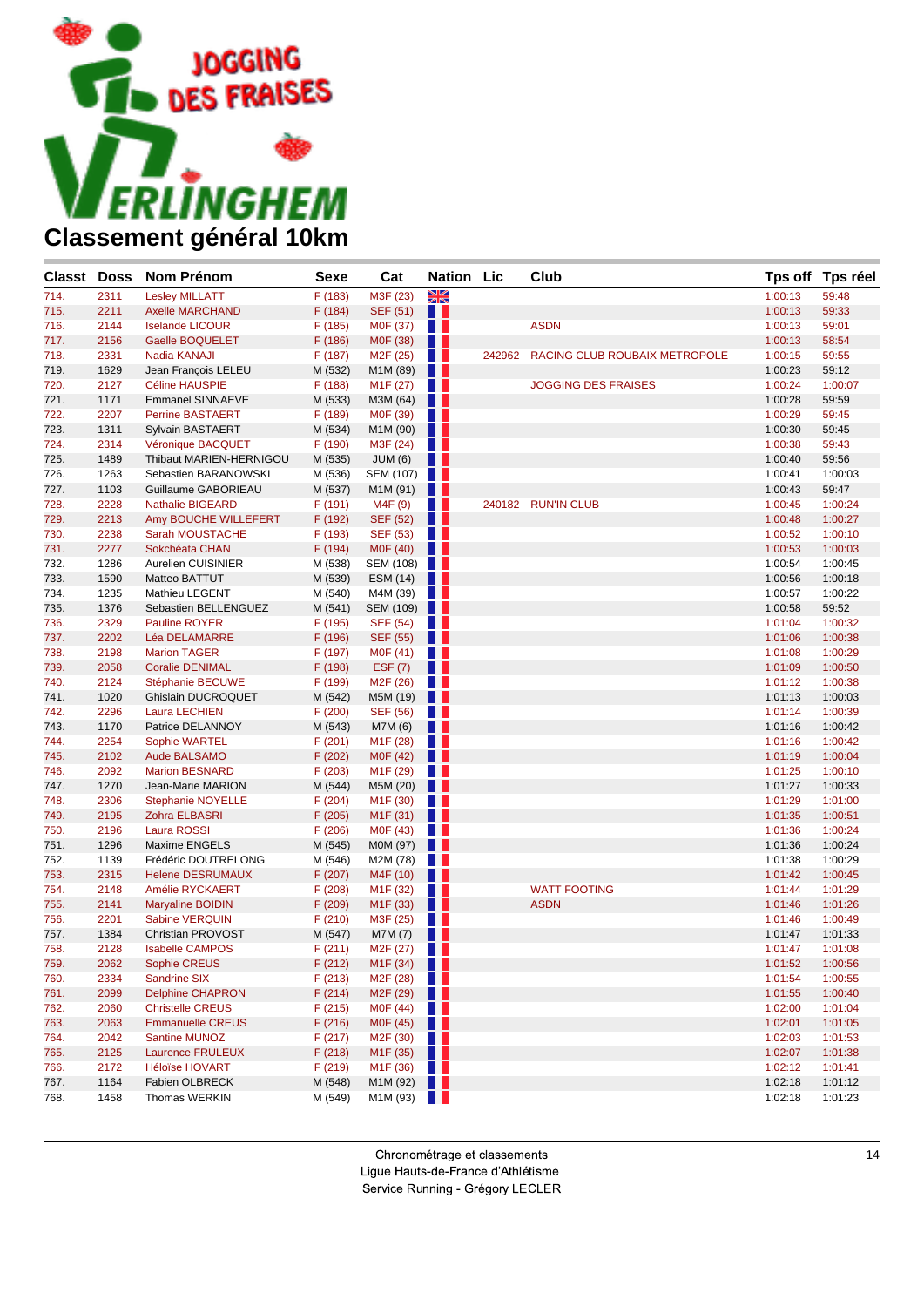

| <b>Classt Doss</b> |      | <b>Nom Prénom</b>            | <b>Sexe</b> | Cat                                  | Nation Lic       |        | Club                               |         | Tps off Tps réel |
|--------------------|------|------------------------------|-------------|--------------------------------------|------------------|--------|------------------------------------|---------|------------------|
| 769.               | 2281 | <b>Lucie WERKIN</b>          | F (220)     | <b>SEF (57)</b>                      | H                |        |                                    | 1:02:19 | 1:01:24          |
| 770.               | 1125 | Stéphane HAUTECOEUR          | M (550)     | M3M (65)                             | $\blacksquare$   | 160125 | S/L CG HAUBOURDIN                  | 1:02:28 | 1:01:30          |
| 771.               | 2139 | <b>Emmanuelle ATSAMNIA</b>   | F(221)      | M <sub>2</sub> F (31)                | ш                |        | <b>ASDN</b>                        | 1:02:28 | 1:01:25          |
| 772.               | 2069 | <b>Anne Catherine LIROT</b>  | F (222)     | M <sub>2</sub> F (32)                |                  |        |                                    | 1:02:37 | 1:02:25          |
| 773.               | 2010 | Geraldine WOJKIEWICZ         | F (223)     | M <sub>2</sub> F (33)                | . .              | 242206 | PLANETE RUNNING AND WALKING        | 1:02:40 | 1:02:25          |
| 774.               | 2216 | Véronique HEULARD            | F(224)      | M3F (26)                             |                  |        |                                    | 1:02:43 | 1:02:01          |
| 775.               | 2146 | Lauralie DELESALLE           | F (225)     | EST(8)                               | u u              |        |                                    | 1:02:46 | 1:01:43          |
| 776.               | 2236 | <b>Estelle HIROUX</b>        | F(226)      | M <sub>1</sub> F (37)                |                  |        |                                    | 1:02:47 | 1:01:39          |
| 777.               | 2256 | <b>Julie BECQUART</b>        | F (227)     | M <sub>1</sub> F (38)                | w                |        |                                    | 1:02:47 | 1:01:39          |
| 778.               | 1196 | <b>Baptiste MORTIER</b>      | M (551)     | SEM (110)                            |                  |        |                                    | 1:02:47 | 1:01:45          |
| 779.               | 2292 | <b>Hélène CASSEZ</b>         | F (228)     | M <sub>2</sub> F (34)                | . .              |        |                                    | 1:02:56 | 1:02:28          |
| 780.               | 2247 | <b>Maud DHALLUIN</b>         | F (229)     | M0F (46)                             | a ka             | 240959 | <b>JOGGING AVENTURE RONCQUOISE</b> | 1:02:59 | 1:02:53          |
| 781.               | 2183 | <b>Ludivine CANIVET</b>      | F (230)     | M0F (47)                             | . .              |        |                                    | 1:03:01 | 1:02:02          |
| 782.               | 1639 | <b>Bruno PORCON</b>          | M (552)     | M4M (40)                             | . .              |        | 105877 PLANETE RUNNING AND WALKING | 1:03:09 | 1:02:07          |
| 783.               | 2349 | <b>Stephanie PORCON</b>      | F(231)      | M4F (11)                             | . .              |        | 231563 PLANETE RUNNING AND WALKING | 1:03:09 | 1:02:07          |
| 784.               | 2031 | Hélène VANTHUYNE             | F(232)      | SEF (58)                             | a ka             |        |                                    | 1:03:26 | 1:02:39          |
| 785.               | 1194 | Philippe LECLERCQ            | M (553)     | M7M (8)                              | Ш                |        |                                    | 1:03:30 | 1:02:39          |
| 786.               | 1293 | <b>Christian RIVIERE</b>     | M (554)     | M4M (41)                             | . .              | 198947 | CS IBM NORD NORMANDIE              | 1:03:32 | 1:03:09          |
| 787.               | 2214 | Hélène DESMARECAUX           | F(233)      | <b>SEF (59)</b>                      | . .              |        |                                    | 1:03:35 | 1:02:20          |
| 788.               | 2233 | <b>Caroline BRES</b>         | F(234)      | M <sub>2</sub> F (35)                | a ka             |        | <b>VILLENEUVE D'ASCQ TRIATHLON</b> | 1:03:42 | 1:03:00          |
| 789.               | 2016 | <b>Anne BILLAUD</b>          | F (235)     | M <sub>2</sub> F (36)                | H                |        |                                    | 1:03:42 | 1:03:00          |
| 790.               | 2050 | <b>Pauline DENIMAL</b>       | F(236)      | SEF (60)                             | a ka             |        |                                    | 1:03:45 | 1:03:26          |
| 791.               | 2219 | <b>Marie BEHAGUE</b>         | F (237)     | MOF (48)                             | . .              |        |                                    | 1:03:55 | 1:02:39          |
| 792.               | 1239 | Eugene VEILLARD              | M (555)     | M9M (1)                              | . .              |        |                                    | 1:03:56 | 1:03:43          |
| 793.               | 1600 | Stéphane THOREL              | M (556)     | M5M (21)                             | . .              |        |                                    | 1:03:57 | 1:03:57          |
| 794.               | 1599 | Jean Luc TRACHE              | M (557)     | M5M (22)                             | H.               |        |                                    | 1:03:58 | 1:03:58          |
| 795.               | 1264 | Thierry VANLEENE             | M (558)     | M1M (94)                             |                  |        |                                    | 1:03:58 | 1:03:40          |
| 796.               | 2027 | Sophie PRAT                  | F(238)      | M3F (27)                             | a ka             |        |                                    | 1:04:00 | 1:03:11          |
| 797.               | 1488 | Gauthier LAGACHE             | M (559)     | M2M (79)                             | . .              |        |                                    | 1:04:01 | 1:03:09          |
| 798.               | 2344 | <b>Pauline ALLARD</b>        | F (239)     | M0F (49)                             | a ka             |        |                                    | 1:04:03 | 1:02:53          |
| 799.               | 1021 | Steve DEGLE                  | M (560)     | M1M (95)                             | w                |        |                                    | 1:04:12 | 1:03:03          |
| 800.               | 2012 | Frederique BOUDINEAU         | F(240)      | M <sub>2</sub> F (37)                | a ka             |        |                                    | 1:04:15 | 1:03:24          |
| 801.               | 2218 | <b>Alix RICHET</b>           | F(241)      | M0F (50)                             | w                |        |                                    | 1:04:15 | 1:03:16          |
| 802.               | 1331 | David BEHAGUE                | M (561)     | M1M (96)                             | . .              |        |                                    | 1:04:16 | 1:03:00          |
| 803.               | 1503 | Alexandre MAUGUIT            | M (562)     | M0M (98)                             | u u              |        |                                    | 1:04:18 | 1:03:43          |
| 804.               | 2123 | Anne Catherine DECOSTER      | F(242)      | M0F (51)                             | a ka             |        |                                    | 1:04:31 | 1:03:31          |
| 805.               | 1161 | Sébastien DECOSTER           | M (563)     | M0M (99)                             | . .              |        |                                    | 1:04:31 | 1:03:31          |
| 806.               | 2051 | <b>Céline HERBAIN</b>        | F(243)      | M <sub>2</sub> F (38)                | a ka             |        |                                    | 1:04:41 | 1:03:50          |
| 807.               | 2052 | Sophie VALLOT                | F(244)      | M <sub>2</sub> F (39)                | H.               |        |                                    | 1:04:41 | 1:03:51          |
| 808.               | 2074 | <b>Veronique LEJEUNE</b>     | F(245)      | M <sub>1</sub> F (39)                | . .              | 184355 | <b>OSM LOMME ATHLETISME</b>        | 1:04:46 | 1:04:23          |
| 809.               | 2073 | <b>Fabienne DELAWARDE</b>    | F(246)      | M5F(4)                               | H                | 121030 | <b>OSM LOMME ATHLETISME</b>        | 1:04:50 | 1:04:28          |
| 810.               | 1064 | Frédéric MAENHOUT            | M (564)     | M2M (80)                             | a ka             |        |                                    | 1:04:53 | 1:03:44          |
| 811.               | 2059 | <b>Claire ESTERMANN</b>      | F(247)      | M0F (52)                             | . .              |        |                                    | 1:04:53 | 1:03:43          |
| 812.               | 1036 | Christophe MAESTRIPIERI      | M (565)     | M3M (66)                             |                  |        |                                    | 1:04:55 | 1:04:01          |
| 813.               | 2082 | <b>Morgane TARDIVEL</b>      | F(248)      | M0F (53)                             | . .              |        |                                    | 1:04:55 | 1:04:01          |
| 814.               | 2035 | Nathalie HENROT              | F (249)     | M3F(28)                              |                  |        |                                    | 1:04:56 | 1:04:02          |
| 815.               | 2246 | Mylène DELAETER              | F(250)      | SEF (61)                             | H                |        |                                    | 1:05:02 | 1:03:55          |
| 816.               | 1473 | Alexandre DI BARTOLO         | M (566)     | M3M (67)                             | a ka             | 155981 | JOGGING AVENTURE RONCQUOISE        | 1:05:04 | 1:04:25          |
| 817.               | 2094 | Stéphanie CORRE              | F(251)      | M3F (29)                             |                  |        | 207143 JOGGING AVENTURE RONCQUOISE | 1:05:05 | 1:04:26          |
| 818.               | 2286 | Virginie DI BARTOLO          | F(252)      | M <sub>2</sub> F (40) $\blacksquare$ |                  |        | 151189 JOGGING AVENTURE RONCQUOISE | 1:05:05 | 1:04:26          |
| 819.               | 1385 | Maxime DHAUSSY               | M (567)     | SEM (111)                            |                  |        |                                    | 1:05:10 | 1:04:03          |
| 820.               | 2245 | Noemie POUILLE               | F(253)      | SEF (62)                             | <b>TELESCOPE</b> |        |                                    | 1:05:10 | 1:04:03          |
| 821.               | 1228 | Damien MOUTIER               | M (568)     | MOM (100) $\blacksquare$             |                  |        |                                    | 1:05:13 | 1:04:22          |
| 822.               | 2116 | <b>Brigitte DECAESTECKER</b> | F(254)      | M4F $(12)$                           |                  |        |                                    | 1:05:20 | 1:04:28          |
| 823.               | 2192 | <b>Anne BEAUVAIS</b>         | F (255)     | M2F (41)                             | . .              |        | 235740 PLANETE RUNNING AND WALKING | 1:05:24 | 1:04:20          |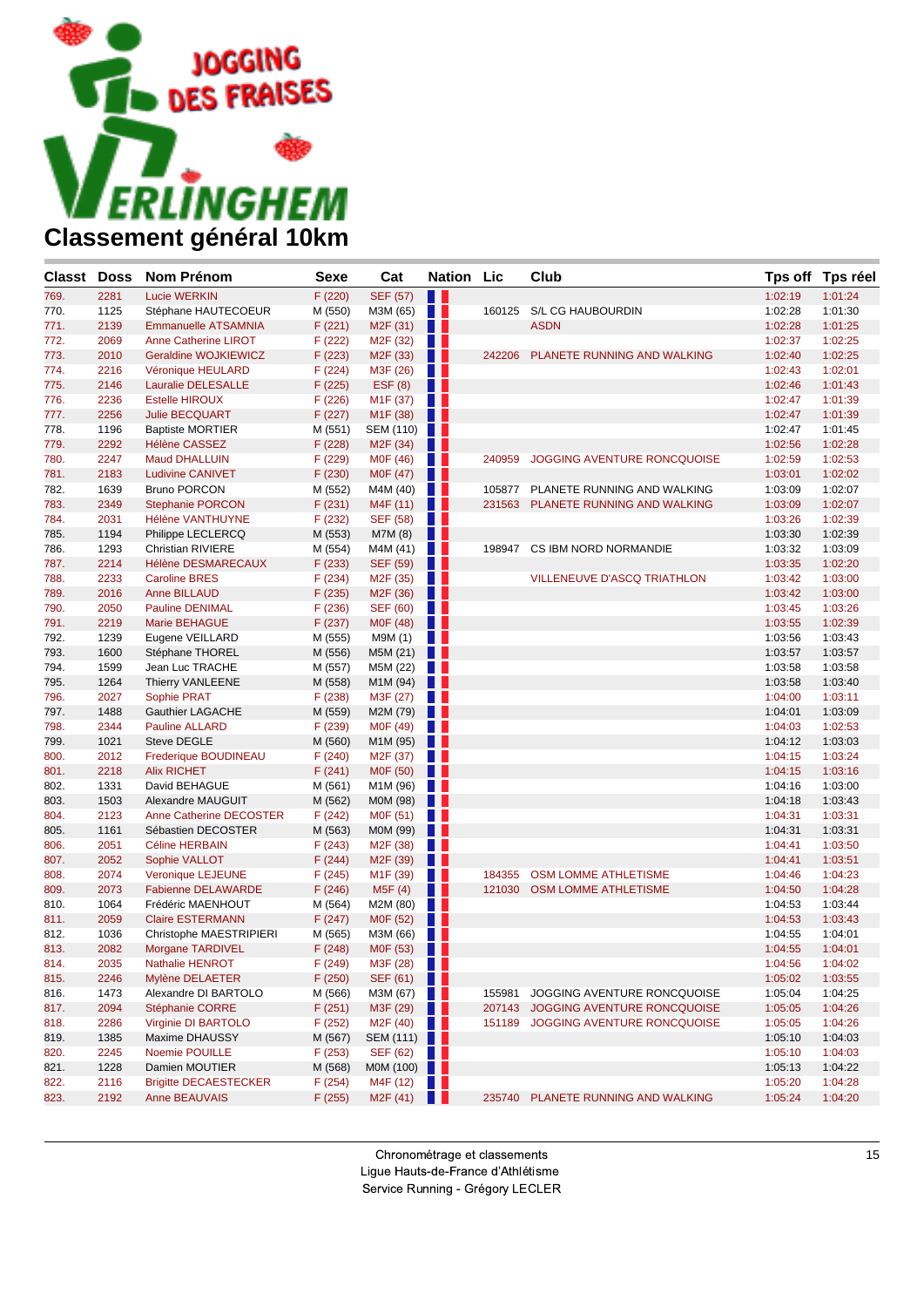

| <b>Classt</b> Doss |      | Nom Prénom                | Sexe    | Cat                   | <b>Nation</b>  | <b>Lic</b> | Club                               |         | Tps off Tps réel |
|--------------------|------|---------------------------|---------|-----------------------|----------------|------------|------------------------------------|---------|------------------|
| 824.               | 2181 | <b>Corinne INFANTES</b>   | F(256)  | M4F (13)              | H              | 204738     | PLANETE RUNNING AND WALKING        | 1:05:24 | 1:04:20          |
| 825.               | 1259 | François INFANTES         | M (569) | M3M (68)              | Ш              |            | 204738 PLANETE RUNNING AND WALKING | 1:05:24 | 1:04:41          |
| 826.               | 1253 | Jérôme DELEVAL            | M (570) | M3M (69)              | . .            |            |                                    | 1:05:28 | 1:04:27          |
| 827.               | 2120 | <b>Emmanuelle RAS</b>     | F (257) | M <sub>1</sub> F (40) | H              |            |                                    | 1:05:30 | 1:04:50          |
| 828.               | 2220 | <b>Sandrine ROOSE</b>     | F (258) | M <sub>2</sub> F (42) | . .            |            |                                    | 1:05:36 | 1:04:45          |
| 829.               | 1334 | David POISSONNIER         | M (571) | M3M (70)              | . .            |            |                                    | 1:05:36 | 1:04:45          |
| 830.               | 2330 | <b>Murielle LALISE</b>    | F (259) | M6F (4)               | H L            |            | <b>MONS TRIATHLON</b>              | 1:05:42 | 1:05:10          |
| 831.               | 2269 | <b>Florence DHAINAUT</b>  | F(260)  | MOF (54)              | H              |            |                                    | 1:05:51 | 1:05:03          |
| 832.               | 2157 | <b>Marine SINGERY</b>     | F(261)  | SEF (63)              | l p            |            |                                    | 1:05:56 | 1:04:46          |
| 833.               | 1110 | <b>Olivier DERVIN</b>     | M (572) | M4M (42)              | H I            | 122896     | FONTE ARDENNAISE ATHLETISME        | 1:05:56 | 1:04:46          |
| 834.               | 2323 | Gaëlle THOMAS             | F (262) | M <sub>1</sub> F (41) | H L            |            |                                    | 1:06:02 | 1:04:52          |
| 835.               | 2109 | <b>Laurine TURLURE</b>    | F(263)  | <b>SEF (64)</b>       | Ш              |            |                                    | 1:06:04 | 1:04:50          |
| 836.               | 2203 | <b>Sidonie VIDAL</b>      | F(264)  | SEF (65)              | Ш              |            |                                    | 1:06:04 | 1:04:51          |
| 837.               | 2251 | Nadège BUISINE            | F (265) | M <sub>1</sub> F (42) | H              |            |                                    | 1:06:04 | 1:05:05          |
| 838.               | 1396 | Mickael BUISINE           | M (573) | M2M (81)              | HH.            | 240350     | S/L CG HAUBOURDIN                  | 1:06:04 | 1:05:05          |
| 839.               | 1188 | Serge MELEY               | M (574) | M2M (82)              | H              |            |                                    | 1:06:12 | 1:05:09          |
| 840.               | 2106 | <b>Emilie BENOIT</b>      | F(266)  | M0F (55)              | a sa n         |            |                                    | 1:06:16 | 1:05:51          |
| 841.               | 1097 | Guillaume DRIEUX          | M (575) | M3M (71)              | w              |            |                                    | 1:06:19 | 1:06:00          |
| 842.               | 2188 | <b>Audrey ELDRIDGE</b>    | F(267)  | M <sub>2</sub> F (43) | . .            |            |                                    | 1:06:31 | 1:05:50          |
| 843.               | 2284 | <b>Jade ENGELS</b>        | F(268)  | SEF (66)              | Ш              |            |                                    | 1:06:43 | 1:05:30          |
| 844.               | 1043 | Stéphane VANDENBROUCKE    | M (576) | M3M (72)              | H              |            |                                    | 1:06:44 | 1:06:11          |
| 845.               | 1399 | Maxime PUTMAN             | M (577) | M1M (97)              | a s            |            | RUN IN BOUSBECQUE                  | 1:06:44 | 1:05:29          |
| 846.               | 2352 | <b>Christelle THOMANN</b> | F(269)  | M3F (30)              | Ш              |            |                                    | 1:06:45 | 1:06:27          |
| 847.               | 2304 | <b>Josiane CHESSA</b>     | F (270) | M3F (31)              | u u            |            |                                    | 1:06:48 | 1:06:36          |
| 848.               | 2152 | Priscilla HUICQ           | F(271)  | SEF (67)              | Ш              |            |                                    | 1:06:55 | 1:05:54          |
| 849.               | 1061 | Stéphane RICHARD          | M (578) | M4M (43)              | . .            |            | 111612 RONCHIN ATHLETIC CLUB       | 1:06:56 | 1:05:54          |
| 850.               | 2178 | Louise THIBAULT           | F(272)  | EST(9)                | n n            |            |                                    | 1:07:09 | 1:06:01          |
| 851.               | 1162 | <b>Thierry FACON</b>      | M (579) | M4M (44)              | Ш              |            |                                    | 1:07:12 | 1:06:38          |
| 852.               | 1183 | Anthony PLANCQ            | M (580) | M1M (98)              | . .            |            |                                    | 1:07:25 | 1:06:27          |
| 853.               | 1182 | Jackie BOUCHE             | M (581) | M8M (1)               | H I            | 108697     | JOGGING AVENTURE RONCQUOISE        | 1:07:39 | 1:06:59          |
| 854.               | 2179 | <b>Florence THIBAULT</b>  | F(273)  | M <sub>2</sub> F (44) | H L            |            |                                    | 1:07:54 | 1:06:45          |
| 855.               | 2165 | <b>Lison CERCUS</b>       | F(274)  | ESF (10)              | H I            |            |                                    | 1:08:00 | 1:06:55          |
| 856.               | 2185 | Anne-Sophie BAILLY        | F(275)  | M3F (32)              | Ш              |            |                                    | 1:08:03 | 1:07:50          |
| 857.               | 2071 | Katia VANDEPUTTE          | F (276) | M0F (56)              | u u            |            |                                    | 1:08:07 | 1:06:50          |
| 858.               | 1024 | Eric VANDEPUTTE           | M (582) | M6M (13)              | Ш              |            |                                    | 1:08:08 | 1:06:51          |
| 859.               | 2310 | Laurence BIENAIME         | F(277)  | M4F (14)              | H              |            |                                    | 1:08:11 | 1:07:29          |
| 860.               | 1501 | <b>Vincent PARENT</b>     | M (583) | <b>SEM (112)</b>      | a sa n         |            |                                    | 1:08:11 | 1:07:14          |
| 861.               | 1160 | Andréi CHOQUET            | M (584) | SEM (113)             | u u            |            |                                    | 1:08:12 | 1:08:03          |
| 862.               | 2061 | Stéphanie CREUS           | F (278) | M <sub>2</sub> F (45) | Ш              |            |                                    | 1:08:27 | 1:07:30          |
| 863.               | 2258 | <b>Delphine DELEBARRE</b> | F (279) | M <sub>1</sub> F (43) | u u            |            |                                    | 1:08:32 | 1:07:28          |
| 864.               | 1554 | Bruno WAGNEZ              | M (585) | M2M (83)              | H L            |            |                                    | 1:08:33 | 1:07:31          |
| 865.               | 2237 | Eva LECONTE               | F(280)  | SEF (68)              | H I            |            |                                    | 1:08:38 | 1:08:06          |
| 866.               | 1265 | Joel VANLEENE             | M (586) | M7M (9)               | . .            |            |                                    | 1:08:42 | 1:08:23          |
| 867.               | 2049 | Salomé LEKIEN             | F(281)  | <b>SEF (69)</b>       | a s            |            |                                    | 1:08:43 | 1:07:31          |
| 868.               | 2068 | <b>Alice THOMAS</b>       | F (282) | ESF (11)              | H.             |            |                                    | 1:08:45 | 1:07:40          |
| 869.               | 2221 | <b>Madeleine FOLLOT</b>   | F (283) | M2F (46)              | n n            |            |                                    | 1:08:51 | 1:08:30          |
| 870.               | 1408 | <b>Bruno LETELLIER</b>    | M (587) | M6M(14)               |                |            |                                    | 1:08:51 | 1:08:37          |
| 871.               | 1088 | Franck DEVIENNE           | M (588) | M2M (84)              | H I            |            | 179533 OSM LOMME ATHLETISME        | 1:08:53 | 1:08:26          |
| 872.               | 1332 | Jean-Yves BURIETZ         | M (589) | M5M (23)              | . .            |            |                                    | 1:08:58 | 1:07:42          |
| 873.               | 2184 | <b>Carole VANLEENE</b>    | F(284)  | M <sub>1</sub> F (44) | u u            |            |                                    | 1:08:59 | 1:08:41          |
| 874.               | 2303 | <b>Elouen ALLANO</b>      | F (285) | ESF (12)              | $\mathbb{R}^n$ |            |                                    | 1:09:07 | 1:08:29          |
| 875.               | 2175 | Sophie FRANCKE            | F(286)  | M3F (33)              | Ш              |            | <b>CEUX DU LAC</b>                 | 1:09:14 | 1:08:06          |
| 876.               | 2075 | <b>Charlotte BOUAZZA</b>  | F (287) | M0F (57)              | Ш              |            | 228839 OSM LOMME ATHLETISME        | 1:09:30 | 1:09:07          |
| 877.               | 2252 | Nathalie VAN MOERKERCKE   | F (289) | M4F (15)              | a s            |            |                                    | 1:09:33 | 1:08:46          |
| 878.               | 2253 | Louise VAN MOERKERCKE     | F(288)  | ESF (13)              | H.             |            |                                    | 1:09:33 | 1:08:47          |
|                    |      |                           |         |                       |                |            |                                    |         |                  |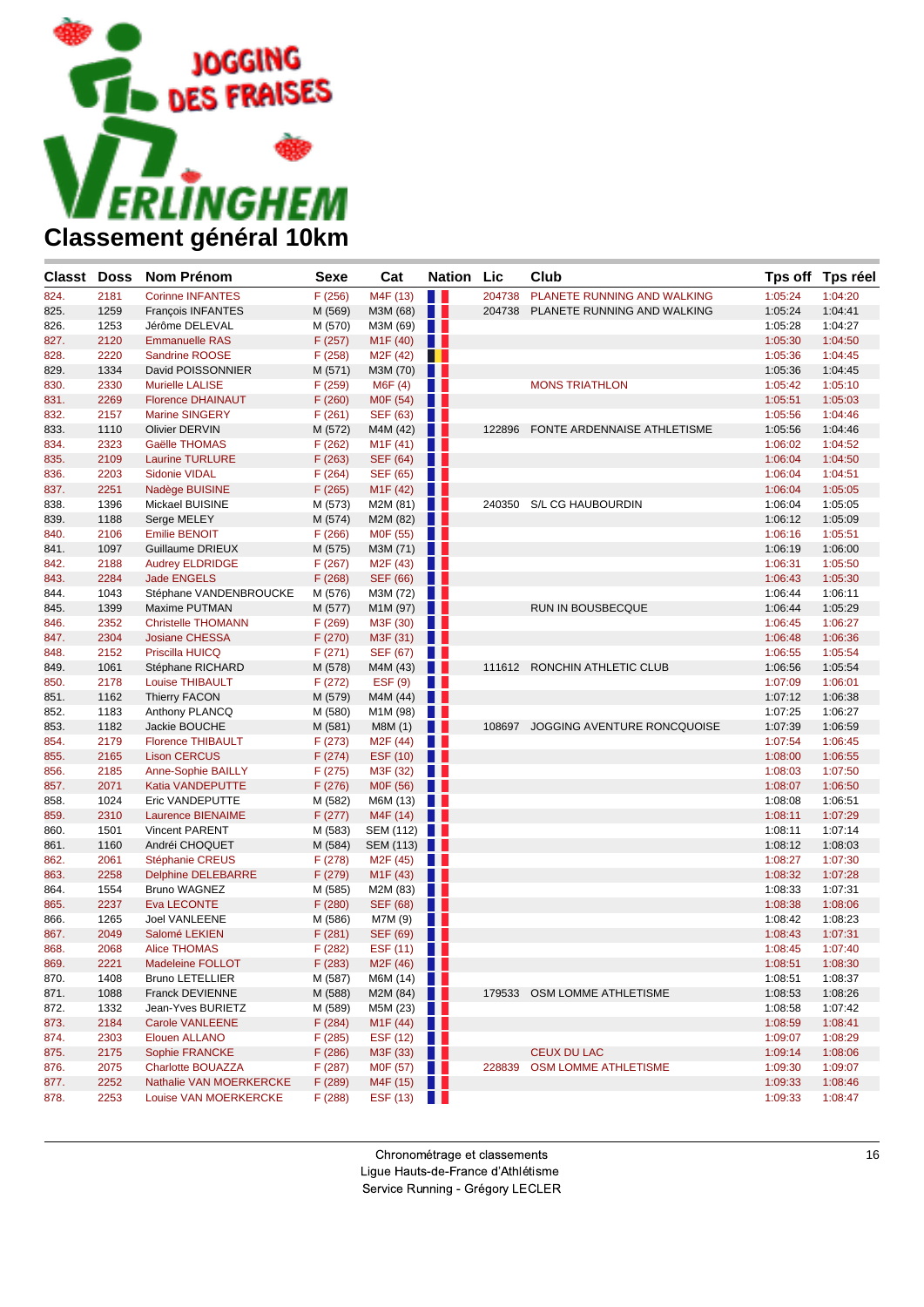

| Classt Doss  |              | Nom Prénom                               | <b>Sexe</b>       | Cat                                  | <b>Nation Lic</b> |        | Club                               |                    | Tps off Tps réel   |
|--------------|--------------|------------------------------------------|-------------------|--------------------------------------|-------------------|--------|------------------------------------|--------------------|--------------------|
| 879.         | 1277         | <b>Yves RIQUET</b>                       | M (590)           | M4M (45)                             | H                 |        |                                    | 1:09:43            | 1:09:13            |
| 880.         | 2083         | Ingrid BOULINGUIEZ                       | F (290)           | M <sub>2</sub> F (47)                | . .               |        |                                    | 1:09:48            | 1:09:07            |
| 881.         | 2086         | <b>Virginie PARMENTIER</b>               | F(291)            | M <sub>2</sub> F (48)                | H                 |        |                                    | 1:09:50            | 1:09:08            |
| 882.         | 2298         | Ingrid ALGOET                            | F (292)           | M <sub>2</sub> F (49)                | H.                |        |                                    | 1:09:50            | 1:09:08            |
| 883.         | 2317         | <b>Hélène PRONIER</b>                    | F (293)           | M <sub>1</sub> F (45)                | a s               |        |                                    | 1:09:50            | 1:09:08            |
| 884.         | 2274         | Sandrine LEROY - BATTEUR                 | F (294)           | M <sub>2</sub> F (50)                | H.                |        |                                    | 1:09:50            | 1:09:08            |
| 885.         | 2268         | <b>Emilie VARLET</b>                     | F (295)           | M <sub>1</sub> F (46)                | U U               |        |                                    | 1:10:07            | 1:09:11            |
| 886.         | 1130         | <b>Olivier PLAYE</b>                     | M (591)           | M2M (85)                             | HH.               |        |                                    | 1:10:09            | 1:09:02            |
| 887.         | 2077         | <b>Delphine KORPAL</b>                   | F (296)           | M <sub>2</sub> F (51)                | u u               | 206751 | <b>OSM LOMME ATHLETISME</b>        | 1:10:25            | 1:10:01            |
| 888.         | 1568         | Didier SARZACQ                           | M (592)           | M4M (46)                             | a ka              |        |                                    | 1:10:58            | 1:09:45            |
| 889.         | 2316         | <b>Canot CHRYSTEL</b>                    | F (297)           | M <sub>2</sub> F (52)                | u u               |        |                                    | 1:10:59            | 1:09:46            |
| 890.         | 2170         | <b>Florence PISTEJ</b>                   | F (298)           | M4F (16)                             | H.                |        |                                    | 1:11:09            | 1:09:57            |
| 891.         | 2098         | <b>Isabelle LEGROUX</b>                  | F (299)           | M3F (34)                             | Ш                 |        |                                    | 1:11:10            | 1:10:21            |
| 892.         | 2267         | Véronique LUTTUN                         | F (300)           | M3F (35)                             | H p               |        | <b>CMDC</b>                        | 1:11:14            | 1:10:59            |
| 893.         | 2260         | <b>Isabelle CARTON</b>                   | F (301)           | M4F (17)                             | Ш                 |        | <b>CMDC</b>                        | 1:11:15            | 1:10:59            |
| 894.         | 2029         | Jennifer HOORNAERT                       | F (302)           | M <sub>1</sub> F (47)                | a ka              |        |                                    | 1:11:19            | 1:10:05            |
| 895.         | 2036         | <b>Severine HENNERON</b>                 | F (303)           | M <sub>2</sub> F (53)                | $\blacksquare$    |        |                                    | 1:11:19            | 1:10:06            |
| 896.         | 1023         | Marc LECLERCQ                            | M (593)           | M8M (2)                              | H I               |        |                                    | 1:11:23            | 1:10:31            |
| 897.         | 1298         | Gonzague VEYS                            | M (594)           | MOM $(101)$                          |                   |        |                                    | 1:11:26            | 1:10:16            |
| 898.         | 2200         | <b>Elodie VALCQ</b>                      | F (304)           | M0F (58)                             | Ш                 |        |                                    | 1:11:26            | 1:10:16            |
| 899.         | 2097         | Chloé LEGROUX                            | F (305)           | SEF (70)                             | H I               |        |                                    | 1:11:40            | 1:10:51            |
| 900.         | 2107         | Marie PLAYE                              | F(306)            | M <sub>1</sub> F (48)                | H.                |        |                                    | 1:12:28            | 1:11:22            |
| 901.         | 2320         | <b>Apolline DUPONCHELLE</b>              | F(307)            | SEF (71)                             | . .               |        |                                    | 1:12:32            | 1:11:27            |
| 902.         | 1557         | Robin DUPONCHELLE                        | M (595)           | SEM (114)                            |                   |        |                                    | 1:12:34            | 1:11:28            |
| 903.         | 2279         | <b>Florane LEHEMBRE</b>                  | F (308)           | SEF (72)                             | Ш                 |        |                                    | 1:13:10            | 1:12:00            |
| 904.         | 2039         | <b>Laurence SEILLIER</b>                 | F (309)           | M <sub>2</sub> F (54)                | a ka              |        |                                    | 1:13:17<br>1:13:29 | 1:12:03            |
| 905.         | 2293<br>2257 | <b>Anais WARNEZ</b>                      | F (310)           | M0F (59)<br>SEF (73)                 | a s<br>Ш          |        |                                    | 1:13:32            | 1:12:19<br>1:13:03 |
| 906.         | 1219         | Marie SMAGGHE<br><b>Arnaud BOUTELIER</b> | F(311)<br>M (596) |                                      | n 11              |        |                                    | 1:13:41            | 1:12:34            |
| 907.<br>908. | 1380         | Julien DEMANTE                           | M (597)           | M1M (99)<br>M0M (102)                | a se              |        |                                    | 1:14:01            | 1:13:45            |
| 909.         | 2138         | <b>Amelie MELEY</b>                      | F (312)           | M2F (55)                             | Ш                 |        |                                    | 1:14:27            | 1:13:26            |
| 910.         | 2095         | <b>Hélène GUAGUERE</b>                   | F(313)            | M <sub>2</sub> F (56)                | a sa n            |        |                                    | 1:14:52            | 1:13:44            |
| 911.         | 2096         | <b>Virginie ERNOULD</b>                  | F(314)            | M3F (36)                             | . .               |        |                                    | 1:14:53            | 1:13:45            |
| 912.         | 2227         | <b>Celine CAPRON</b>                     | F(315)            | SEF (74)                             | a ka              |        | 242607 RUN'IN CLUB                 | 1:15:26            | 1:15:03            |
| 913.         | 1106         | Jean Claude CALLENS                      | M (598)           | M4M (47)                             | . .               |        |                                    | 1:15:26            | 1:14:32            |
| 914.         | 1050         | Guillaume LAVISSE                        | M (599)           | M2M (86)                             | a ka              |        |                                    | 1:16:08            | 1:14:57            |
| 915.         | 2053         | <b>Jessica QUENTIN</b>                   | F(316)            | M <sub>1</sub> F (49)                | a s               |        |                                    | 1:16:08            | 1:14:57            |
| 916.         | 1138         | Michael DOUTRELONG                       | M (600)           | M1M (100)                            | a se              |        |                                    | 1:16:44            | 1:15:34            |
| 917.         | 1459         | <b>Yves ROGER</b>                        | M (601)           | M4M (48)                             | H                 |        |                                    | 1:17:20            | 1:16:37            |
| 918.         | 2084         | <b>Veronique DRIEUX</b>                  | F(317)            | M3F (37)                             | a ka              |        |                                    | 1:17:42            | 1:17:24            |
| 919.         | 1407         | <b>Hector HLADKY</b>                     | M (602)           | SEM (115)                            | w                 |        |                                    | 1:18:04            | 1:16:54            |
| 920.         | 2313         | <b>Maud PETIT</b>                        | F(318)            | M <sub>1</sub> F (50)                |                   |        | 185694 PLANETE RUNNING AND WALKING | 1:19:07            | 1:18:06            |
| 921.         | 2318         | <b>Karine WAGNEZ</b>                     | F (319)           | M <sub>2</sub> F (57)                | a s               |        |                                    | 1:19:18            | 1:18:17            |
| 922.         | 2162         | Melissa ROCHOUX                          | F (320)           | M3F (38)                             | a ka              |        |                                    | 1:19:49            | 1:18:46            |
| 923.         | 2072         | Laeti COUDERC                            | F(321)            | M <sub>1</sub> F (51)                | . .               |        |                                    | 1:19:49            | 1:18:44            |
| 924.         | 2046         | Audrey DE BLIGNIERES                     | F (322)           | M <sub>1</sub> F (52) $\blacksquare$ |                   |        |                                    | 1:19:49            | 1:18:45            |
| 925.         | 2199         | <b>Apolline GUILBERT</b>                 | F(323)            | ESF $(14)$                           |                   |        |                                    | 1:21:15            | 1:20:10            |
| 926.         | 2023         | <b>Yannick BRICE</b>                     | F(324)            | M3F (39)                             |                   |        | 704116 US MARQUETTE                | 1:22:33            | 1:21:36            |
| 927.         | 2325         | Nathalie DEBRAECKELAER                   | F (325)           | M <sub>1</sub> F (53) $\Box$         |                   |        |                                    | 1:22:33            | 1:21:37            |
| 928.         | 2210         | <b>Justine DELCROIX</b>                  | F (326)           | SEF $(75)$                           |                   |        |                                    | 1:23:00            | 1:22:33            |
| 929.         | 2030         | Claire GRZELAKOWSKI                      | F(327)            | MOF $(60)$                           |                   |        |                                    | 1:23:00            | 1:22:33            |
| 930.         | 2014         | Christelle HAZEBROUCQ                    | F (328)           | M0F (61)                             | H.                |        |                                    | 1:23:04            | 1:22:34            |
| 931.         | 2019         | <b>Helene LAMERANDT</b>                  | F (329)           | M <sub>1</sub> F $(54)$              |                   |        |                                    | 1:23:04            | 1:22:36            |
| 932.         | 2285         | <b>Severine STORME</b>                   | F(330)            | M <sub>1</sub> F $(55)$              |                   |        |                                    | 1:25:01            | 1:24:07            |
| 933.         | 1471         | Lucas VERBEKE                            | M (603)           | ESM $(15)$                           |                   |        |                                    | 1:25:04            | 1:24:10            |